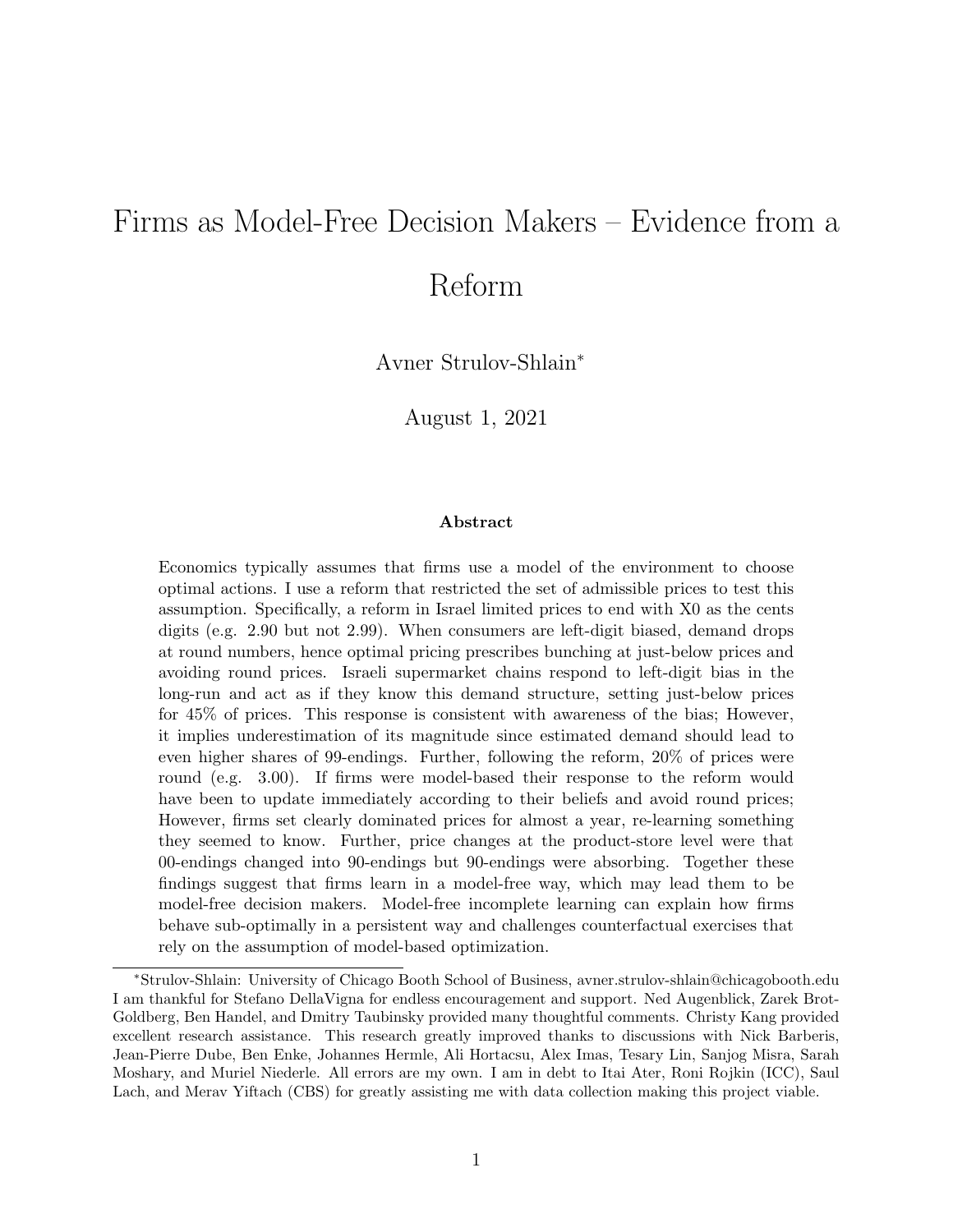# 1 Introduction

Learning impacts decision-making. If there is full learning, how firms learn does not matter. But since learning can be incomplete, how learning occurs is important as it affects long-run decision-making and our understanding of the firm.

A cornerstone assumption of economics and marketing is model-based decision-making and learning. The assumption states that firms use a model to choose the best action, and overwhelmingly further assumes that firms choose optimally (from neoclassical economics (Muth (1961)) to behavioral IO (Heidhues and K˝oszegi, 2018; Spiegler, 2011)). A growing body of evidence shows that firms are not always optimizing (Cho and Rust 2010; DellaVigna and Gentzkow 2019; Dube et al. 2017; Goldfarb and Xiao 2011, 2019; Hanna et al. 2014; Hortaçsu et al. 2019; Hortacsu et al. 2021; Huang 2021; List et al. 2021; Rao and Simonov 2019; Shapiro et al. forthcoming; Strulov-Shlain 2019). That firms do not optimize creates some dissonance - how can firms be wrong? The literature provides many answers, that to be wrong firms must have the wrong model, wrong beliefs, or that some frictions arise. In contrast, firms might be model-free decision makers (Arthur, 1991; Cross, 1973). "Modelfree" builds on the idea of reinforcement learning (Sutton and Barto, 2018) — taking an action informs the firm about the value of that action but not about the value of other actions. Therefore, incomplete or limited model-free learning leads naturally to sustained sub-optimization since the value of actions not taken is not being learned.

This paper uses data from a reform to test the assumption that firms use a model to make decisions. I find that firms do not use a model, nor even with wrong beliefs, and propose the alternative of model-free decision making to reconcile the patterns in the data.

To test if firms decision making is consistent with model-based maximization I use data from a reform that changed the admissible actions a firm could take. Specifically, I examine the pricing behavior of large supermarket chains in Israel. Model-based and model-free decision making differ in their predictions about how firms should react to the reform: under model-based optimization, new maximizing actions are predicted from the pre-reform beliefs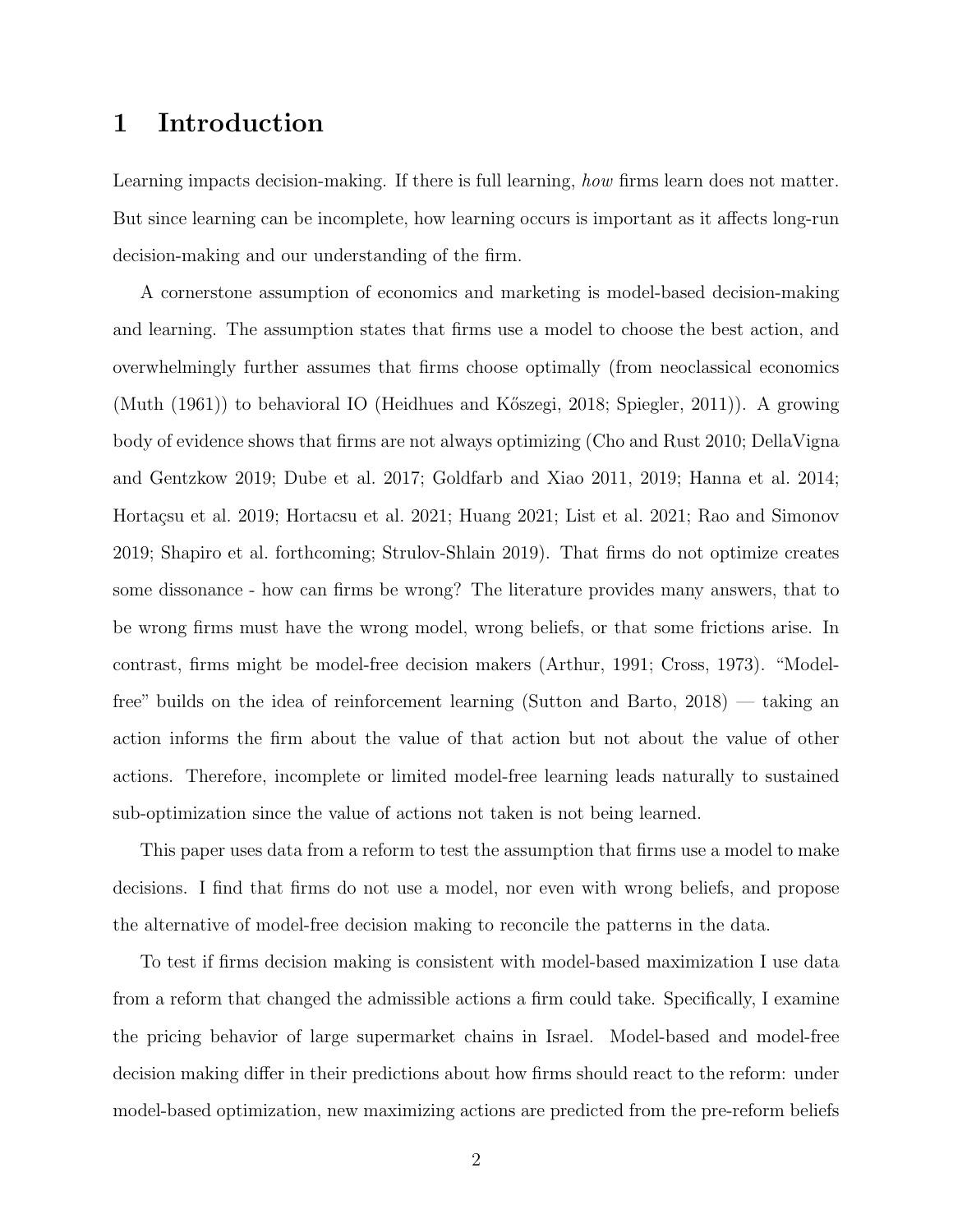and enacted immediately with no learning period; under model-free, a learning period in which "good" actions are repeated and "bad" actions are shied away from, might be needed if original learning was incomplete.

In 2013, the Israeli government banned pricing in non-existing coins—the equivalents of the U.S. Penny and Nickle—forcing companies to price at .X0-ending prices. For example, 2.96 is banned, but 2.90 or 3.10 is allowed. Before the reform the modal price-ending in Israeli supermarkets was 99 (e.g. 2.99) with ˜45% of prices, and there were almost no 00 ending prices. This price-ending distribution before the reform is consistent with model-based maximization, specifically with a model of pricing to left-digit biased demand<sup>1</sup> — a demand structure driven by consumers with distorted price perception leading to discontinuous drops in demand at round prices.<sup>2</sup> When this is the demand structure, prices that absent a bias would have ended with low-endings (e.g., 5.00 or 5.29) are better priced at the lower 99 ending price (4.99 in this case). When 99-ending—previously a profit-maximizing price ending for many costs and elasticities—is banned and the highest just-below price-ending is 90, still, pricing predictions are that prices should not end with 00.<sup>3</sup> Indeed, demand analysis using scanner data shows that changing a product's price from, for example, 4.99 to 5.00 versus from 4.99 to 4.90 was accompanied with excess demand loss of 5%-9%.

However, on the reform enactment date 20% of prices ended with 00. The use of 00 ending prices is inconsistent both with the demand structure and, more importantly, with what firms' pre-reform pricing implied about *their own beliefs* about the demand structure. Over the course of the following years, the share of 00-endings had declined again. For some chains a discrete reduction in the share of 00-ending prices occurs about 8 months after the reform. The way these price-endings had evolved is that products whose price-ending changed from 99 to 90 remain at 90, while products whose price changed into 00-ending

<sup>&</sup>lt;sup>1</sup>That supermarkets realize that they face left-digit biased demand, at least to some degree, was also found in supermarkets in the U.S. (Strulov-Shlain, 2019).

<sup>2</sup>For example, if 4.99 is perceived as much lower then 5.00, demand discontinuously drops at 5.00.

<sup>&</sup>lt;sup>3</sup>There is indeed a tradeoff due to the reform: a larger revenue loss from pricing below the round price threshold (e.g., at 4.90 vs. 4.99), and the discontinuity is effectively "smoother." Yet, left-digit bias that is enough to justify many 99-ending prices also leads to prices being either 90-ending or higher, but not at 00.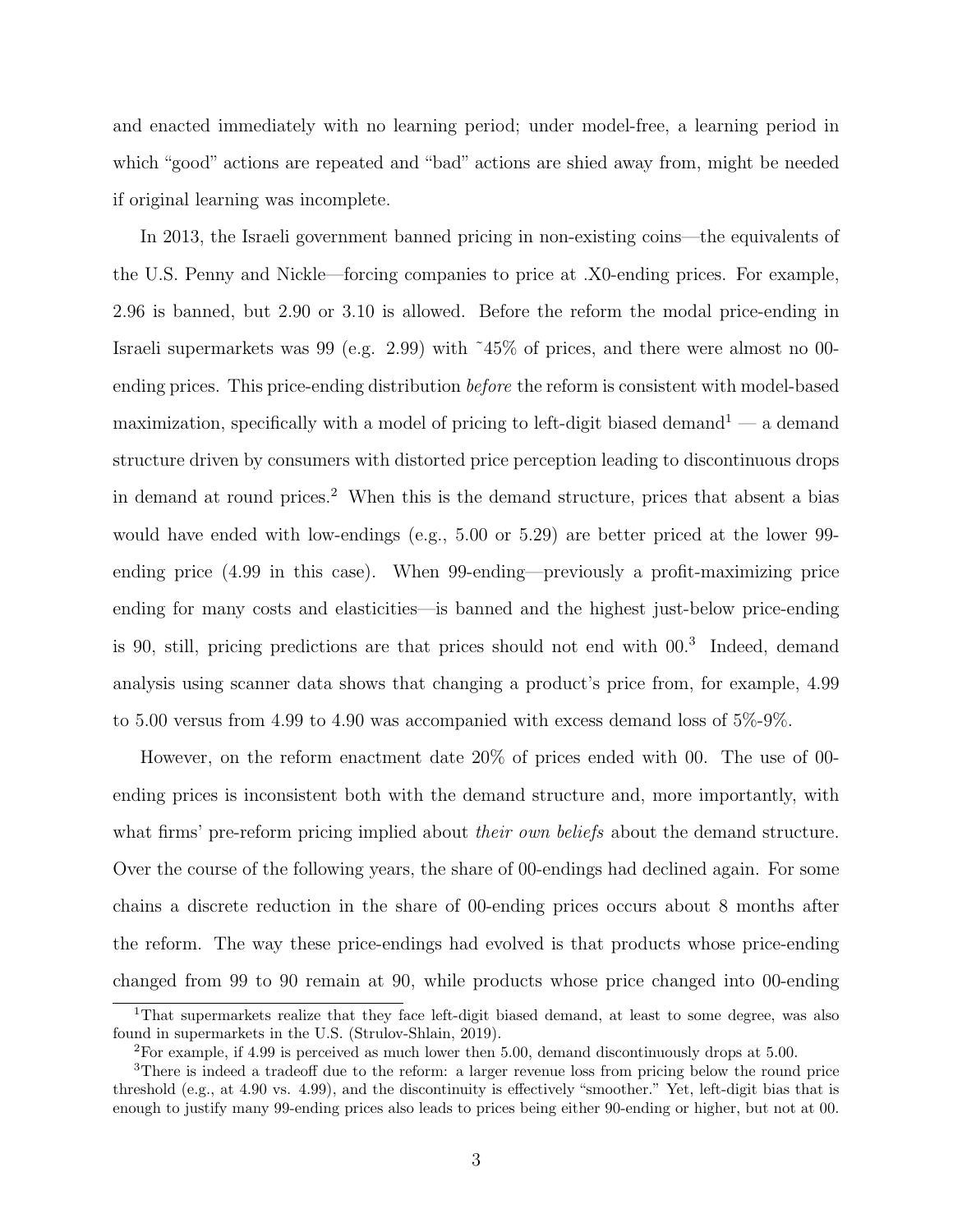quickly switch to 90-ending prices.

Chains pricing behavior in the long-run, either before the reform or long after, may be consistent with model-based pricing albeit with wrong beliefs (see also Strulov-Shlain, 2019). The fact that chains used 99-ending before the reform was likely because they understood the value of 99 versus 00; further, firms did not use enough 99-endings before the reform (or 90-endings after) is likely because they only learned it partially and underestimated leftdigit bias. However, firms' pricing behavior in the year following the reform suggests that this long-run suboptimal behavior is likely driven by partial model-free learning. First, it is inconsistent with model-based decision making, since even potentially wrong beliefs that are consistent with pricing before the reform should have led to no 00-ending prices. Further, that chains used many 00-ending prices after the reform is because they did not understand that the relative value of 99 to 00 informs them about the relative value of 90 to 00; that is, like in model-free learning, knowing the value of one action does not extrapolate to the value of others. Finally, the paths of price-ending updates, of a product in a store staying at 90 but updating away from 00, is a textbook example of local reinforcement learning path.

This paper is the first to provide empirical evidence for firms and model-free decision makers, an idea that was suggested before theoretically (Cross, 1973). There is ample support for reinforcement learning as the way humans learn in the neuroscience and psychology literature (Daw et al., 2011; Thorndike, 1911). Reinforcement learning had been studied, mostly in the lab, for individuals (Camerer, 2011). Since firms are consisted of people, it seems likely to extend that idea from people to firms. Further, reinforcement learning is an incredibly useful way to solve problems and a central tool of AI (Dayan, 1992; Sutton and Barto, 2018; Watkins and Dayan, 1992); we have evidence for how when these methods are explicitly employed by firms they affect market outcomes (Assad et al., 2020, 2021; Calvano et al., 2020). This paper provides evidence that model-free learning happens at the firm level and leads to long-run model-free decision making. Therefore, the implications of that description of the firms should be further studied.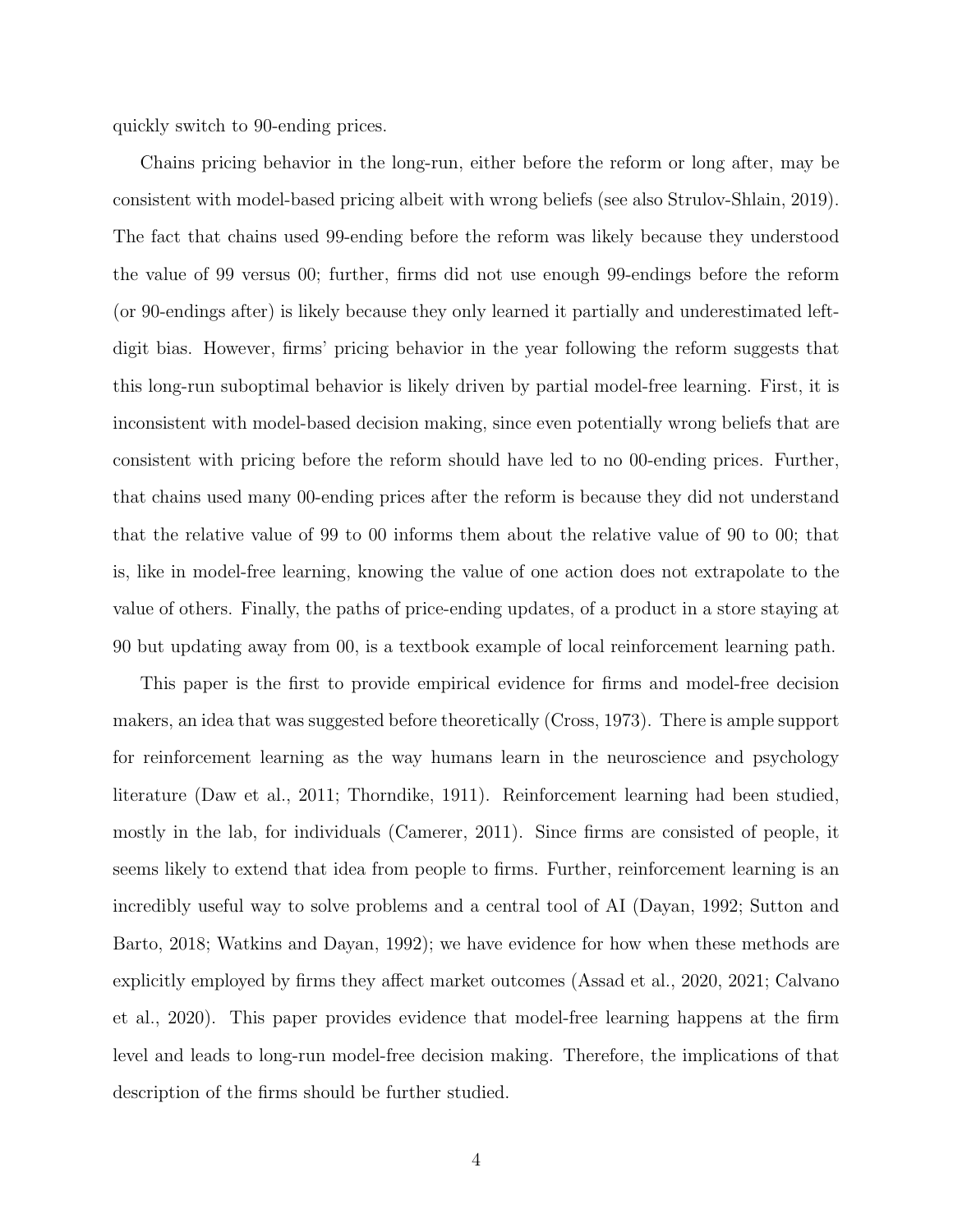This paper also relates to the literature on firms' learning (see review by Aguirregabiria and Jeon (2020)).. Unlike in other settings, firms did not have to learn a new demand structure, most notably as in the papers by Doraszelski et al. (2018) and Huang et al. (2018).. In Doraszelski et al. (2018) electricity providers ultimate bidding behavior is consistent with optimization, and their learning is studied as learning about the parameters of the model. Further, there is no sense in which learning type (model-based or model-free) can be identified, because we can not know firms' beliefs before the start. Yet, the authors find it hard to explain firms' pricing in the first year and half of the data. Huang et al. (2018) also remain in the realm of model-based optimization, studying retailers setting prices of liquor in Washington. Yet, they show that firms put a large weight on recent outcomes initially, a finding that is also consistent with reinforcement learning. This paper proposes to use the lens of model-free learning in such exercises.

Finally, the paper provides another example for a case in which firms do not optimize, both in the long-run and in the short-run, and contributes an explanation for how can that happen. Recent literature explores other explanations. When firms are found to be misoptimizing it is explained by adding frictions (DellaVigna and Gentzkow (2019); Hortacsu et al. (2021); Huang (2021)), principal-agent incentives misalignment (Rao and Simonov (2019); Shapiro et al. (forthcoming)), attention costs (Goldfarb and Xiao (2011, 2019)), or wrong beliefs (Aguirregabiria and Jeon (2020); Hortaçsu and Puller (2008); Strulov-Shlain (2019); Xie (2018)).

Model-free learning implies that even if firms converge to the optimal behavior in the long run, they are sensitive to small changes in the environment. Therefore counterfactual exercises that assume model-based optimization — such as mergers implications, inferring markups, or studying the effects of regulation — should be done with this alternative description of the firm in mind.

The paper proceeds as follows: Section 2 describes the setting, the data, and left-digit biased demand and its effects on pricing. Section 3 then shows how prices evolve and the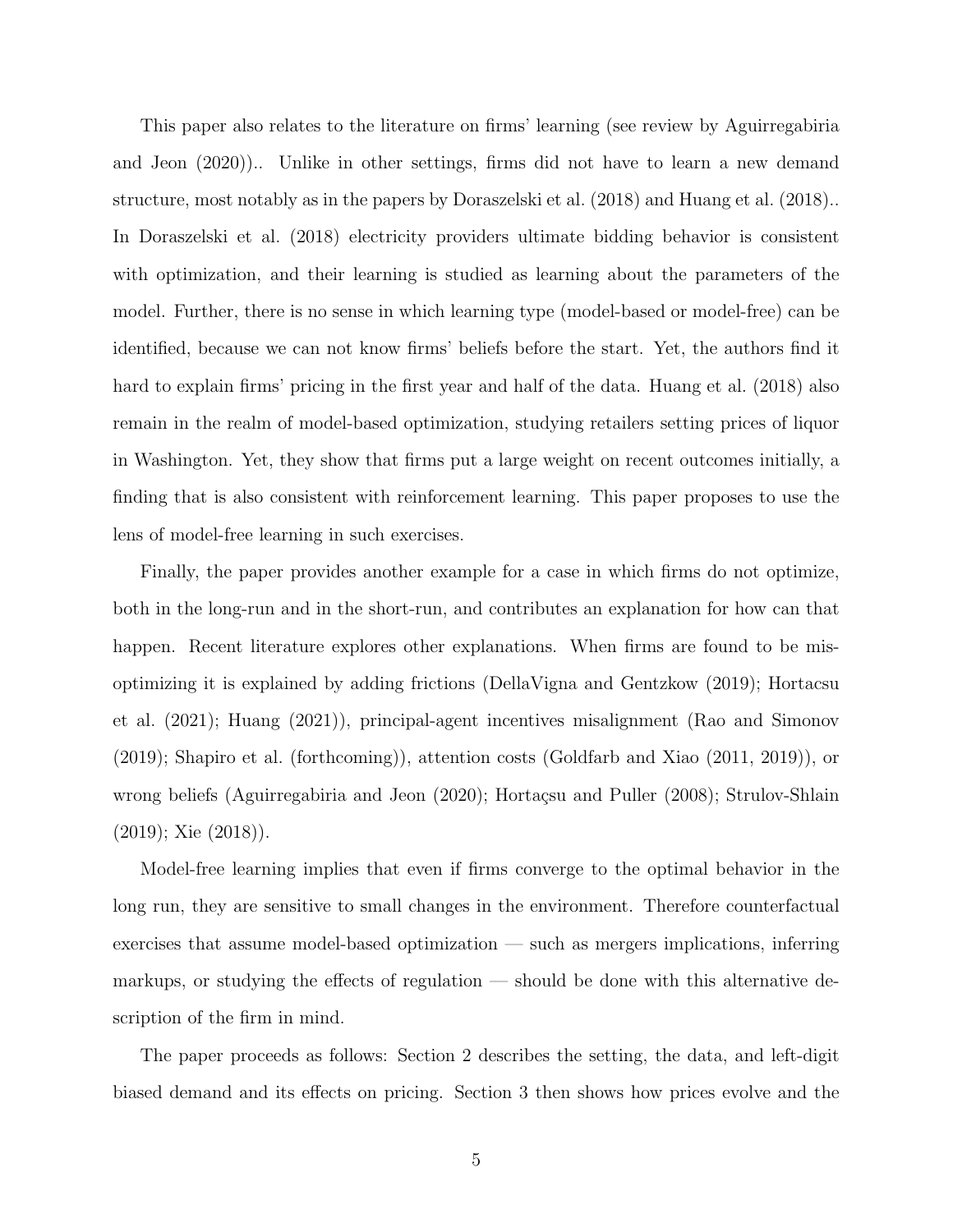demand response. Section 4 interprets the data through the lenses of model-based and modelfree learning. Section 5 concludes with a discussion of the implication of these findings on future research.

### 2 Setting and Data

#### 2.1 Reform details

On October 17, 2013, the Israeli Ministry of Economics announced that starting January 1, 2014, it will start to enforce an existing law banning pricing in non-existing coins.<sup>4</sup> Israel abolished the 1-Agora and 5-Agorot coins (the Shekel is consisted of 100 Agorot) in 1991 and 2008, respectively.<sup>5</sup> Yet prior to 2014, the majority of prices ended in non 10-Agorot ("dime"), most commonly with 9- and 5-endings. Therefore, most prices had to change due to the reform. This policy came about because consumers felt that they were being tricked by non-existing prices, (e.g., a store posts a price of 4.99 but the actual price is 5.00; prices are VAT inclusive) as they pay the total shopping basket price when paying with a card or the price rounded to the nearest dime when paying cash.

#### 2.2 Data

The effects of the reform are manifested through the dynamics of price setting and their effects on demand. I therefore use data on prices and purchases in supermarkets. I employ three data sources—two of them are shelf prices before and after the policy changes, and the third one is scanner data containing revenue and quantities. In all datasets, the unit of observation is a product in a store in a period. I first describe the pricing data, and then the scanner data.

In the pricing data, the main variables are the shelf price as displayed in a store, and

<sup>4</sup> except for "continuous" products—gas, water, and electricity

 $^{5}$ https://web.archive.org/web/20201127080757/https://www.boi.org.il/en/Currency/CurrentCurrencySeries/Pages/Defa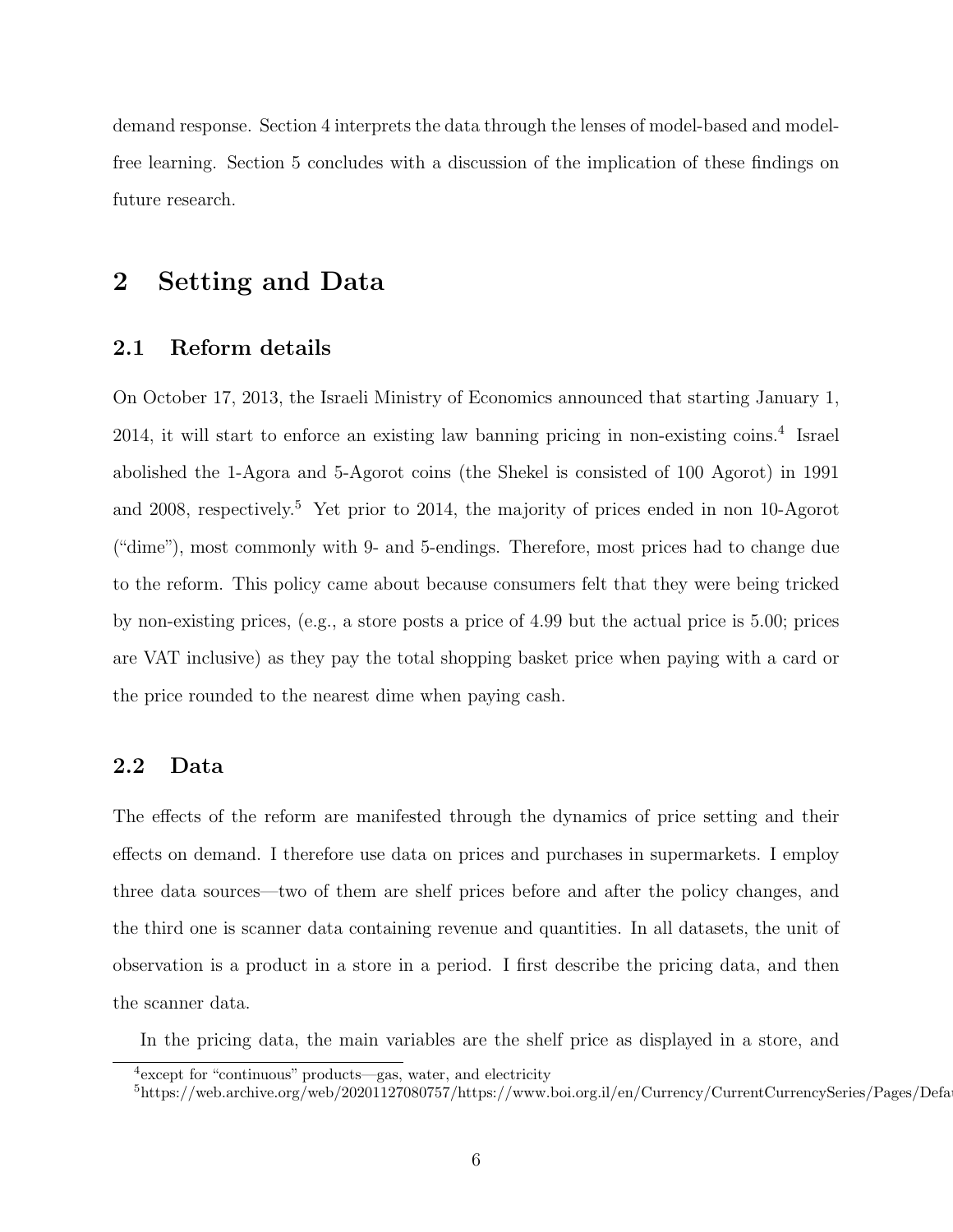identifiers of the product, the store, and the chain. The main pricing data was collected by a consumer advocacy group, "Israel Consumer Council" (ICC). Its employees went to supermarket stores with a varying list of products every 2–4 weeks between early 2013 and early 2015 and wrote down the prices of a set of predetermined products. A "product" can be thought of as an UPC—of unique producer, weight and size. ICC collect and post the data on their website to inform consumers which of the nearby stores sells the cheapest bundle in a given week. Therefore stores and chains are identified by their name and address. The other pricing data, from the Central Bureau of Statistics (CBS), is similar but a "product" in the data is a product-type—for example, a carton of omega3-enriched brown medium eggs (any brand). Data is a balanced panel but stores identities are anonymized without chain identifiers, and prices are sampled monthly. Further details are in Appendix Section A.

The pricing data is not a balanced panel due to missing observations and changes in the basket of goods sampled. Therefore, I focus on a consistent subset of products and impute missing prices as described in Appendix Section A. For example, for the main analysis I require that the price of a product in a store is sampled at least once in each reform period.

Table 1 shows the differences in the number of products, stores, and prices between the samples. The main ICC sample consists of 21 products in 143 stores, and the main CBS sample consists of 171 product-types in 99 stores. The share of 99-ending prices is 45%–47% in the pre-period.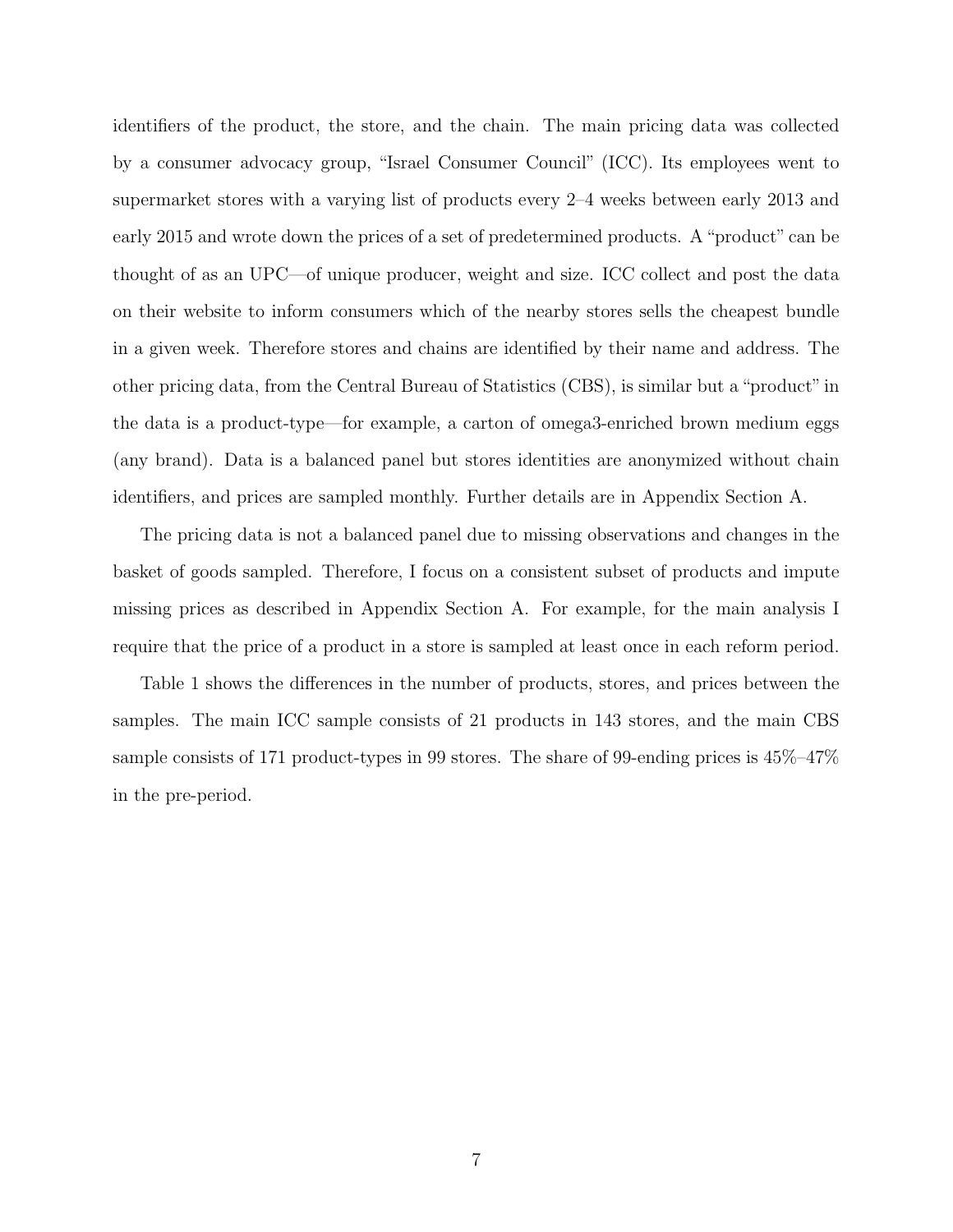|                         |          | ICC     |          | <b>CBS</b> | <b>StoreNext</b> |         |
|-------------------------|----------|---------|----------|------------|------------------|---------|
| Variable                | Original | Main    | Original | Main       | Original         | Main    |
| No. of Products         | 67       | 21      | 233      | 171        | 19               | 17      |
| No. of Stores           | 659      | 143     | 155      | 99         | "580"            | "573"   |
| No. of Chains           | 38       | 20      |          |            | " $23"$          | "23"    |
| <b>Sampling Periods</b> | 41       | 40      | 48       | 48         | 156              | 156     |
| First Observation       | 02/2013  | 03/2013 | 01/2012  | 01/2012    | 01/2013          | 01/2013 |
| Last Observation        | 02/2015  | 02/2015 | 12/2015  | 12/2015    | 12/2015          | 12/2015 |
|                         |          |         |          |            |                  |         |
| Mean Weekly Units Sold  |          |         |          |            | 56.69            | 66.09   |
| Mean Price              | 12.99    | 6.95    | 10.48    | 10.04      | 12.36            | 11.06   |
| Price SD                | 1.59     | 0.89    | 1.88     | 1.3        | 6.2              | 4.56    |
| Pre 99 Share            | 0.38     | 0.45    | 0.36     | 0.47       | 0.13             | 0.23    |
| Post 90 Share           | 0.52     | 0.59    | 0.39     | 0.48       | 0.29             | 0.39    |
| Post 00 Share           | 0.12     | 0.10    | 0.09     | 0.12       | 0.15             | 0.15    |
|                         |          |         |          |            |                  |         |
| Observations            | 472,572  | 116,995 | 292,471  | 156,336    | 846,392          | 185,775 |

Table 1: Summary Statistics of Prices Data

The table shows summary statistics of the three datasets used in the paper, in their raw and cleaned form. ICC, Israeli Consumer Council, collected a panel of prices at the item-store-biweek level. CBS, Israel's Central Bureau of Statistics, collected prices for the consumer price index at the "product type"-store-month level. StoreNext, is a market research firm, collecting scanner data from retailers including quantities and revenues at the store-week-item level. These data are a merge of two datasets, and thus the exact number of stores is bounded between 295 and 580, but is more likely to be much closer to 295, and the number of chains closer to 12 than to 23.

Finally, a third dataset is a mix of daily and weekly scanner data, in which the main variables are the number of units sold and revenue for each UPC in a store. Like in ICC data, each store and chain has a unique identifier, though anonymous. Data are provided by StoreNext Ltd, a market research firm collecting transaction level data from store registers and aggregating it. The unit of observation is a product (UPC) in a store in a week.<sup>6</sup> From an initial sample of 10 UPCs from a balanced set of 295 supermarket stores over 3 years  $(2013-2015)$ , 6 products can be used for the analysis.<sup>7</sup> I merge this data with another sample of StoreNext's weekly data for another 13 products from 287 national supermarket stores

 $6Because$  of the mix of daily and weekly readings, I aggregate the data at the weekly level.

<sup>7</sup>One of the UPCs has a single price throughout the sample (canned corn); another one is a product that was not available before the reform (400g Hummus). Two others are cottage cheeses that follow uncommon pricing behavior (see Hendel et al., 2017).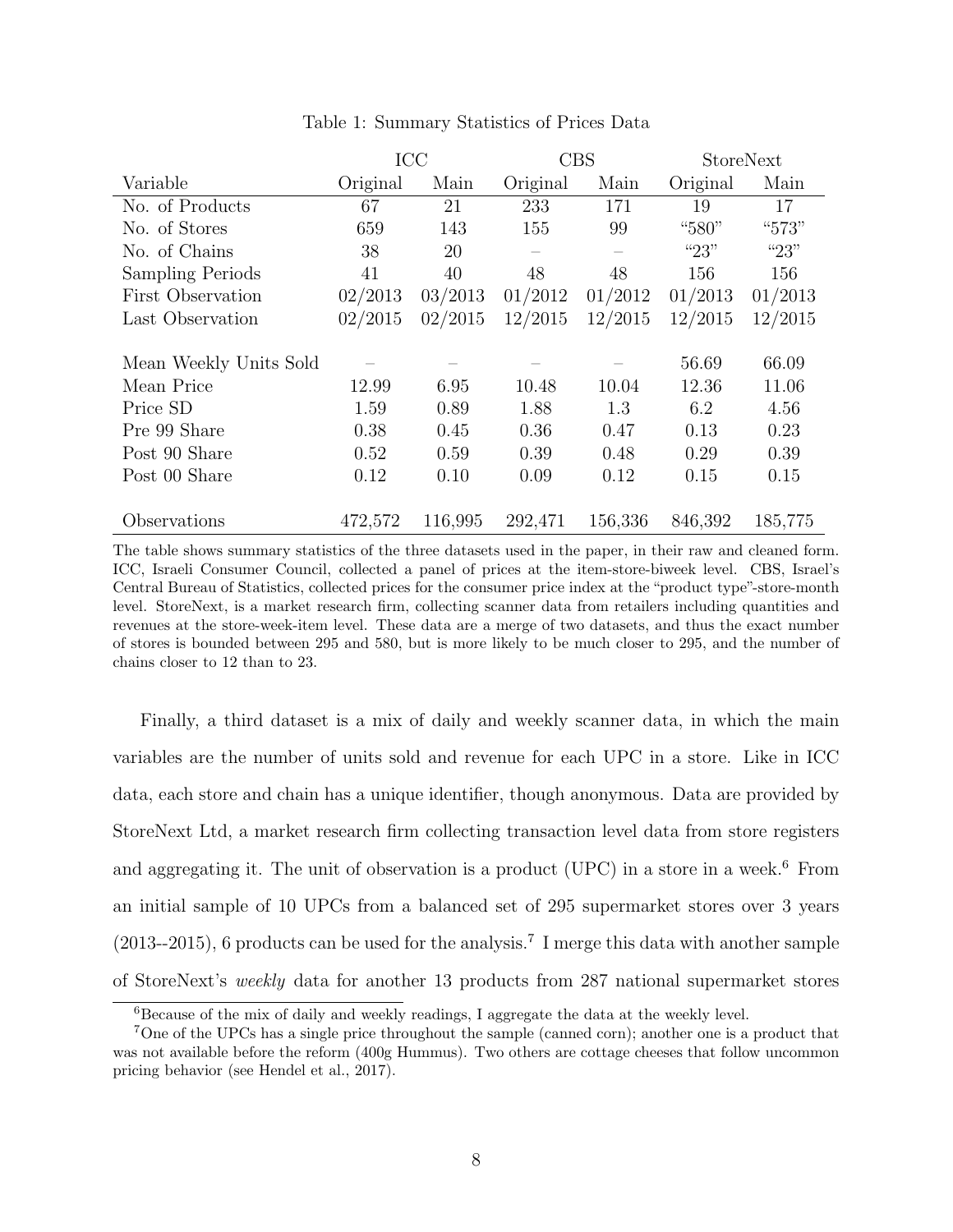covering 2013 to 2015.<sup>8</sup>

Scanner data is not ideal for precise price measurements because of the averaging of possibly different prices paid in a time period (see Einav et al., 2010; Strulov-Shlain, 2019). StoreNext's data is the only research-available scanner data from Israel but has some excess measurement errors, requiring careful data cleaning (elaborated in Appendix A).

The main scanner dataset, described in column "StoreNext Main" in Table 1, includes 185k observations. Compared to the price data, there are fewer 99-ending prices (23% vs. 43%) and more 00-ending prices post reform (15% vs. 11%). In some analyses, I also use a "long price spells" sample. A same price spell is when the average price of the product in a store is identical over consecutive weeks. In these cases I restrict the sample to be same-price spells of at least 2 weeks, aiming to capture non-promotional product-weeks.

Together, these data allow to explore the price evolution of products in supermarket stores at the aggregate, use the panel structure of the data, and examine the effects of price endings on demand.

#### 2.3 Pricing under left-digit bias

Many prices end with 99 before the reform and with 90 after the reform, likely as a response to left-digit biased demand. This section describes the construct of left-digit bias and what it implies for pricing.

Left-digit bias is the tendency of consumers to put excess weight on the left-most digits of a price. Under left-digit bias, the perceived difference between prices is bigger than actual if they have different left-most digits and smaller if they share the left digits. In turn, demand will be downward sloping with discontinuous drops when the left-digit changes. The key implication of such a demand structure—downward sloping with discontinuities—is that prices to the right of the discontinuities should be avoided.

<sup>8</sup>While the set of stores is likely largely overlapping, I cannot match stores or chains between these two sources since store identifiers are unique to each data set.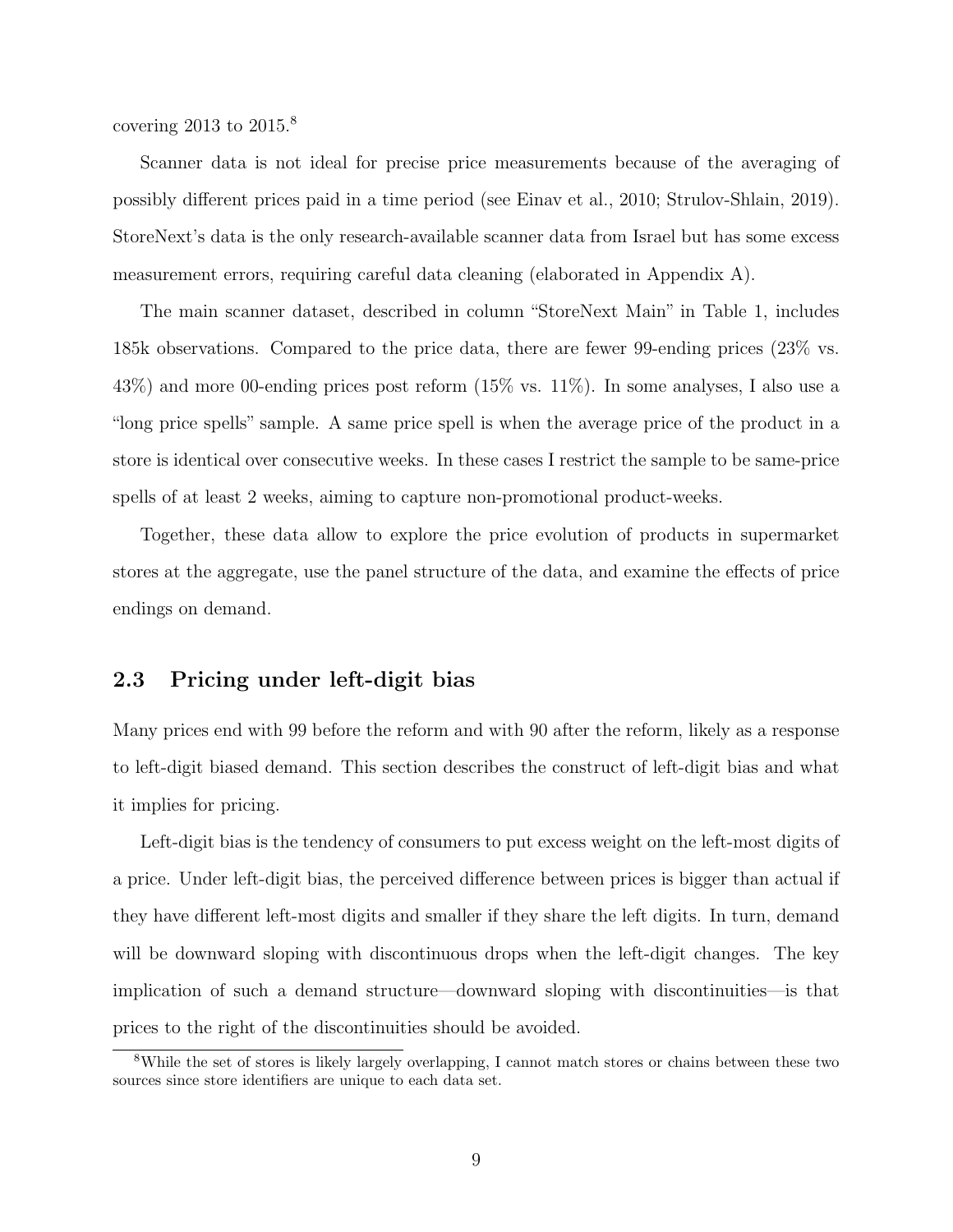The literature broadly supports this explanation, finding left-digit bias in supermarket pricing and other settings. Early literature on the reasons why firms use psychological prices reached mixed conclusions about their profitability (Basu, 1997; Gedenk and Sattler, 1999; Ginzberg, 1936; see Stiving and Winer, 1997 for a brief review) and suggested various explanations for their existence (e.g., Basu, 1997, 2006; Bizer and Schindler, 2005; Anderson and Simester, 2003). Some experimental and empirical analyses were conducted to see whether and how 9 and 99 price endings affect demand in practice, and found mixed results as well (Anderson and Simester, 2003; Bizer and Schindler, 2005; Sokolova et al., 2020; Thomas and Morwitz, 2005). Strulov-Shlain (2019) provides large scale evidence from 25 US supermarket chains and thousands of products supporting high levels of left-digit biased demand. Left-digit bias was previously established in non-price settings (most notably by Lacetera et al. (2012); Busse et al. (2013)) and recently extended to other demand settings by Hilger (2018) and List et al. (2021), providing further support for its effects on demand.

To study the implications on pricing requires incorporating left-digit bias into demand and solving for optimal pricing. To solve for optimal pricing, I am using the model from Strulov-Shlain (2019), in which biased consumers meet monopolistic firms. In the model, a price is perceived in a distorted way, as a mix with weight  $1 - \theta$  on the true price, and  $\theta$  on the price with a fixed focal price ending  $\Delta$ .<sup>9</sup> It causes the perceived price to change discontinuously when the left-most digit changes, and also be less sensitive to price changes that do not involve left-most digit changes. For example, with left-digit bias  $\theta = 0.2$ , a 1 cent difference between 4.99 and 5.00 is perceived as a 20.8 cents gap, while the difference between 5.00 and 5.01 is only a 0.8 cent difference. Formally, if the true price is  $p$ , the perceived price is

$$
\hat{p} = \hat{p}(p; \theta) = (1 - \theta)p + \theta(|p| + \Delta)
$$
\n(1)

where  $|p|$  is the floor of the price. Demand is a function of the perceived prices, while

 $9\Delta$  is in a sense a demand level-shifter, and bears almost no influence on pricing.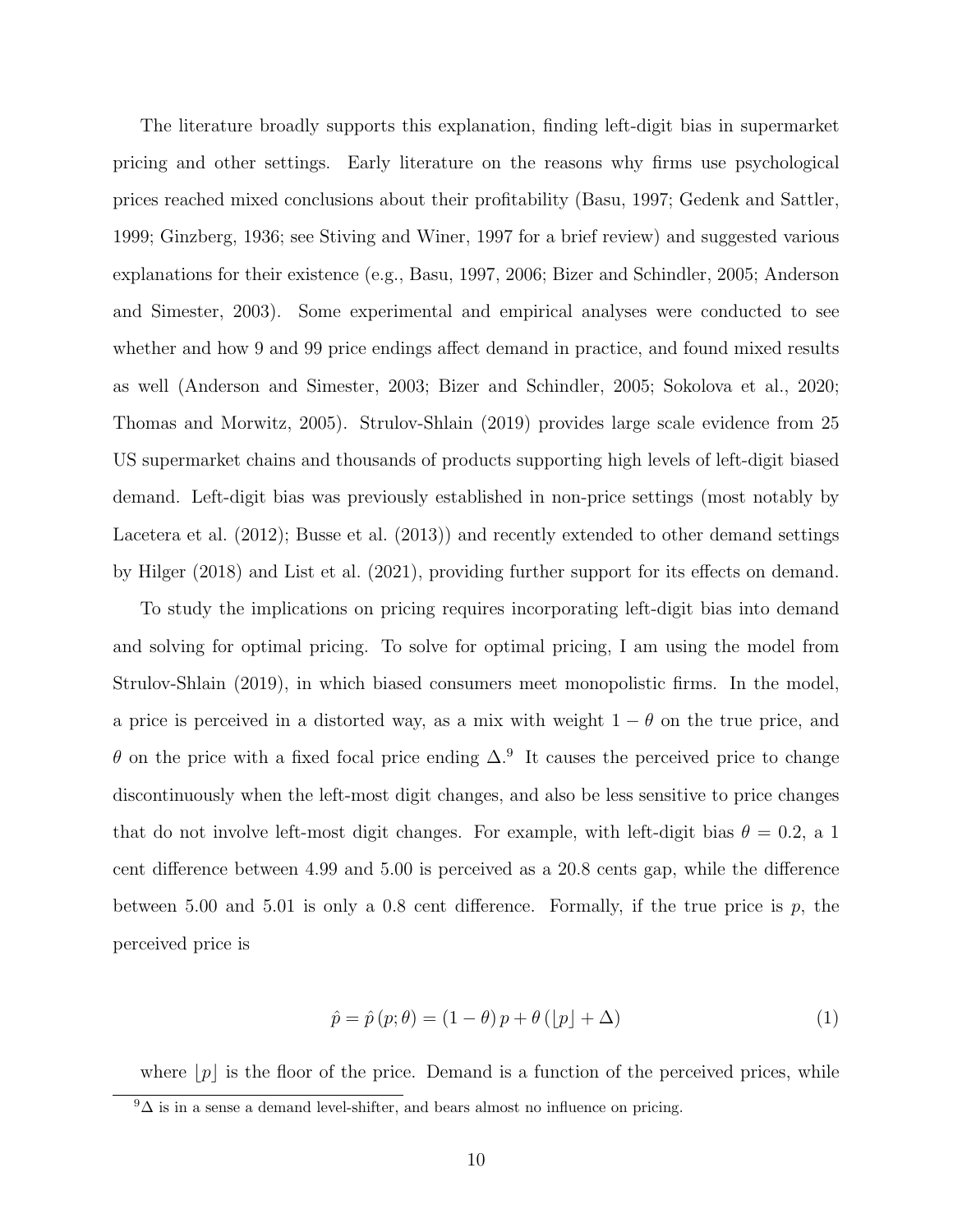consumers pay the true price when purchasing an item. Assume a demand curve with constant elasticity. The demand curve is then

$$
D(p; \theta) = A\hat{p}^{\epsilon} = A((1 - \theta)p + \theta(|p| + \Delta))^{\epsilon}
$$
\n(2)

which means that gross profits are of the form

$$
\Pi(p; \theta) = D(p; \theta)(p - c)
$$

where the assumption of a unit cost  $c$  is an approximation for supermarket pricing. It can be shown that prices under this demand structure bunch just below round numbers (denominate those just-below prices with  $q$ ), with ranges of missing prices with low price-endings., i.e., excess mass below round prices is mainly drawn from higher prices. As shown by Strulov-Shlain (2019), predicted ranges of missing prices are pinned down by the parameters of the problem.

Given the pricing function, we can focus on a key outcome—the *Next-Lowest Price* which defines the range of missing prices given the parameters of the problem. The Next-Lowest Price P is the lowest price that should be charged that is greater than a just-below price q. The just-below price, q, ends with 99 before the reform and with 90 after. The Next-Lowest Price satisfies two conditions – it maximizes profits for some cost  $c$ , and for that cost profits are equal at  $P$  and at  $q$ . It can be shown that it is the solution of the following implicit equation:

$$
P + \frac{(1-\theta)P + \theta(\lfloor P \rfloor + \Delta)}{\epsilon(1-\theta)} - \frac{((1-\theta)P + \theta(\lfloor P \rfloor + \Delta))^{\epsilon}P - ((1-\theta)q + \theta(\lfloor q \rfloor + \Delta))^{\epsilon}q}{((1-\theta)P + \theta(\lfloor P \rfloor + \Delta))^{\epsilon} - ((1-\theta)q + \theta(\lfloor q \rfloor + \Delta))^{\epsilon}} = 0
$$
\n(3)

Proposition 2 in Strulov-Shlain (2019) shows that given an elasticity  $\epsilon < -1$ , larger leftdigit bias  $\theta$  increases P. Therefore, since for  $\theta = 0$  demand is smooth and  $P = \lfloor P \rfloor$ , there is some threshold  $\theta_0 (\epsilon)$  such that for  $\theta > \theta_0 (\epsilon)$ ,  $P > [P]$ . Meaning, there is some threshold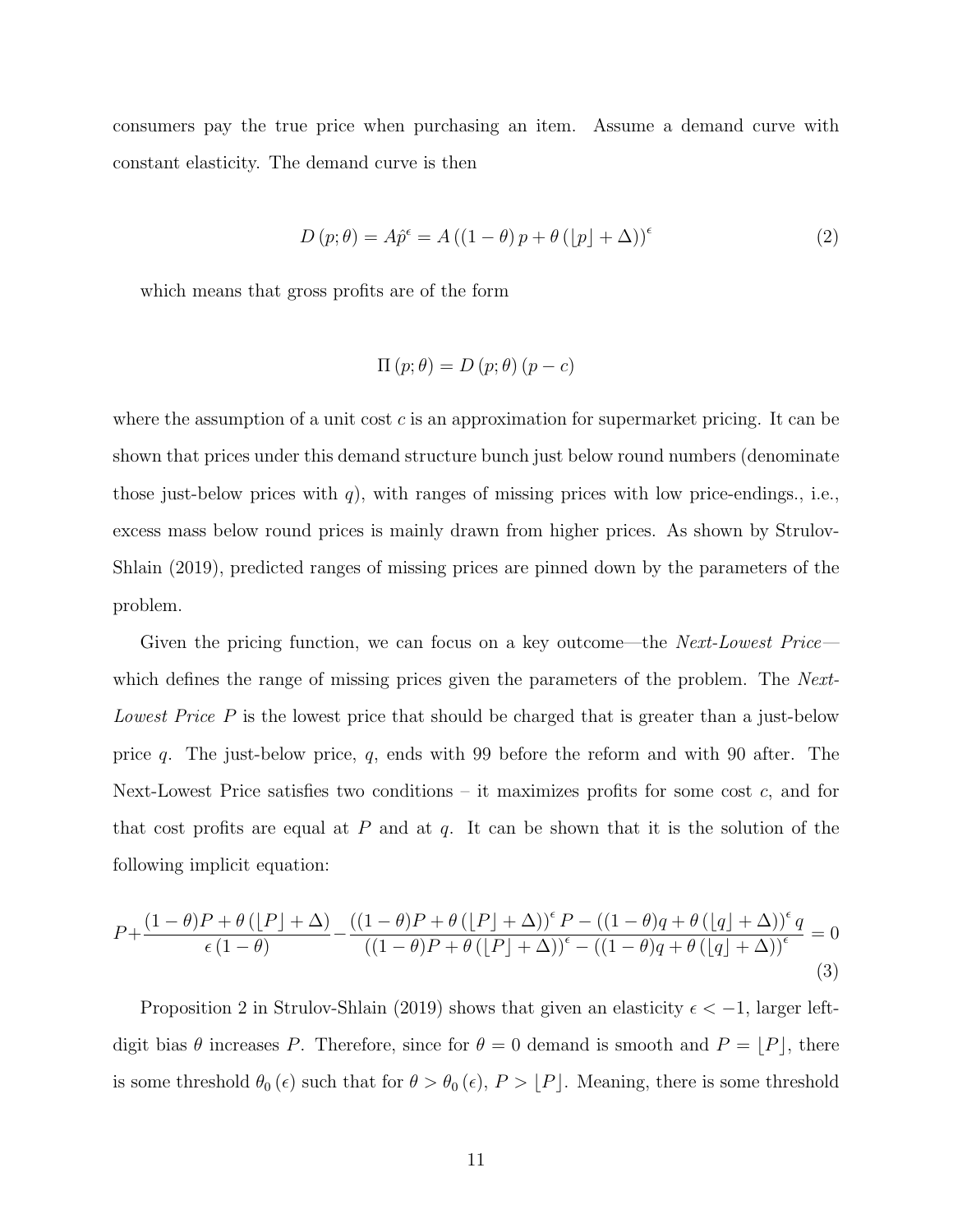$\theta$ ( $\epsilon$ ) above which there should be no 00-ending prices. Since prices are discrete, I will ask what the corresponding  $\theta_0$  is for  $P = [P] + 0.01$ , or, in other words, for the next lowest price 1 cent above the round price. While there is no analytical solution for  $\theta_0$ , solving for it numerically shows that for an extreme elasticity of -7 and  $[P] = 2$ ,  $\theta_0$  is a mere 0.00075 ( $\theta_0$ ) will be even lower for less elastic demand and higher prices<sup>10</sup>). In contrast, typical left-digit bias estimates are between 0.1 and 0.5, and typical elasticities in these settings are about -1 to -4 (Butters et al., 2019; DellaVigna and Gentzkow, 2019; Hausman et al., 1994; Hitsch et al., 2017; Nevo, 2001). This calibration exercise implies that for any reasonable levels of left-digit bias and price elasticity, *if firms optimize*, we should observe no 00-ending pricing when 99-ending is available.

However, the reform made the trade-off stronger: The post-reform just-below price is 90 ending rather than 99-ending, and the next price above 00-ending is 10-ending rather than 01-ending. The former makes just-below prices provide lower revenue per item, and the latter makes an upward correction more constrained. Due to these two forces, the threshold levels of  $\theta_0$  are higher in the post-reform regime. I find  $\theta_0$  in the post-reform setting by asking for what parameters would  $P > \lfloor P \rfloor + 0.1$ , given that the just-below prices are now 90-ending. Although these two forces do have a combined strong effect on the minimal bias leading to no 00-ending prices, the levels are still very low. The threshold levels are depicted in Figure 1. Indeed, while before the reform with elasticity of -4 and  $P_1 = 2$ , the minimal bias is close to zero, after the reform the minimal bias becomes  $\theta_0^{Post} = 0.02$ , which is still an order of magnitude lower than levels found in such data, but not outside the scope of what firms might consider the bias to be.

Figure 1 shows threshold values of  $\theta_0(\epsilon)$ , above which there should be no 00-ending prices, before and after the reform. The dark lines are the pre-reform thresholds, showing that 00-ending prices should not be observed for almost any value. The light curves are

<sup>&</sup>lt;sup>10</sup>Proposition 2 in Strulov-Shlain (2019) shows that less elastic demand increases  $P - |P|$ , and Corollary 1 shows that  $P - |P|$  is increasing in  $|P|$ . Meaning, less elastic demand and higher prices will lead to an increase in  $P - |P|$ .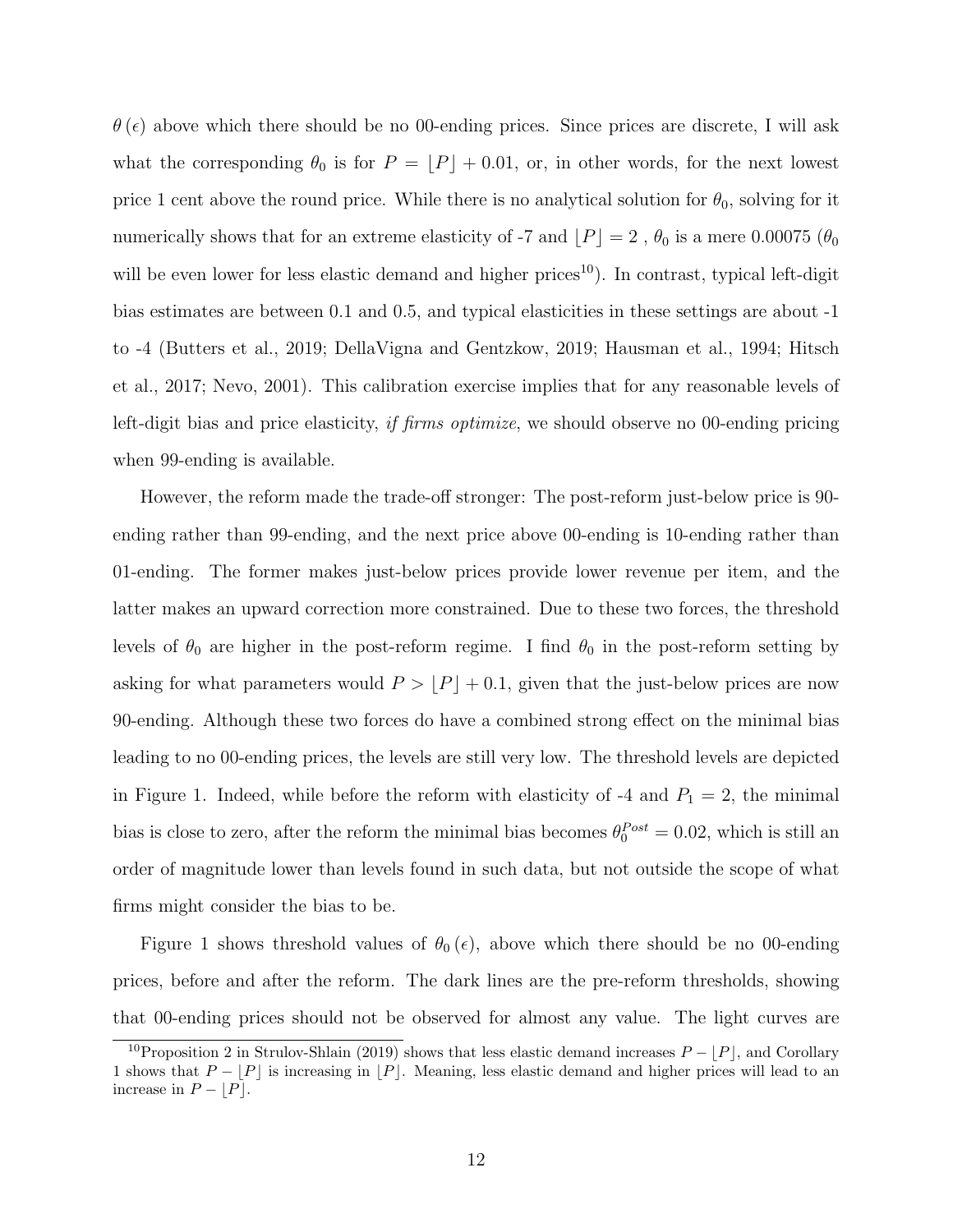for a post-reform setting, showing that the threshold indeed increases substantially, but not enough to justify 00-ending pricing given the estimated levels of  $\theta$  in the data. The figure also overlays estimates from Strulov-Shlain (2019) showing that US retailers underestimate the bias, and as such, are getting closer to, but still above, the thresholds.



Figure 1: Minimal levels of left-digit bias  $\theta_0(\epsilon)$  above which 00-ending is suboptimal

The figure shows the minimal levels of left-digit bias  $\theta$  above which 00-ending prices are never optimal. The values are a function of the price elasticity and nominal price level. The dark line shows the threshold values in the pre-reform case (when 99-ending and 01-ending prices were allowed), and the light line shows postreform values (where 90-ending is the highest price ending and 10-ending is the lowest price ending above 00). The gray area is the parameter set for which there should be no 00-ending prices after the reform. The "X demand (Israel)" is an approximation of the level of left-digit bias found in demand, given the drops in demand estimated from the reform and the price elasticity. "Firms perception (Israel 2013)" shows the range of estimates regarding firms' beliefs about the level of left-digit bias consumers have, that might rationalize their pricing behavior before the reform.

The "X demand (US)" marks the demand-side estimates of left-digit bias, and "Firms perception (US)" the range of beliefs about left-digit bias that U.S. firms hold, as estimated in Strulov-Shlain (2019).

Therefore, the literature shows that there is economically significant left-digit bias, and the model predicts that with these levels of bias there should be bunching at 99- and 90 ending prices, and no 00-ending prices.

# 3 Price Patterns

Given that the model of pricing to left-digit biased consumers predicts no 00-ending prices, we expect that prediction to hold, and can learn from it failing. The actual patterns in the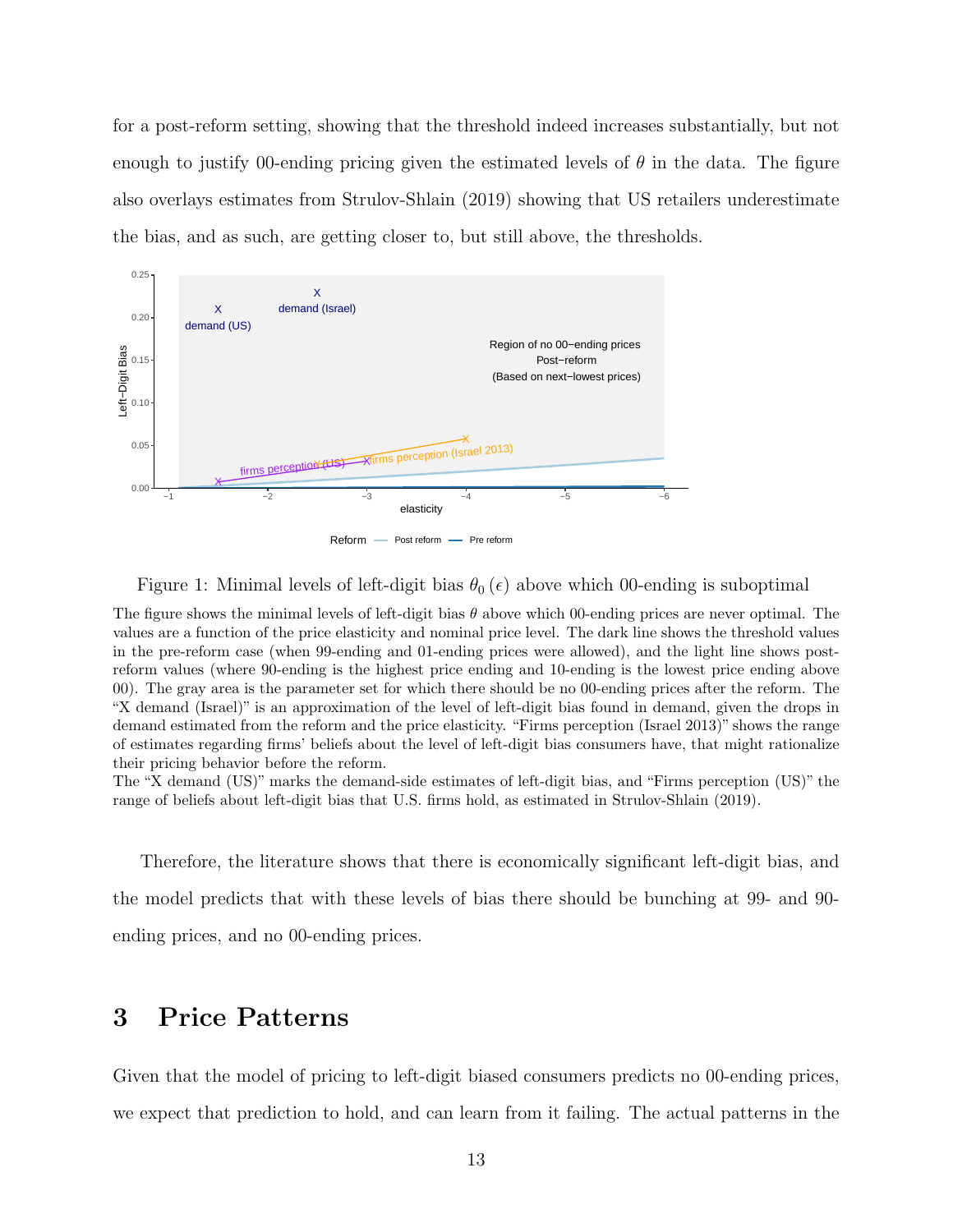data inform us regarding how firms make decisions (as model-based or model-free learners), and I explain how in the next section, Section 4. This section shows the main patterns without interpretation. First, I describe aggregated and chain-level price-endings shares before, during, and after the reform. Second, I analyze price-endings paths at the productstore level. Finally, I estimate the impacts on demand from increasing a 99-ending price to 00-ending versus lowering it to 90-ending.

#### 3.1 Price-endings shares

Figure 2 shows the shares of prices that end with 99, 90, and 00 by period. The shaded area represents the period between the announcement and enactment of the policy change.

Before the reform, the share of products that end with 99 is high and stable while the shares of 00 and 90 are very low. In both pricing data sets, the share of products that end with 99 before the policy announcement was about  $45\%$  and kept stable. In contrast, the shares of 00 and 90 were low, with  $1.2\%$  for 00 and  $1.7\%$  for 90.<sup>11</sup>

Immediately after the policy is announced but before it is enacted, firms start to change prices. Chains had 2.5 months to update prices, and 79% of products had a price change in December 2013. However, chains did not wait for the policy to bind to update prices and started changing prices away from 99-endings promptly.

As the policy starts to bind in January 2014, there are about 40% of prices that end with 90 and 20% that end with 00. Yet, a gradual and consistent downward trend in the share of 00-endings starts soon after.

A year after the reform, the share of 00-endings is lower, at about 5% in ICC data and 8% in CBS data; the share of 90-ending prices is potentially higher than the share of 99-ending prices before the reform. A sub-sample of StoreNext's data extends to 2019, showing the share of 00-endings consistently declining to 3% of prices by 2018–2019 (after roughly 20% in 2014–2015).

<sup>&</sup>lt;sup>11</sup>The second and third most frequent price endings were 49 (6.6%) and 89 (3%).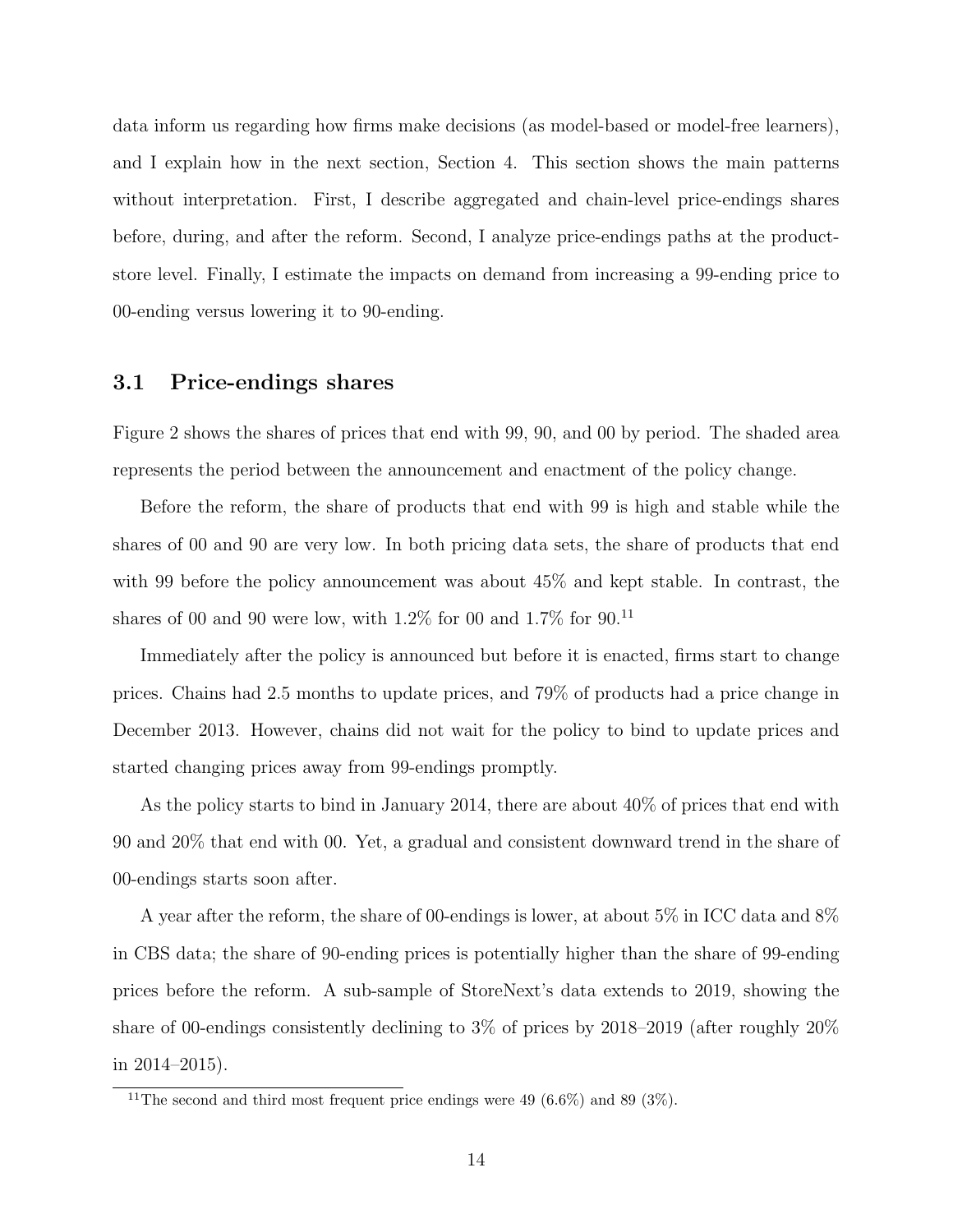

(a) Shares of products that end with 99, 90 and 00, ICC data



Share of price endings, CBS Chains data

(b) Shares of products that end with 99, 90 and 00, CBS data

Figure 2: Shares of price endings over time

The figures above show that shares of 99-, 90-, and 00-ending prices across products and stores by sampling period. The shaded area represents the time between announcement of the reform on October 17, 2013, and its enactment on January 1, 2014. Squares represent 99-ending prices, triangles 90-ending prices and circles are 00-ending prices. The top panel shows these shares in the ICC data and the bottom panel in the CBS data.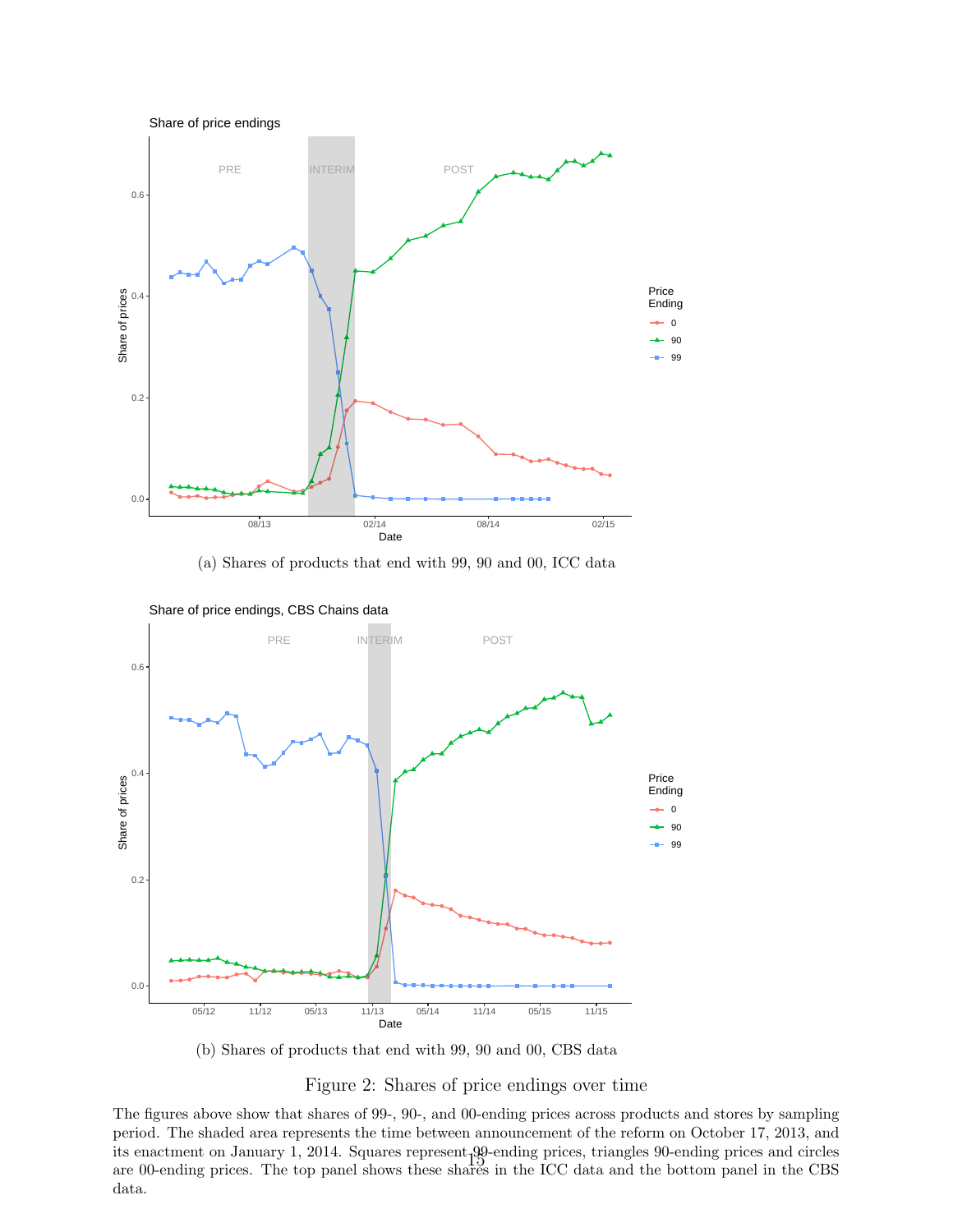Between-chains heterogeneity While the decline in share of 00-endings is gradual on the aggregate, for some chains there is a step-wise update downward. Figure 3 shows the price-endings shares after the policy change for the biggest 6 chains. For most chains, the share of 00-endings behaves in an almost step-wise fashion, where for "Mega in the City" and "Rami Levy" (the second and third most largest chains in the market) the shares go to almost zero. "Shufersal" (the largest chain) with its two subsidiaries "Deal" (discount stores) and "Shelli" (urban stores) goes down to 10% of 00 price endings in mid 2014. "Wine Pavilion" and "Shufersal Deal" seem to also have fewer 00-endings by 2015, but the data ends too soon to see that convincingly.



Figure 3: Shares of price endings post-reform by chain

The figure shows that shares of 90- and 00-ending prices across products and stores by sampling period, broken down by chain. Data show shares at the post-reform period (starting January 2014). Results are shown for the 6 biggest chains in the data. Triangles represent 90-ending prices and circles 00-ending prices.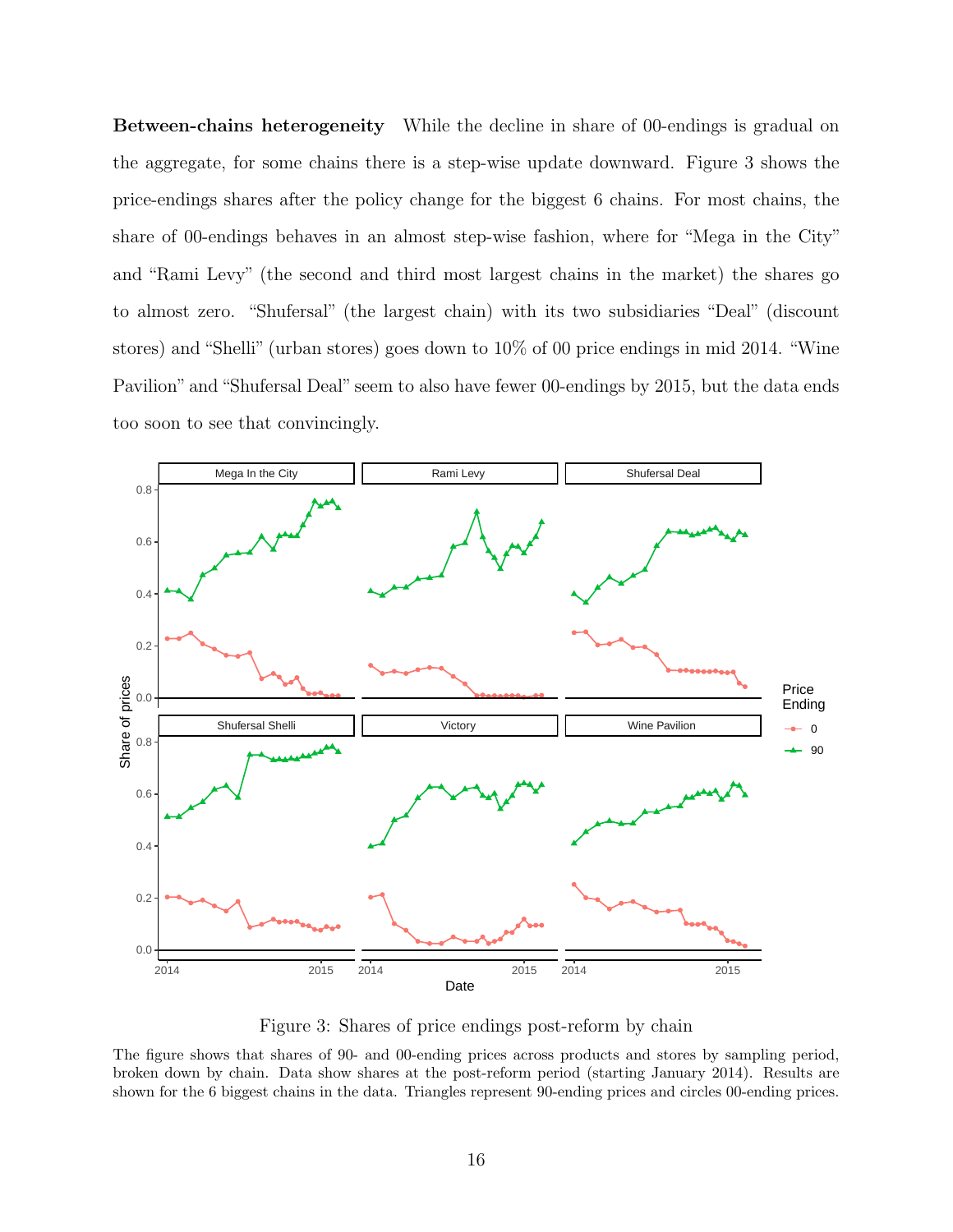The share of 00-endings prices therefore had been low before the reform, increased until its enactment, and since then gradually declined. In contrast, 99-endings, which were the just-below prices before the reform, were quickly and persistently replaced with 90-endings prices after the reform. But were some products priced at 90-endings and others at 00, or were many products priced at both price endings?

#### 3.2 Price-endings paths

We now move from aggregated price patterns to consider the price-ending paths at the product-store level. The price-ending paths can inform us better about the learning processes used by firms. Different leaning processes can generate these aggregate patterns. I elaborate on these tests in Section 4, and the key differentiation between model-based and modelfree learning is the contrast between testing multiple actions in model-based learning versus settling on "good" outcomes in model-free learning.

To see those patterns, consider the price path of a product in a store that was initially priced at some 99-ending. To simplify the problem, we consider three potential price-endings: 90, 00, or Other. That is, if a price  $p_{ist}$  of product i in store s at period t ends with 90, the current price-ending state is  $pe_{ist} = 90$ . The states history  $h_{ist} = (pe_{is1}, pe_{is2}, ..., pe_{ist})$  is then categorized into price-ending path histories, as described by the automaton (state-machine) in Figure A-2.

The results of the exercise are shown in Figure 4, showing the shares of the different price-ending paths as different shades. The green represents 99, the blue shades 90 (or Other after 90), and the red shades 00 (or Other after 00).<sup>12</sup>

The main patterns are the following. First, products that changed their prices into 90 are unlikely to change, and specifically not into 00. To see that, compare the large and stable dark blue "90, never 00" to the small orange "00 after 90." Second, in contrast, products

<sup>&</sup>lt;sup>12</sup>The green are the products that ended with 99. Almost all of these changed at one point or another to either 90 or 00. Rarely is there a product that was priced at 99-ending and changed its price to anything else—in the figure, if changed to Other remains green at the post period.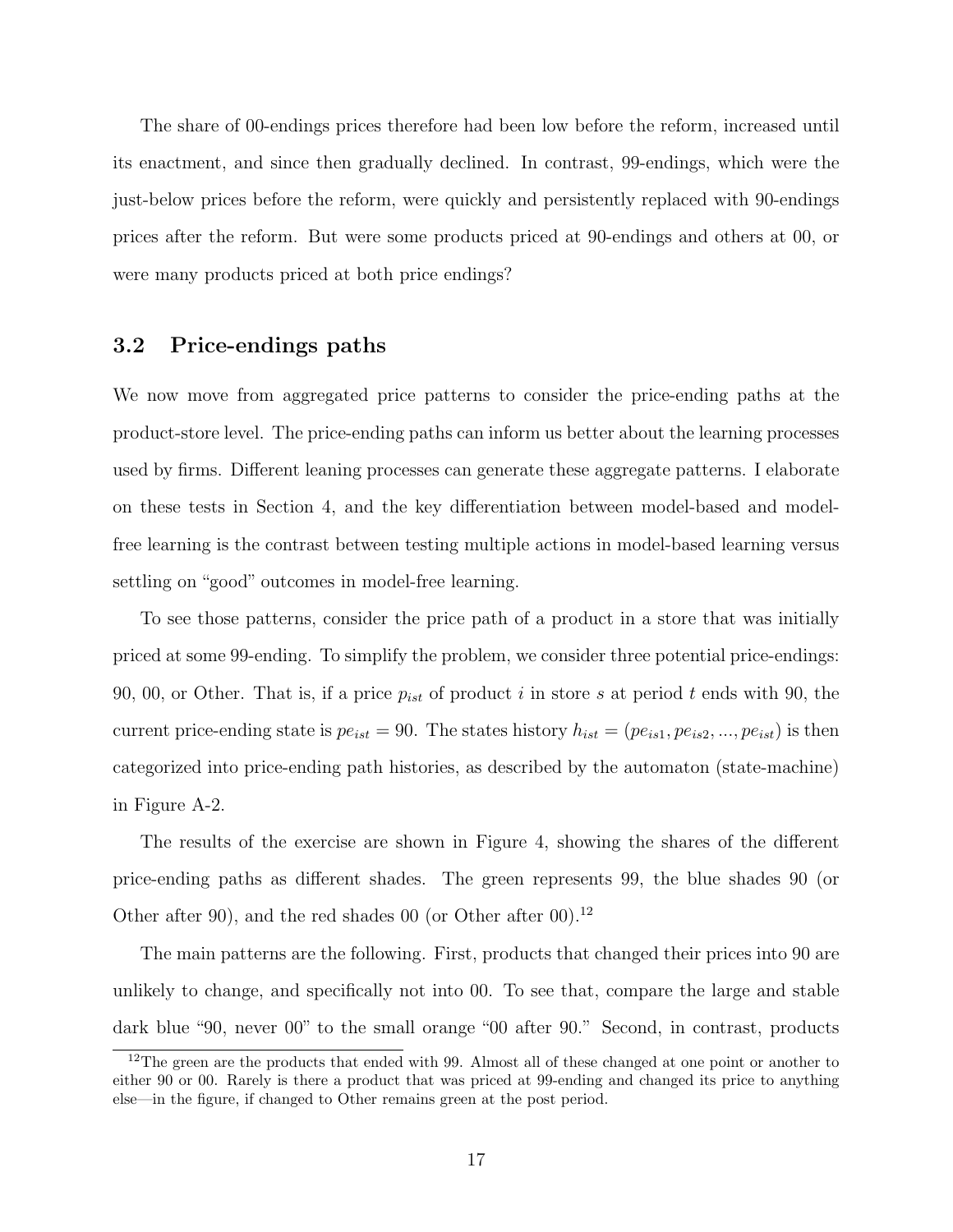with a 00-ending price are unlikely to stay at 00, and highly likely to change to 90, e.g., compare the shrinking dark red "00, never 90" to the blue "90 after 00." Indeed, products that changed into 00 initially are 15 times more likely to end with 90 than 00 at the last period of data. <sup>13</sup> Third, there is a small set of products with prices ending with both 00 after 90, and 90 after 00, and those tend to eventually end at 90 (e.g.,  $99 \rightarrow 90 \rightarrow 00 \rightarrow 90$ ). This is evident in the growing light blue "90 after switching" versus small light orange "0 after switching." At the last period, switching products are 8.4 times more likely to end with 90 than with 00.

Therefore, the price-ending analysis shows that product-stores that try a 90-ending are likely to just stay at 90, while 00-ending prices are unstable. There is some "experimentation" of switching between both, but that is relatively rare, and also tends to quickly resolve in 90-ending.

#### 3.3 Demand response

In the previous sections we saw that there were many 00-ending prices early after the reform. A natural question to ask is if these prices had any impact on revenues. The model predicts that they are detrimental to demand and should be avoided, and the price updating behavior suggests that this is plausibly the case.

The ideal experiment to learn the effect of price-endings on demand is if price-endings were randomized. In a supermarket setting, it means to randomize prices within a productstore across different periods.<sup>14</sup> A second-best is an experiment in which comparable products' prices are randomized between different stores (the approach taken by Chetty et al. (2009)). The reform allows a quasi-experimental version of these ideal experiments. Consider

<sup>&</sup>lt;sup>13</sup>Products that changed into 00 initially are 3.5 times more likely to end with Other (not 90, not 00) than 00 at the last period.

<sup>&</sup>lt;sup>14</sup>If prices could have been randomized at the consumer level, that would also been ideal, but that is hard to implement in a brick-and-mortar store. In online marketplaces List et al. (2021) use an RD design using the smooth distribution of prices which creates quasi-random distribution around 00-ending prices, while Dubé and Misra (2019) randomize prices in a field experiment.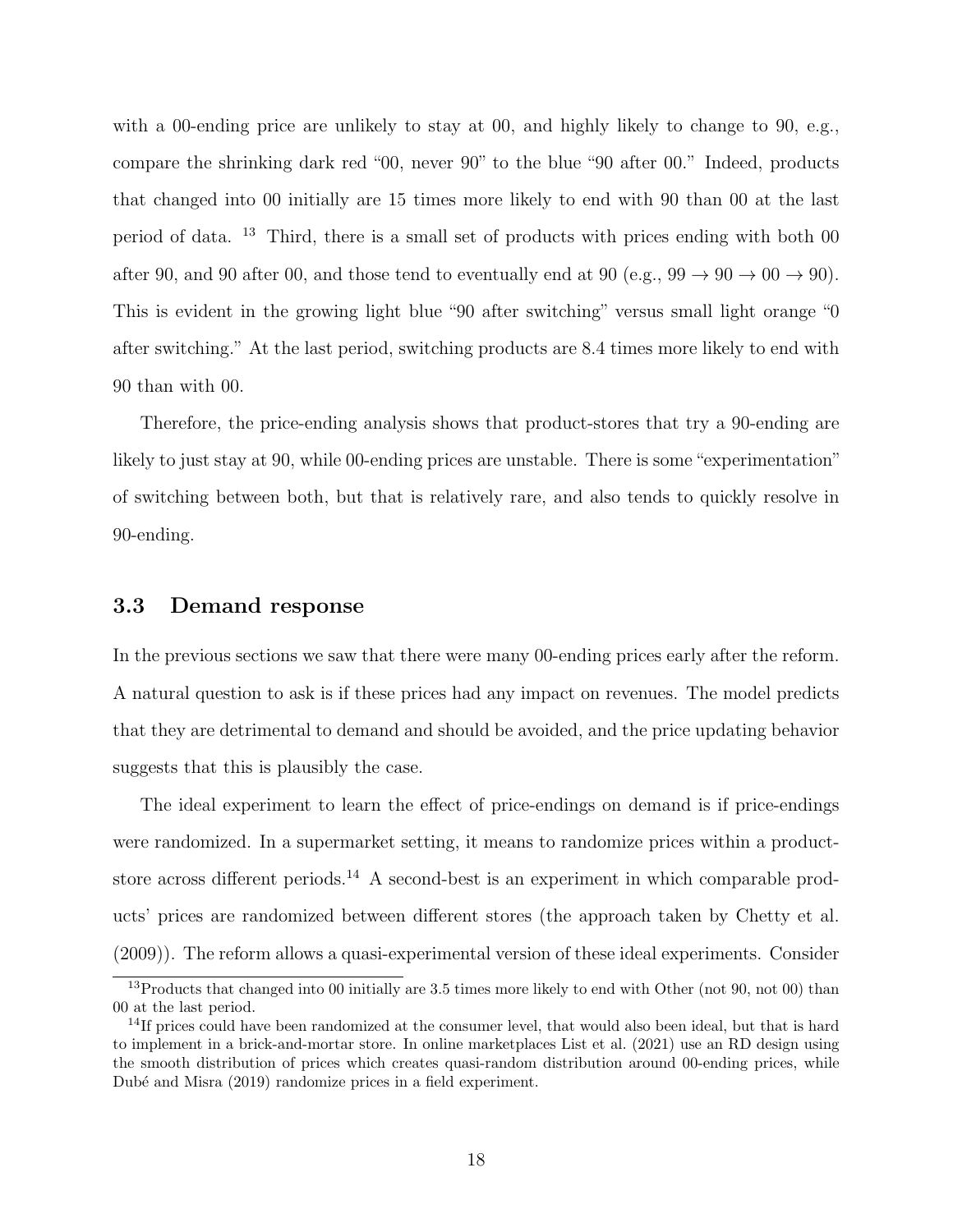

Price ending paths, conditional on ending with 99



The figure shows the shares of each price-ending path (which are described in Figure A-2). The green area is the 99 or other price endings, the blue shades are the 90-ending prices, and the red shades are the 00-ending prices.

the same product, priced the same way in two stores of the same chain before the reform. For example, it is priced at 5.99 a few times in 2013. For the former design, imagine that the products' price is switching between 5.90 and 6.00 within the same store. For the latter, imagine that after the reform a product is priced at 6.00 in one store and 5.90 in another. The goal of the following analysis is to leverage the reform to estimate these effects.<sup>15</sup>

I use the scanner data from StoreNext for the analysis., and estimate the following specification using instrumental variables for prices:

$$
\log Q_{ist} = \alpha^{90} \kappa_{ist}^{90} + \alpha^{00} \kappa_{ist}^{90} + \alpha^{99} \kappa_{ist}^{99} + \beta_{ic(s)} \log P_{ist} + X'\beta + \epsilon_{ist}
$$
(4)

<sup>15</sup>Strulov-Shlain (2019) tests for these drops in demand using larger and higher quality data, but lacks the random variation.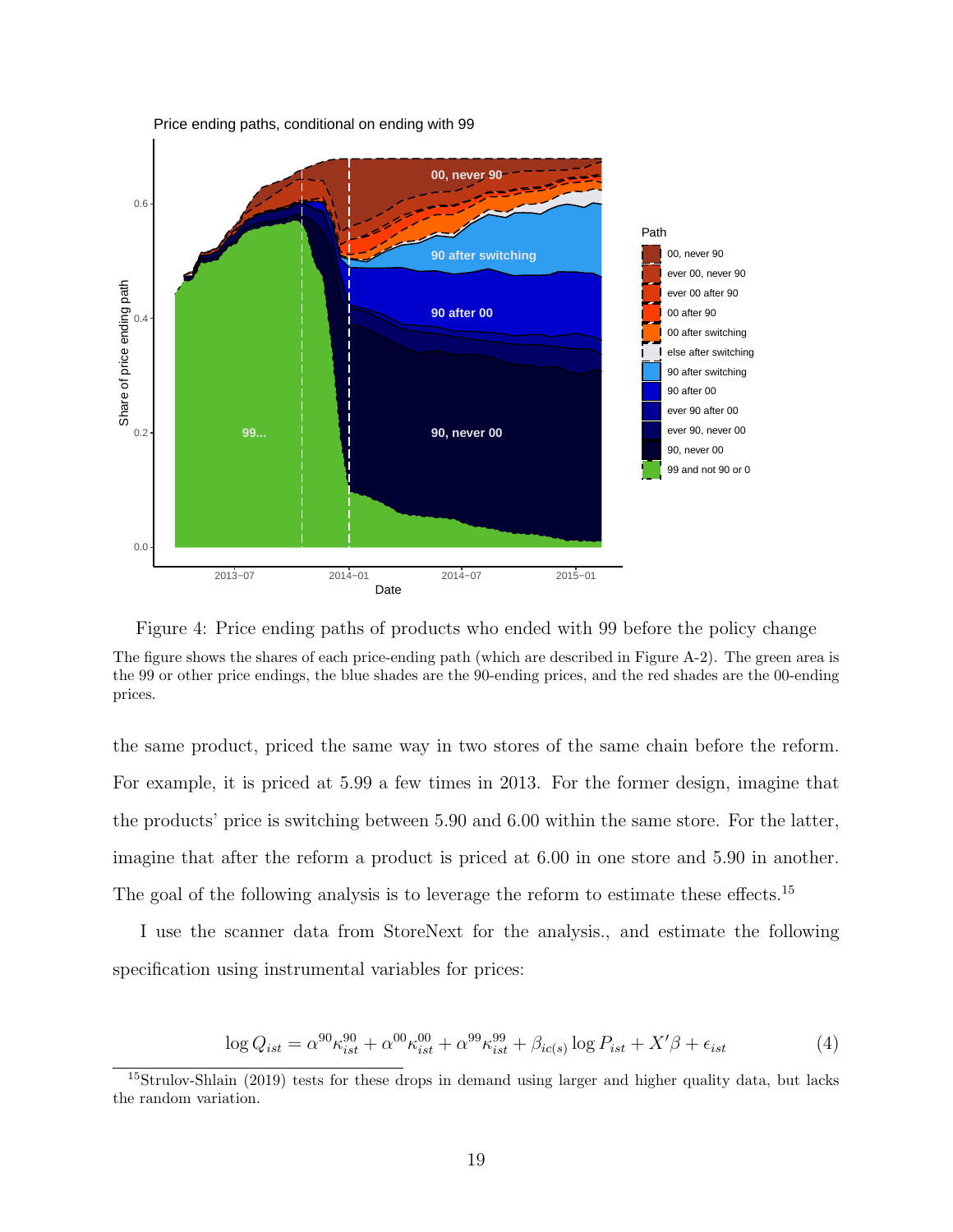where i is product, s is store, t is date (week), and c is chain.  $Q$  is the number of units sold and  $P$  is the average price. For each product-store in 2013 I define the modal 99-ending price  $p_{is}^{Modal99}$ . The  $\alpha s$  are the price-endings fixed effects, such that  $\kappa_{ist}^{99}$  equals 1 if the price in week t equals  $p_{is}^{Modal99}$  in 2013 (0 otherwise),  $\kappa_{ist}^{90}$  and  $\kappa_{ist}^{00}$  equal 1 if the price is 10-Agorot lower (ends with 90) or 1-Agora higher (ends with 00) than  $p_{is}^{Modal99}$ , respectively, in 2014 (0) otherwise). X includes various controls—a product-by-store fixed effect (to capture baseline store-product demand), a proxy for a product-store on-sale dummy (to capture transitory sales effects<sup>16</sup>), same-price spell-length decile by product fixed effect (to capture transitory sales effects), a month-of-year by product fixed effect (to capture seasonality), and year-byproduct fixed effects.

I instrument for the product-chain elasticity with the leave-out average price of the product in stores of the same chain. The idea behind these instruments (often referred to as Hausman IVs after Hausman (1996)), is that the price within the chain in other stores captures shifts in costs but not in local demand shocks.

The meaning of this exercise is that the  $\alpha$  coefficients capture the unexplained demand that is driven by the price-ending, controlling for the overall price elasticity. The most interesting comparison is between  $\alpha^{90}$  and  $\alpha^{00}$ . This comparison shows the difference in demand for "the same" product if it were priced at a 90-ending price versus a 10-Agorot higher 00-ending price in 2014, when price endings were more likely set at random. To a lesser degree, the comparison between a 99-ending price in 2013 and the 1-Agora larger 2014 00-ending price is also informative, but time is confounded with price-endings.<sup>17</sup>

Table 2 shows the results of estimating Equation 4. Overall, the concurrent excess difference in demand between a 90-ending price and a 10-Agorot higher 00-ending price, when the price was the nearest 99-ending before the reform, is estimated to be between 5%--

<sup>&</sup>lt;sup>16</sup>The dummy variable equals 1 if the price is lower by more than  $3\%$  than any price within 3 weeks (before or after).

<sup>&</sup>lt;sup>17</sup>For example, if many of the prices tend to end with 99 in 2013, the demand slope will be closer to the 99-ending prices due to the year fixed effects. Yet, removing the year fixed-effect will confound the price-ending effects with other year effects.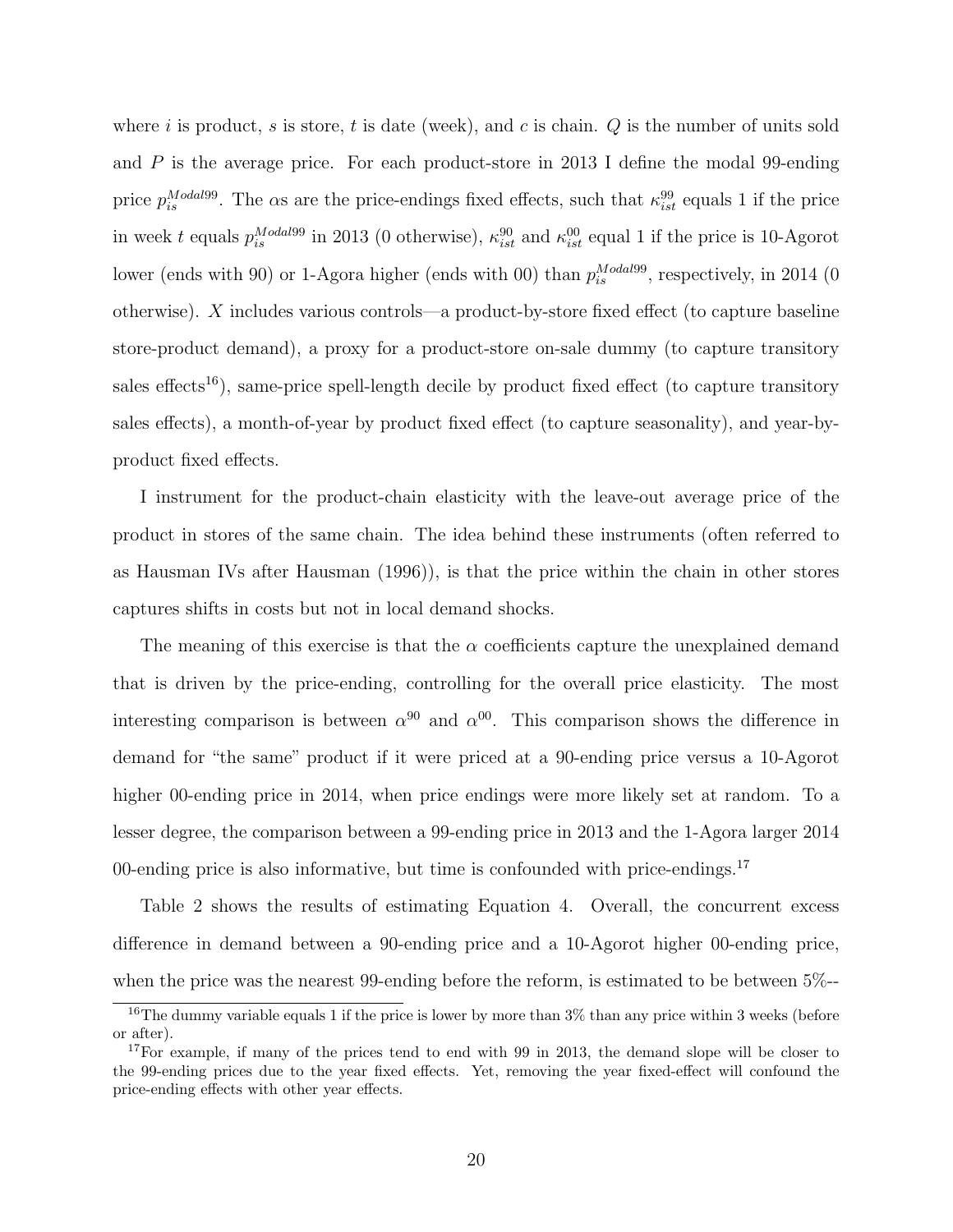9%. Meaning, *beyond* the price sensitivity of a 10-Agorot increase, demand is about  $5\%$ -9% lower. The difference in demand between a 99-ending price in 2013 and the 1-Agora higher 00-ending price in 2014, which is harder to interpret, is  $-1\%$ -4%. Column (2) is closest to the first experiment, as it compares the demand at a 90-ending and a 00-ending for a product priced at, say, 5.99 in a store and then priced at 6.00 and 5.90 in the same store. The difference in demand is 8.2% with a p-value of 0.025. Columns (3) and (4) resonate the second approach, comparing demand for the same product priced, for example, at 5.99 in two stores and then priced at 6.00 in one store and at 5.90 in another. The difference in demand is 5.8% (p-value 0.061) in column 3, and 8.6% (p-value 0.0045) in column  $4^{18}$ 

With an average elasticity of about -2.5, and average price of 11, and  $5\%$ -8% drop corresponds to left-digit bias of  $\hat{\theta} \approx 0.22 - 0.36$  (since  $\theta \approx \frac{\% \text{drop}}{\text{elasticity}} \cdot \text{price}$ ). This estimate is depicted as X (Israeli demand) in Figure 1.

The model and previous literature predicted no 00-ending prices, and the demand analysis suggests that 00-ending pricing was a losing pricing strategy.

# 4 Model-based and Model-free Learning

#### 4.1 Framework

I now turn to interpret the findings in Section 3 assuming that demand is left-digit biased. The premise of this exercise is that all patterns must be taken into account, while striving for the simplest explanation. The main three patterns are: (1) high shares of 99-endings before the reform and 90-endings after it, low shares of 00-endings before the reform and long after; (2) high shares of 00-endings initially with negative demand impact; and (3) shares of 00-endings decreased consistently (and abruptly in some chains), and once a product-store were priced at 90-ending it was unlikely to be priced at 00-ending later.

<sup>&</sup>lt;sup>18</sup>Column 4 focuses on prices that were identical for at least two consecutive weeks to reduce price measurement error.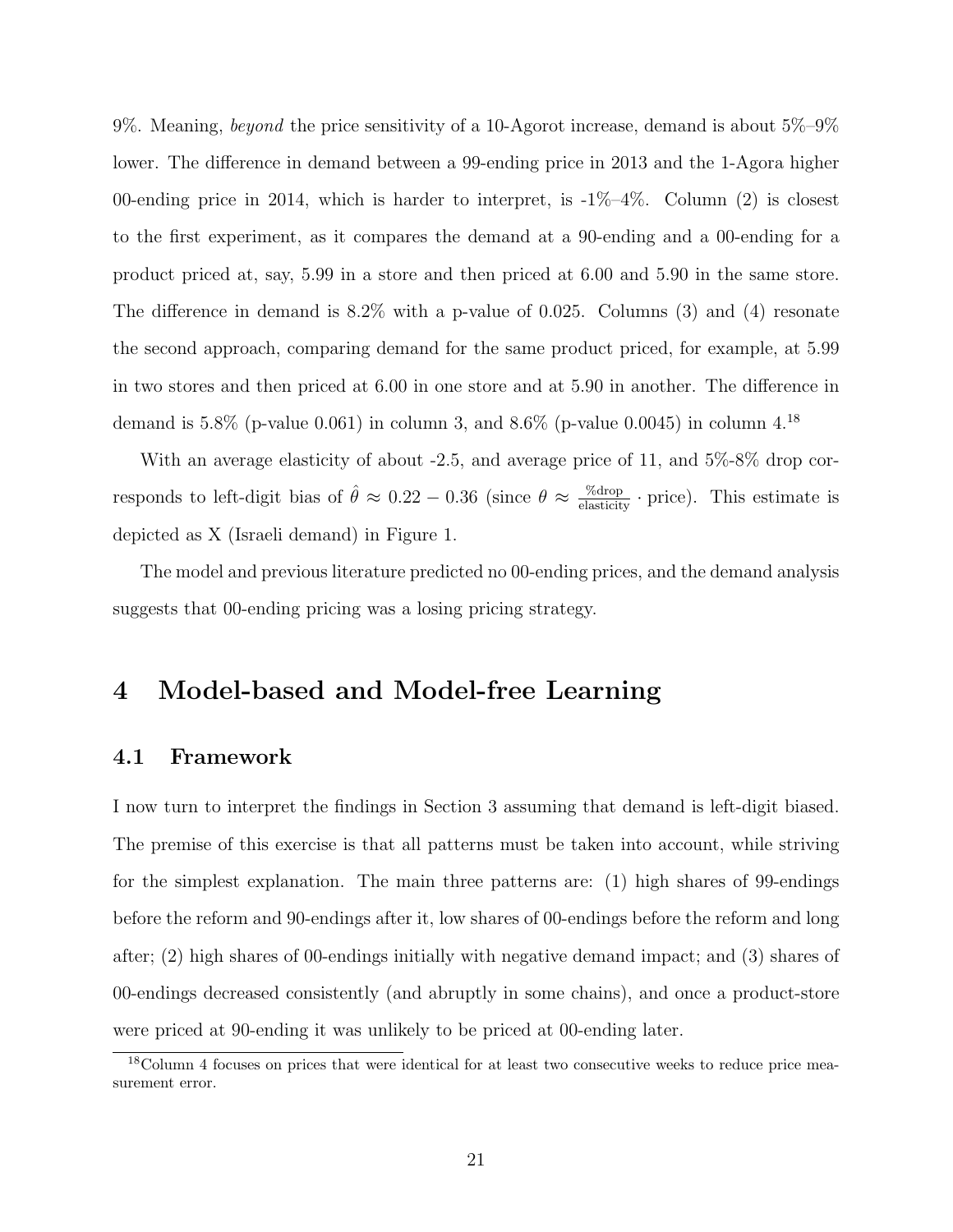|                                                 | Quantity (log-units) |                   |                 |                 |  |  |  |
|-------------------------------------------------|----------------------|-------------------|-----------------|-----------------|--|--|--|
|                                                 | (1)                  | $\left( 2\right)$ | (3)             | (4)             |  |  |  |
| $\alpha^{90}$                                   | $-0.029$             | 0.006             | $-0.037$        | $-0.018$        |  |  |  |
|                                                 | (0.024)              | (0.033)           | (0.024)         | (0.023)         |  |  |  |
| $\alpha^{00}$                                   | $-0.082***$          | $-0.077**$        | $-0.095***$     | $-0.104***$     |  |  |  |
|                                                 | (0.028)              | (0.032)           | (0.027)         | (0.029)         |  |  |  |
| $\alpha^{99}$                                   | $-0.058***$          | $-0.091***$       | $-0.062***$     | $-0.066***$     |  |  |  |
|                                                 | (0.014)              | (0.025)           | (0.014)         | (0.014)         |  |  |  |
| $90$ minus $00$                                 | 0.053                | 0.082             | 0.058           | 0.086           |  |  |  |
| [p-value]                                       | [0.083]              | [0.025]           | [0.061]         | [0.0045]        |  |  |  |
| $99 \text{ minus } 00$                          | 0.024                | $-0.014$          | 0.034           | 0.038           |  |  |  |
| [p-value]                                       | [0.44]               | [0.68]            | [0.23]          | [0.2]           |  |  |  |
| Leave-out price IV<br>Spell-length restrictions | Yes                  | Yes               | Yes             | Yes<br>$2+$     |  |  |  |
| 99 prevalence 2013                              | $1+$                 | $5+$              | $5+$            | $5+$            |  |  |  |
| 90 or 00 post prevalence                        |                      | $5+$ for both     | $5+$ for either | $5+$ for either |  |  |  |
| $\mathcal N$                                    | 176,996              | 176,996           | 176,996         | 149,784         |  |  |  |
| $\mathbf{R}^2$                                  | 0.859                | 0.859             | 0.859           | 0.872           |  |  |  |

#### Table 2: Price-ending effects

The table shows the results from estimating equation 4 under different restrictions and samples. In all columns, a product-store is kept only if there is at least one occurrence of a 99-ending price in 2013. Further, in columns (2)--(4),  $\kappa_{ist}^{99} = 1$  only if the price ends with 99 at period t and it ends in 99 for at least 5 weeks in 2013 for product i in store s. Sample restrictions in column  $(4)$  keep observations only if prices are the same for at least 2 consecutive weeks. In column (2)  $\kappa^{90} = 1$  or  $\kappa^{00} = 1$  if the price ends in 90 or 00 in 2014, at least 5 times *each* for the same product  $i$  in the same store  $s$ . Meaning, this is estimating the effect on items that switched price endings within the same store over time. In columns (3)--(4)  $\kappa^{90} = 1$  or  $\kappa^{00} = 1$ if the price ends in 90 or 00 in 2014, at least 5 times for either 90 or 00 in the same store. Meaning, this is comparing price-ending effects between "99 to 00" stores and "99 to 90" stores.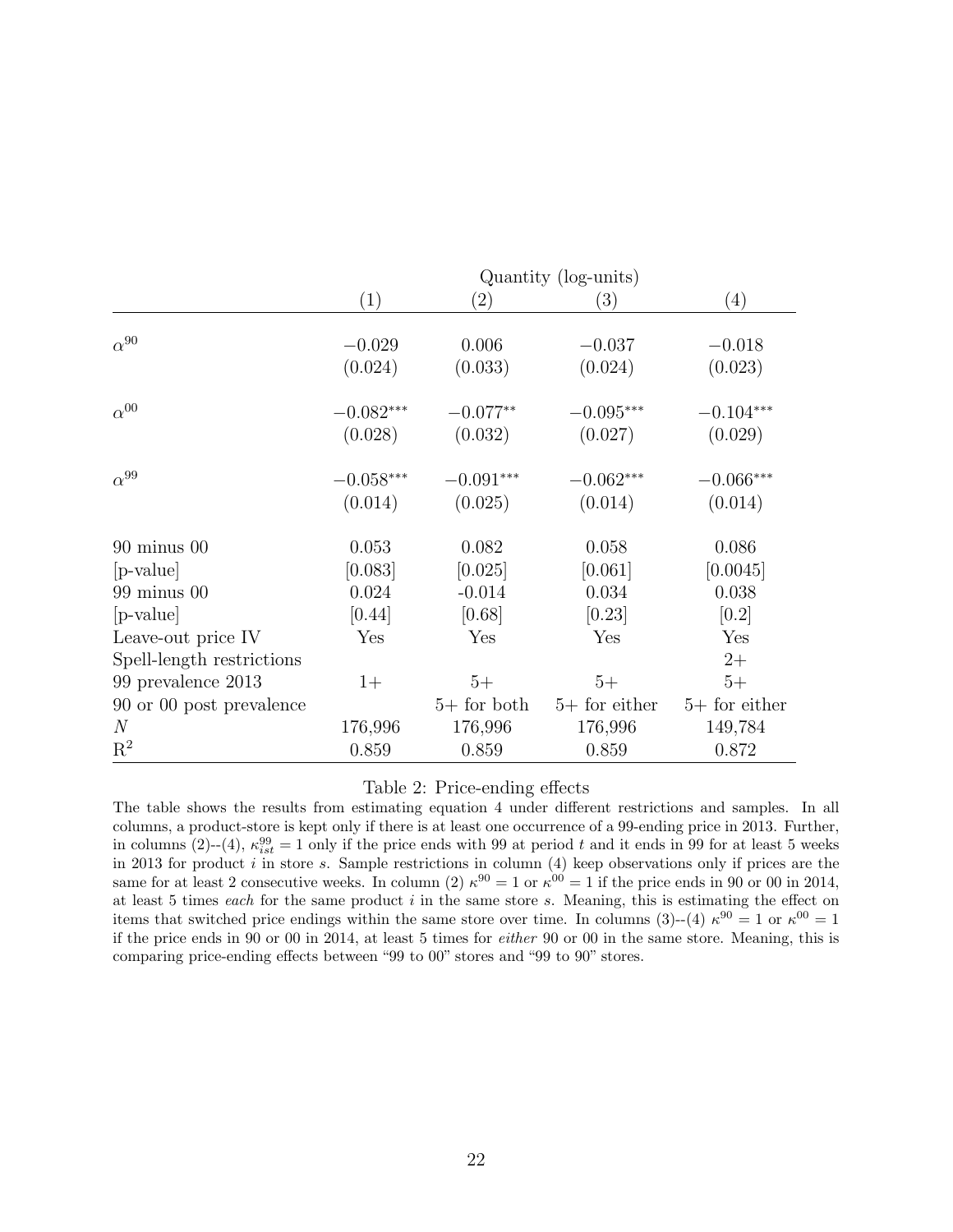First, low shares of 00 and high shares of 99/90 before and long after the reform imply acknowledging of left-digit bias. Bunching at just-below prices and avoiding low-ending prices are manifestations of correct pricing facing left-digit biased demand. Meaning, in the long-run companies realize that just-below prices are better than 00-ending prices, even if they do not realize the extent of it (Strulov-Shlain, 2019).

Second, high initial share of 00 and negative demand consequences imply unawareness regarding the value of 90 versus 00. Meaning, while the firms priced as if they are aware of the relative benefit of 99-ending versus 00-ending, that knowledge did not extend to predict the relative value of 90-endings. In other words, although pre-reform pricing behavior is consistent with an as-if model of optimal pricing facing left-digit bias, it failed to predict behavior post-reform.

Third, downward trends of 00, chains' abrupt changes, and price ending paths are consistent with learning. It seems that over time chains realized that 00-endings are worse than 90-endings. The abrupt changes are consistent with "lightbulb" moments of sudden realization, and can rule out a slow adjustment process driven by frictions. Finally, the price-ending paths, in which 90-endings are an absorbing state while 00-ending are not—and further 00 endings are unlikely to follow 90-endings while the converse is not true—are in-line with a model-free reinforcement learning procedures.

Taken together, these patterns can inform us on how firms learn and therefore make decisions. Except for the first pattern, which is consistent with model-based behavior of the firm with wrong beliefs, the second and third patterns are inconsistent with model-based decision making and call for a model-free description.

Model-based decision making is the consensual tool of modeling economic agents. It consists of two components—a function that translates parameters of a problem and actions into outcomes, and a maximization operator choosing the action delivering the best outcome. Importantly, in order to know what the best action is, the decision maker needs to learn about the parameters of the target function—which leads to model-based learning. The goal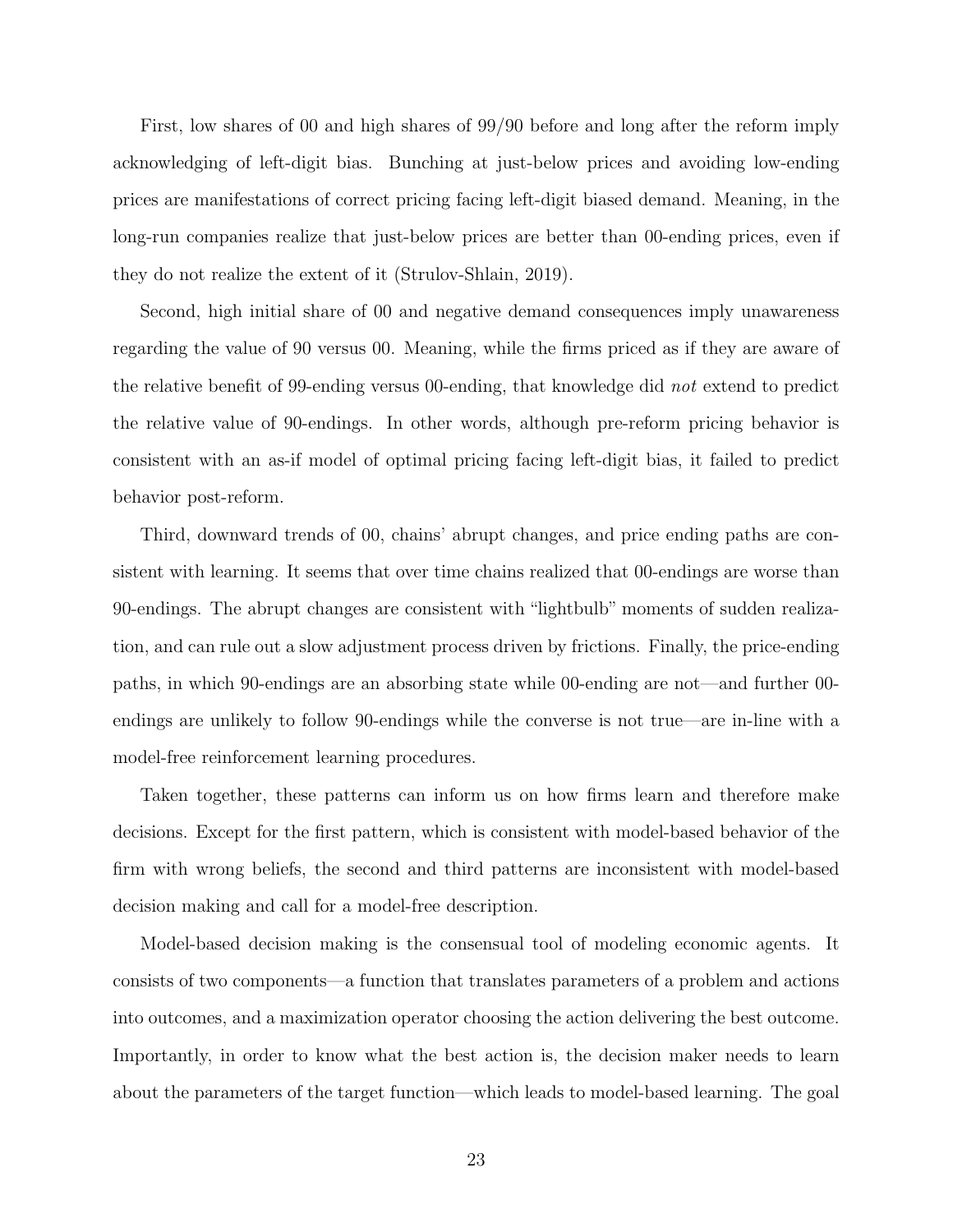of learning in a model-based world means resolving uncertainty about the parameters of the problem. For example, when a monopolist sets a price to maximize profits, it needs to know the parameters of the problem, which are price elasticities and marginal costs of the products it sells (and potentially left-digit bias).<sup>19</sup> That is, model-based learning updates the expected value of every possible action.

Compare the above to model-free decision making, which is a private case and outcome of reinforcement learning (Sutton and Barto (2018)). The model-free reinforcement learning system is comprised of an environment of actions and states, and three components: a reward signal – the feedback from taking an action; a value function – the benefits of an action given the state and predicted behavior and evolution of the environment from taking an action (or the optimal action); and a policy – defining which action to take based on beliefs and state. Similarly to model-based, in model-free learning the agent has some beliefs about the value of different actions given the state of the world. The beliefs update based on the reward signals, and a policy will choose the highest-value action. However, in contrast to modelbased learning, resolving uncertainty means only learning about the value of a particular action taken. For example, assume a company expects to make \$10 in profits if the price is \$1 and \$12 if the price is \$2. If it sets the price at \$2 and makes \$8, the company will update the value of pricing at \$2, but will not change its expectations about the value of pricing at \$1. That is, model-free learning informs the value of actions in a direct way. Indeed, to infer from one action to another is not model-free, it requires some form of a "model", one that allows to interpolate and extrapolate.

In theory, full learning can be achieved by using either model-free or model-based learning, making behavior indistinguishable in the long-run. For example, Q-learning, a leading model-free reinforcement learning rule, converges to the correct values if every action is tried in every state infinitely often and if new estimates, from trials of actions, are blended with previous ones using a slow enough exponentially weighted average (Dayan, 1992; Watkins

<sup>19</sup>Recent empirical examples are reviewed in Aguirregabiria and Jeon, 2020.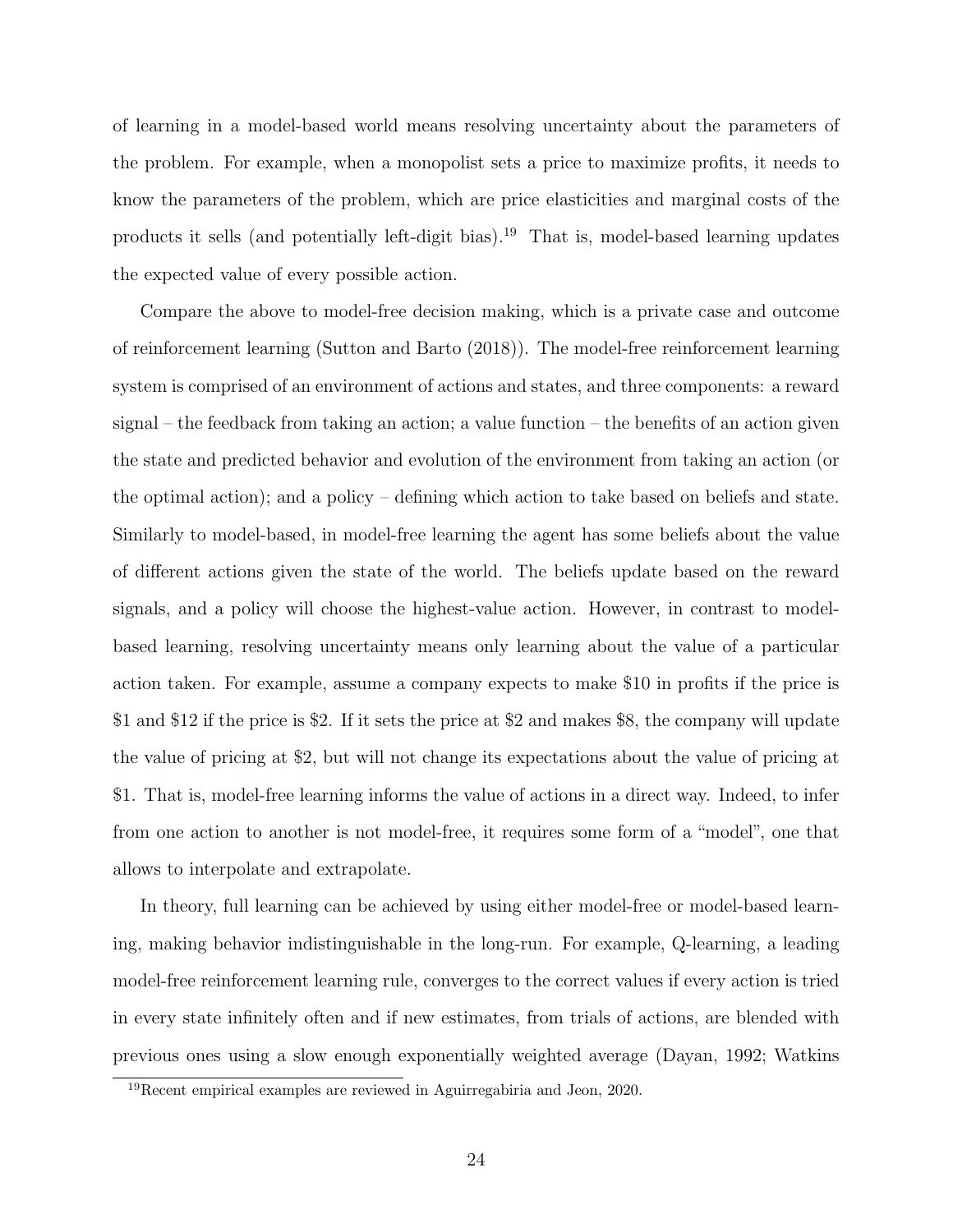and Dayan, 1992). Even during the learning process, distinguishing the processes requires some clever manipulations (Daw et al., 2011; Kurdi et al., 2019).

This paper explores a different identification strategy. If learning has subsided but "full learning" had not been achieved, the behavior may differ in the following way: If there is no full learning, a change in the action set alone may require learning in the model-free environment but not in the model-based world.<sup>20</sup> To illustrate, consider the pricing example from above and imagine costs doubled, thus requiring higher prices that were not tested before. The model-based monopolist will have a set of beliefs about the demand function shape and therefore will know the best price, while the model-free learners will rely on an uniformed prior and have to start learning again. Since 90-endings were rarely charged, the reform provides such experiment, thus allowing to separate between the methods.

#### 4.2 Perceived parameters in model-based pricing

Since the model-based framework is in consensus, I describe here an attempt to reconcile the data patterns with firms' behavior. This exercise is similar in spirit to Doraszelski et al. (2018); Huang et al. (2018). I assume that firms know that demand is left-digit biased, but allow them to be wrong about the level of left-digit bias. If firms think that bias is small (and demand is very elastic), then pricing at 00-ending can be perceived as optimal even though it is accompanied with demand losses. Wrong beliefs will not be able to generate excess shares of 00-endings, but even ignoring the excess share, can they support any 00-endings?

In principle, underestimated left-digit bias might support 99-endings versus 00, but not 90 versus 00, because of the stronger trade-off. As Figure 1 shows, these beliefs about leftdigit bias and elasticity need to be extreme. Yet, we can estimate beliefs about left-digit bias before the reform, using the same algorithm as in Strulov-Shlain (2019), and see if they

<sup>&</sup>lt;sup>20</sup>A change in the action set may require learning, depending on the exact algorithm used. In machine learning, model-free learning algorithms that are "generalised" (e.g., Rummery and Niranjan, 1994), for example, use neural networks to extend predictions of value to actions that hadn't been tested. However, I think of the problem of the monopolist as closer to the discrete case.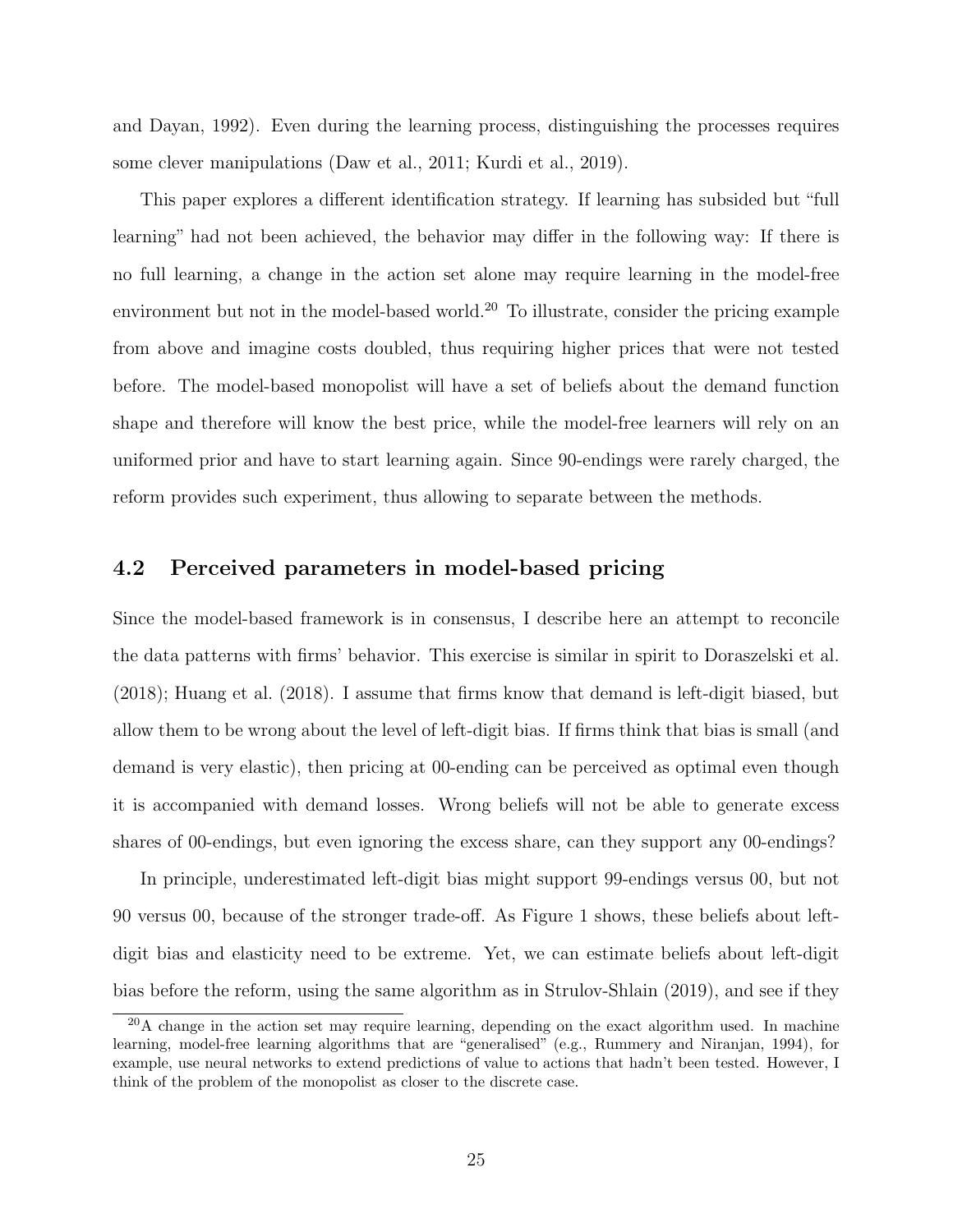allow for 00-endings after the reform—at least in principle.

The algorithm uses the empirical distribution of prices as moments, and predicts the price distribution according to the model. The excess shares in 99-endings and the distribution of lower-ending prices identify the parameters. In Appendix Section C I describe the algorithm in detail.<sup>21</sup>

Even though perceived left-digit bias is much smaller than the demand-estimated level, it is still higher than the thresholds. I estimate that the perceived left-digit bias is ranging between 0.02-0.04 while the threshold values of left-digit bias are less than 0.01. In other words, supermarkets price as if they believe that drops in demand from a 1c increase from 99 ending to 00-ending is equivalent to a 3-5 cent price increase, while a belief of a 2c-equivalent increase is enough to avoid 00-endings. Importantly, the demand side estimated left-digit bias of 0.22-0.36 (e.g, the impact of a 1c increase from 99-ending to 00 is like 23-37 cent equivalent price change). The finding of underestimation of the bias is common in the U.S. market as well (Strulov-Shlain, 2019), and possibly not surprising by itself. However, that even underestimation cannot support 00-endings after the reform is the main case against model-based learning. Namely, estimated beliefs before the reform are inconsistent with pricing behavior after the reform.

That 00-ending rarely follow a 90-ending at the product-store level suggests, though not conclusive by itself, inconsistency with model-based learning as well. If firms are trying to learn the left-digit bias parameter, they need to randomize price endings. The natural way to do so is to change prices into 90- and 00-endings in a methodological way. Yet, that the vast majority of products stay at 90-endings even if they cannot be compared to 00-endings suggests reliance on recent feedback. This evidence is weaker, since there are multiple ways to experiment (e.g., randomize prices between stores and not within product-store).

Finally, an excess of 00-ending prices and 90-ending prices at the same time is in contrast to any beliefs of left-digit bias. Excess 00-endings requires beliefs about the shape of demand

 $21$ Appendix section C is copied from Strulov-Shlain (2019).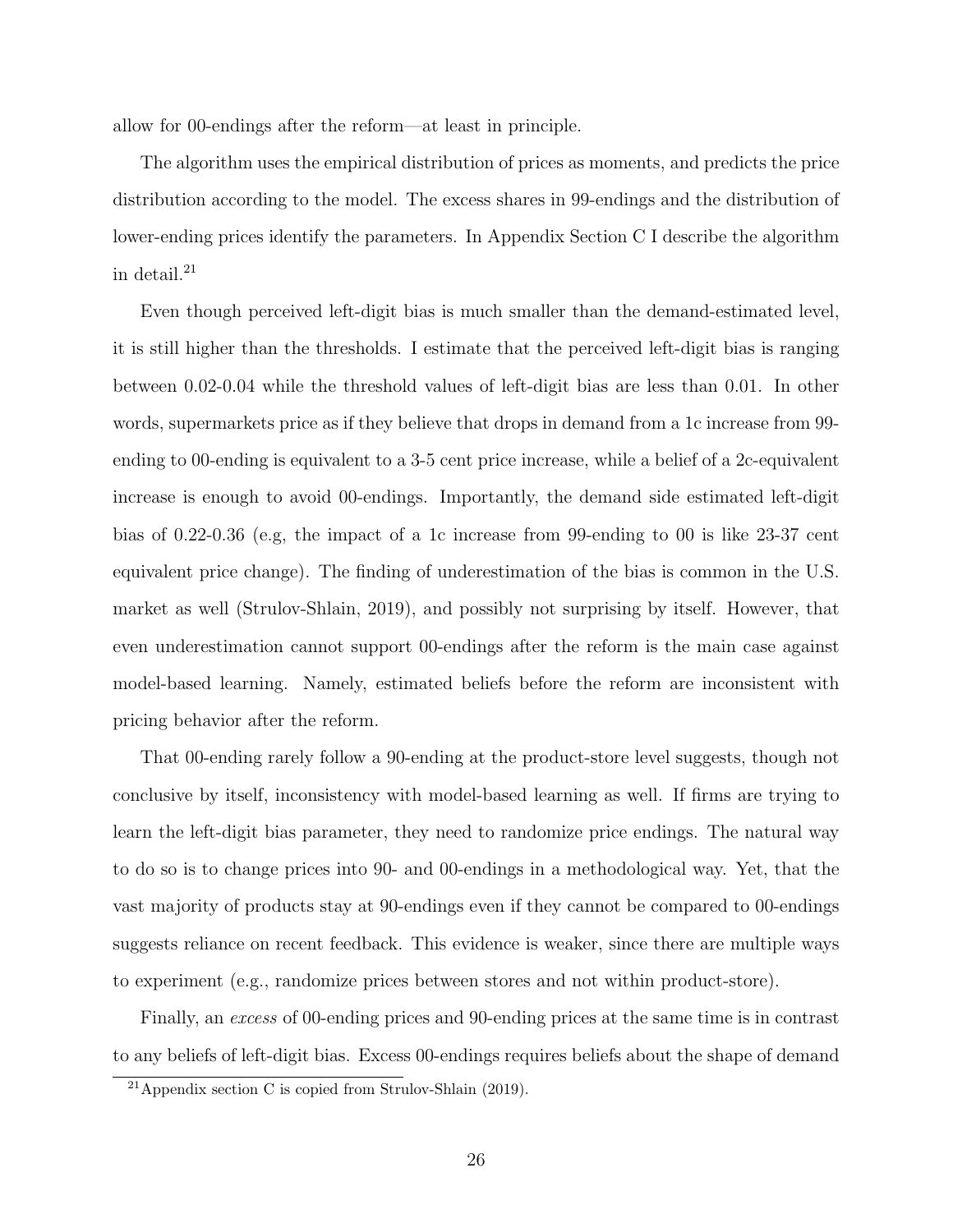that mixes positive and negative left-digit bias. In contrast, pre-reform pricing is only consistent with beliefs of positive left-digit bias. Meaning, pre-reform model-based beliefs are inconsistent not only in magnitude but also in sign.

Taken together, the evidence is inconsistent with model-based learning that had occurred over the years leading to the reform. Therefore, long-run behavior also implies a lack of model-based decision making.

#### 4.3 Model-free partial learning

Model-free *partial* learning can explain all the observed patterns. By "model-free learning" I mean a learning rule in which there are prior beliefs about the value of each action; these beliefs are updated for actions taken. By "partial" I mean that full learning is not achieved, perhaps because not all actions are taken. If an action is not taken explicitly (e.g., a price that had not been charged), beliefs regarding the value of that action do not update.

First, the pattern of high shares of 99/90-endings in the long-run are consistent with learning. Specifically, companies learn that these price-endings are associated with higherthan-expected demand over time. Companies are driven towards the correct action, and market forces work to some extent in the long-run.

Second, that there were high shares of 00-endings initially even though they were accompanied with losses is consistent with partial learning. If companies had understood not only the value of 99-endings relative to 00, but also of the value of 90 versus 00, they would probably have not chosen 00-endings after the reform. Once chains try both 90-endings and 00-endings, they realize that 00-endings are associated with worse returns and indeed update.

Third, the step-wise updating at the chain level, and the price-ending paths at the product-store level are fully consistent with product-store level model-free learning. The former implies that there is some point where the firm realizes the relative benefit of one action over another. The price-ending paths, especially that 90-endings are absorbing states,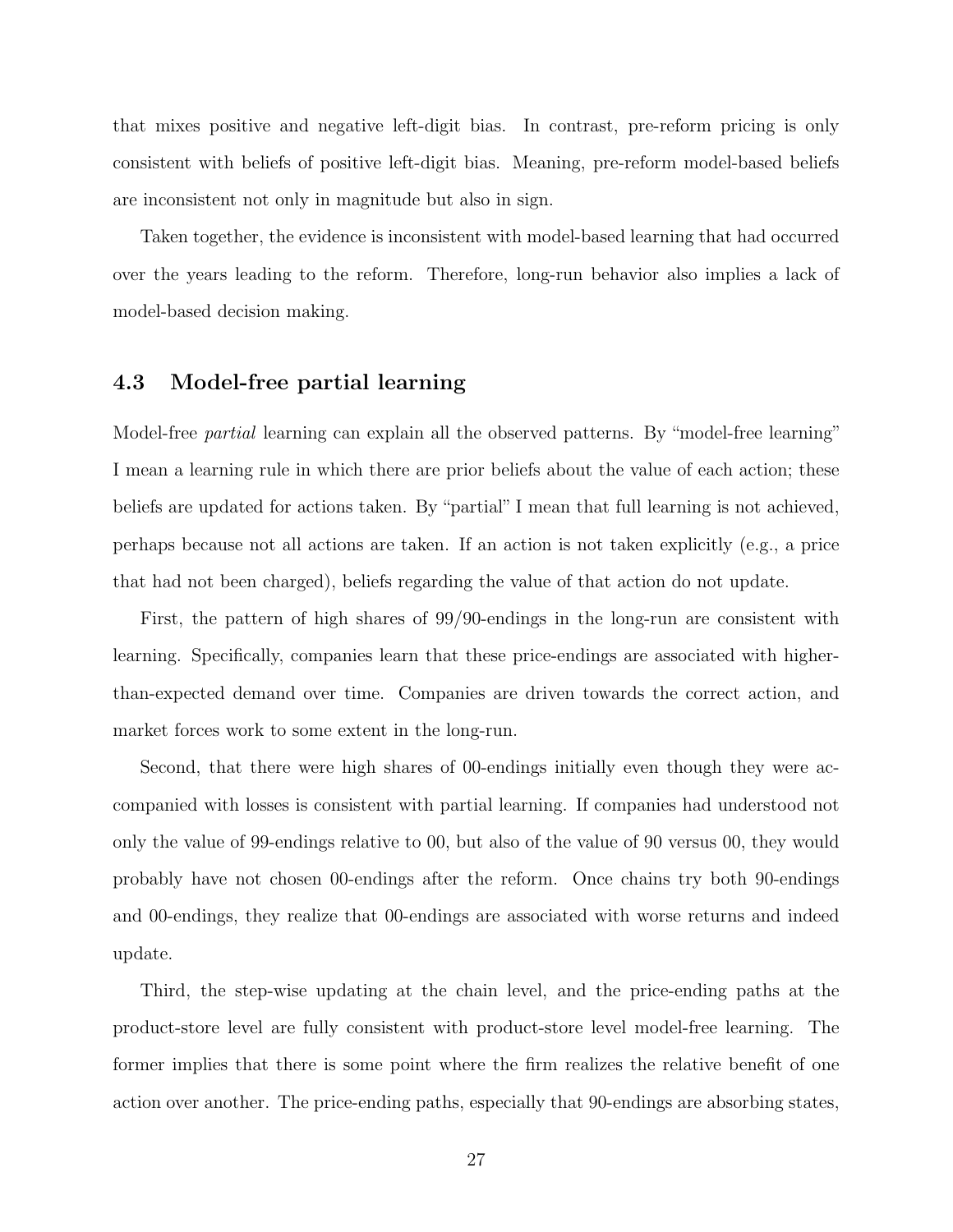show that not all actions are tried and that good actions are just repeated-a hallmark of model-free reinforcement learning models. As argued in the previous section, this behavior can be consistent with model-based learning as well.

Taken together, the data show that firms need to learn how to price in the post-reform period, and their learning procedures are more aligned with partial model-free learning rather than model-based learning. I now turn to discuss the implications of these findings.

# 5 Discussion

I find that following a pricing reform, supermarket chains had to relearn what they seemed to know and how to price facing left-digit biased demand. The host of evidence on the dynamics of price setting and demand response implies that firms are model-free partial learners. As such, even in the long-run, they are limited in which actions they may take because their beliefs about the returns to rarely-used actions are not calibrated.

Critiques There are several limitations to this study. First and foremost, it is merely a single example. One objection might be that this is not a representative case because price-endings do not have big effect on pricing. In other words, it is an unimportant example. Indeed the view that left-digit bias is not important is common, including by retailers themselves. I interviewed several retail executives, in the US and Israel, and they all think it is more of a norm than they make a calculated pricing decision. However, this view is misguided since under-appreciation of left-digit bias bears large effects on profits (List et al., 2021; Strulov-Shlain, 2019). Further, that it might be viewed as unimportant supports the partial learning idea. The most extreme example is in List et al. (2021), in which the (very sophisticated) company is not even aware of the existence of the bias, ignoring it completely in its pricing decisions and losing money for it (since the research the firm had changed its pricing to be all 99-ending). Here, firms are aware to some degree, but only partially.

A related objection is that this example is not a representative case because it is an outlier,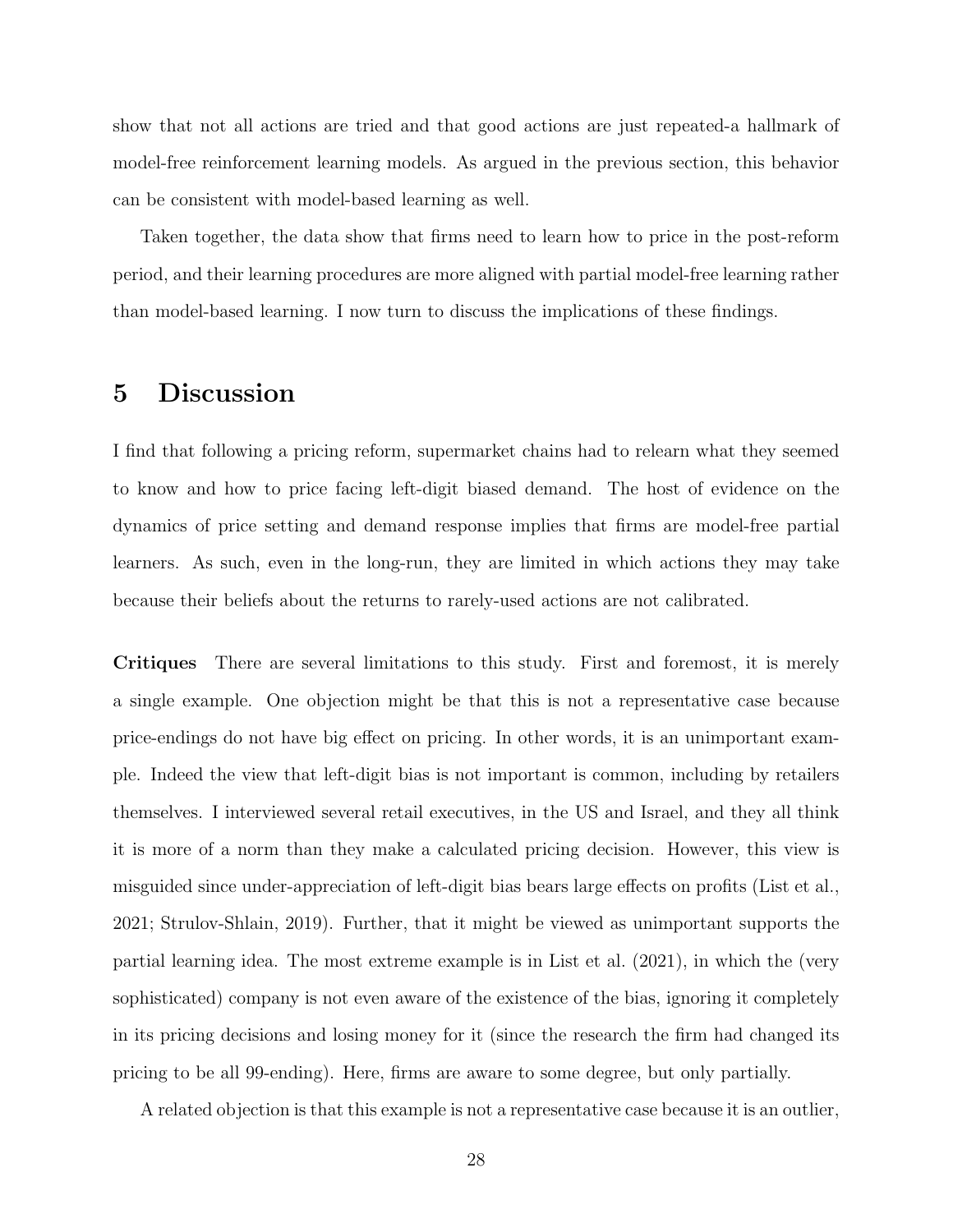and firms often do optimize. However, optimality is often assumed, not tested. A growing body of work shows cases in which companies persistently act in a sub-optimal manner (partial list - Cho and Rust, 2010; DellaVigna and Gentzkow, 2019; Goldfarb and Xiao, 2011; Hanna et al., 2014; Hortaçsu et al., 2019; Hortacsu et al., 2021; Huang, 2021; Shapiro et al., forthcoming; Strulov-Shlain, 2019). Further, partial learning can help answer the common question raised in those papers of "how are firms not optimizing." A recent example, which had inspired this paper, is by Barberis and Jin (2021), showing how model-free reasoning by investors can simultaneously explain many phenomena in individual trading.

Another limitation is that other models can be created to explain the data. For example, if a firm has beliefs about left-digit bias that are state-dependent, then any pricing behavior is possible—if at periods of change firms revert to a null of no bias (similar to Enke and Graeber (2019)), then the observed behavior is consistent with such a model. However, if we expand the model to agree with the data whenever the data do not agree with the model, then the model loses its credibility.

While some people might find these conclusions hard to accept, others might respond that firms' misoptimizing is obvious but model-based is useful.<sup>22</sup> This paper suggests that modelfree learning procedures—that have been immensely successful in solving real world problems (a whole field of CS and widely implemented ML routines), and that are represented in our brains (Daw et al., 2011)—can provide an alternative descriptive model which is closer to the truth and useful. For example, the insightful analysis of electricity companies learning to bid in a new market (Doraszelski et al., 2018) must disregard the first 16 months of data, because firms' behavior is inconsistent with even qualitative predictions of the model— could model-free learning help explain *all* of the data?

Incorporating partial learning is an exciting avenue for future research, which seems like the logical extension bringing these methods from the Olympus of sophisticated algorithms

 $^{22}$ In an episode of the Freakonomics podcast discussing Shapiro et al. (forthcoming), the economist Steve Levitt says "any economist who tells you that firms are profit-maximizing has not ever worked with firms. That's a simple model we use when we teach beginning economics because it's easy to solve mathematically."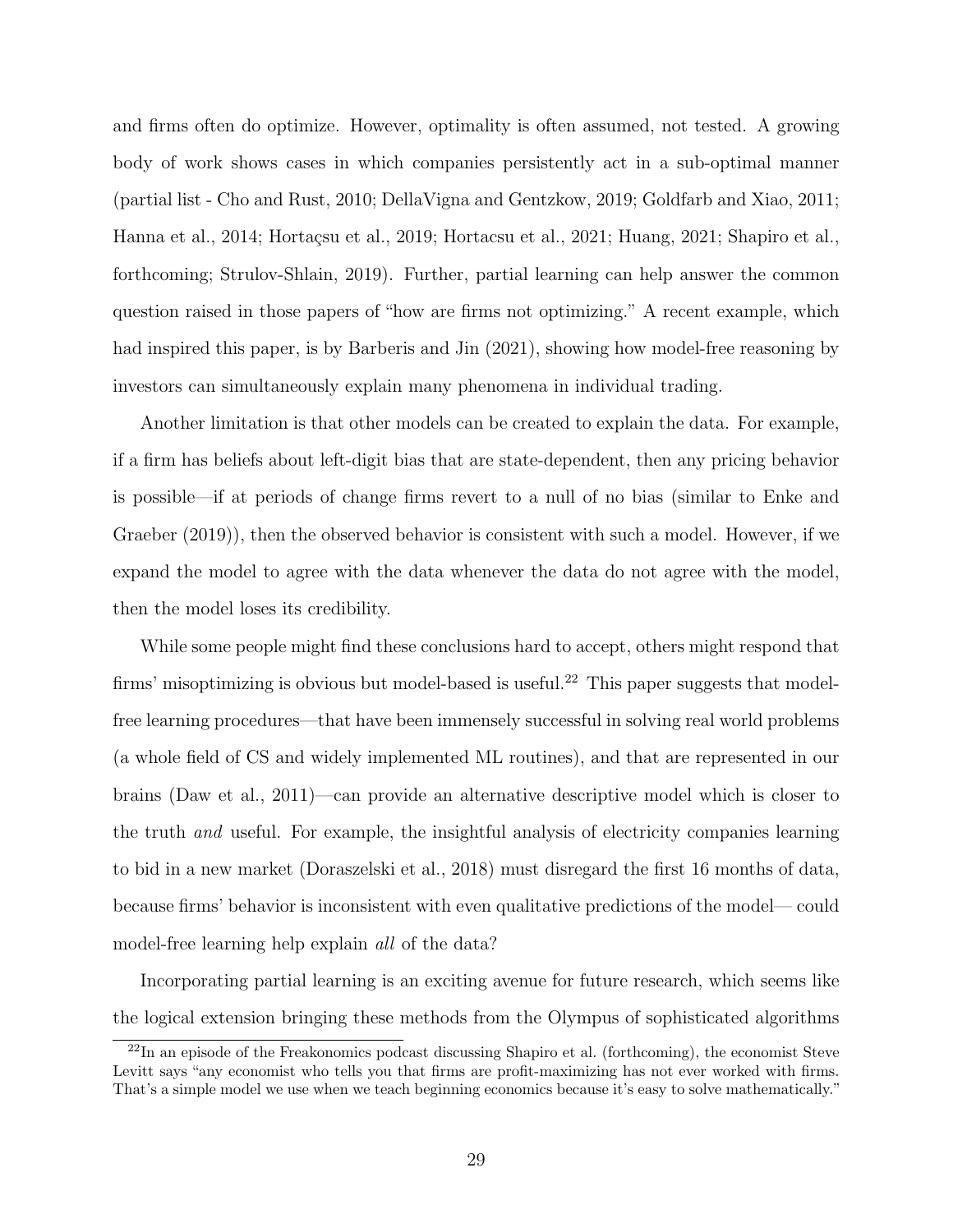to the reality of brick-and-mortar stores and real businesses run by humans.

Implications and avenues for future research If firms are model-free partial learners, it means they may act in a persistent way in steady state, without better knowledge of the effects of many regulations or changes in the market place. But how often are firms in a true steady state? New establishments open and close, rivals enter and leave, tastes shift, and costs fluctuate. Treating firms as all-knowing is bound to miss many interesting dynamics and potentially lead to wrong conclusions. For example, when analyzing the effects of a change in the market (say a new regulation, or a new competitor entry), researchers should incorporate a learning period, which might be lengthy.

In the long-run firms may behave sub-optimally consistently (e.g., Ely (2011) analyzes how path dependence may lead to suboptimal steady state behavior; Thrun and Schwartz (1993) show when reinforcement learning algorithms might fail). This is especially true due to partial learning, and further investigation of this avenue as a probable explanation can help solve cases in which it is unclear how firms consistently deviate. There is accumulating evidence that consistent deviation from optimality is prevalent. Dubé and Misra (2019) find that a company was consistently charging a price that was about a third of the profit maximizing price; Hortacsu et al. (2021) find that airlines misprice tickets even though they have been doing this for years; Shapiro et al. (forthcoming) find that companies get negative returns on investment from advertising too much on TV. Most closely related to this paper, List et al. (2021) and Strulov-Shlain (2019) find that big, otherwise sophisticated, companies persistently underestimate left-digit bias and lose significant levels of profits.

To conclude, there is ample room for future research. Empirically, more examples and tests of this hypothesis should be made. This paper is only a first step. Methodologically, if firms do not optimize in that specific way, what does that imply on inferred markups from demand estimation, or on valuation inferred from bidding behavior? Theoretically, what are the implications of incorporating model-free partial learning into problems of mechanism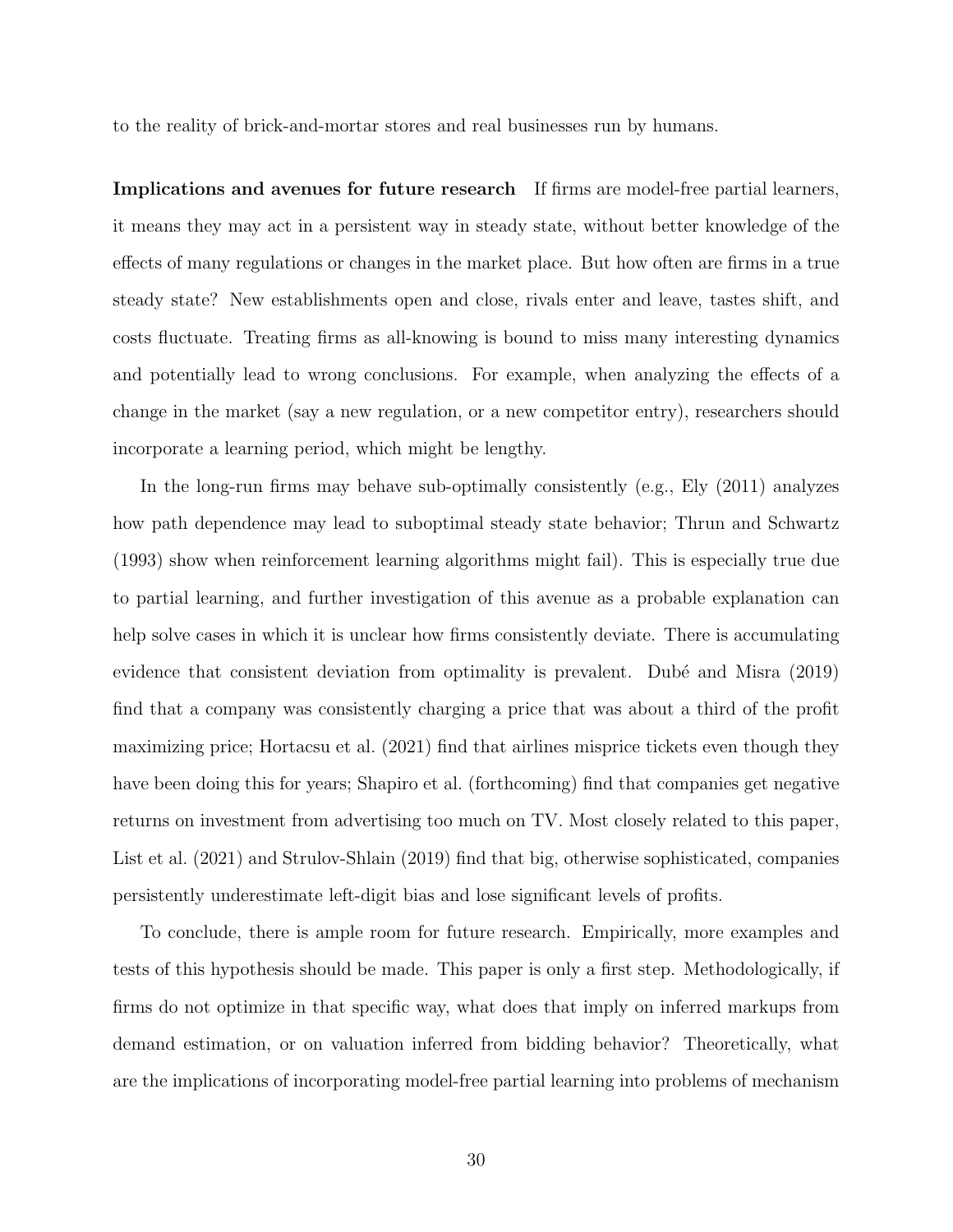design (current behavioral IO literature assumes that firms are fully sophisticated and only consumers are biased (Spiegler, 2011)), on how regulation might affect markets, or on welfare.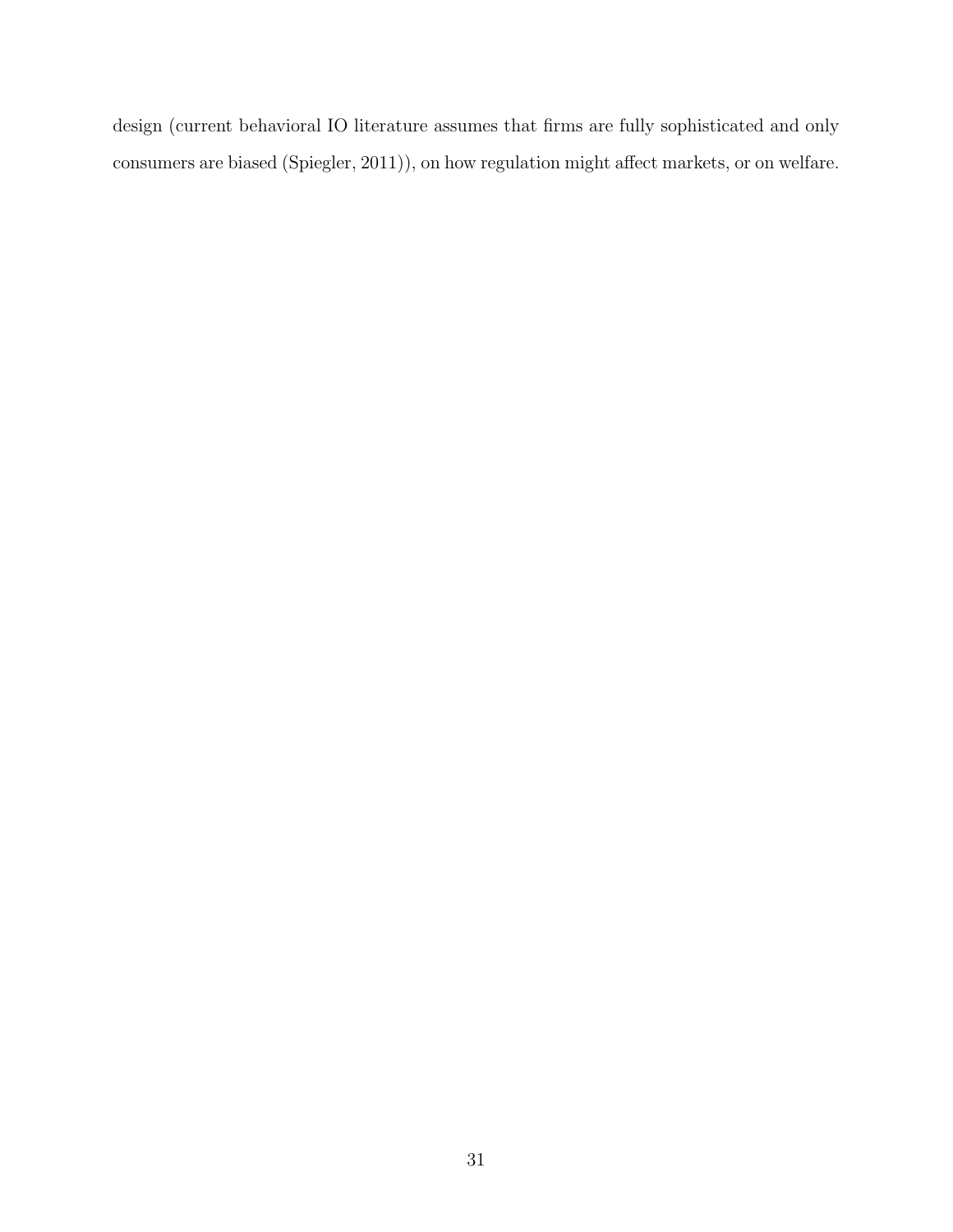# References

- Aguirregabiria, Victor and Jihye Jeon, "Firms' Beliefs and Learning: Models, Identification, and Empirical Evidence," Review of Industrial Organization, March 2020, 56 (2), 203–235.
- Anderson, Eric T. and Duncan I. Simester, "Effects of \$9 Price Endings on Retail Sales: Evidence from Field Experiments," Quantitative Marketing and Economics, 2003,  $1(1), 93-110.$
- Arthur, W Brian, "Designing Economic Agents that Act like Human Agents: A Behavioral Approach to Bounded Rationality," Am. Econ. Rev., 1991, 81 (2), 353–359.
- Assad, S, R Clark, D Ershov, and L Xu, "Algorithmic pricing and competition: Empirical evidence from the German retail gasoline market," 2020.
- Assad, Stephanie, Emilio Calvano, Giacomo Calzolari, Robert Clark, Vincenzo Denicolò, Daniel Ershov, Justin Johnson, Sergio Pastorello, Andrew Rhodes, Lei Xu, and Others, "Autonomous algorithmic collusion: Economic research and policy implications," 2021.
- Ater, Itai and Oren Rigbi, "Price Transparency, Media and Informative Advertising," 2019.
- Barberis, Nichloas and Lawrence Jin, "Model-free and Model-based Learning as Joint Drivers of Investor Behavior," 2021.
- Basu, Kaushik, "Why are so many goods priced to end in nine? And why this practice hurts the producers," *Economics Letters*, 1997,  $54$  (1), 41–44.
- , "Consumer Cognition and Pricing in the Nines in Oligopolistic Markets," Journal of Economics & Management Strategy, 2006, 15 (1), 125-141.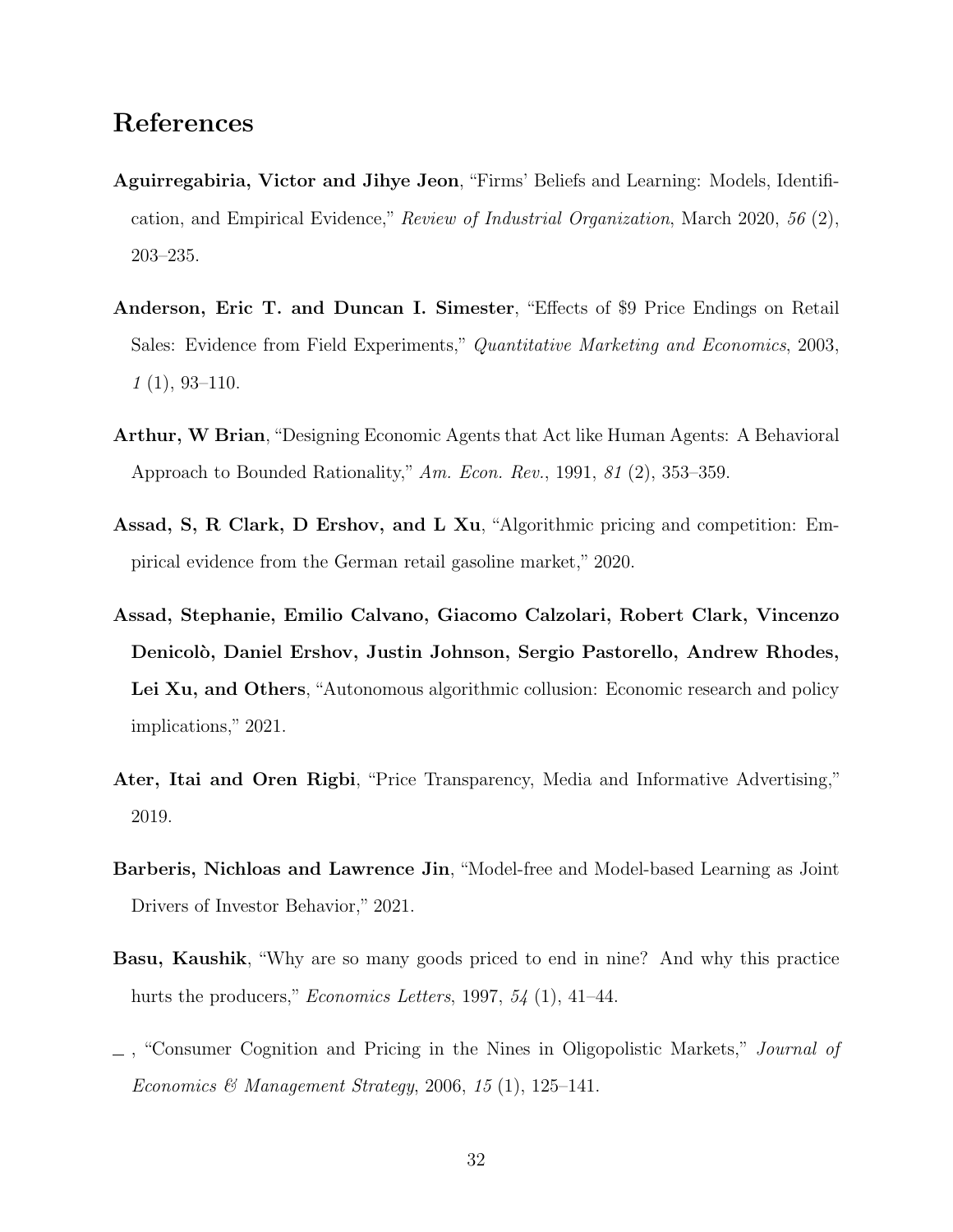- Bizer, George Y. and Robert M. Schindler, "Direct Evidence of Ending-Digit Drop-Off in Price Information Processing," Psychology and Marketing, 2005, 22 (10), 771–783.
- Busse, Meghan R, Nicola Lacetera, Devin G Pope, Jorge Silva-Risso, and Justin R Sydnor, "Estimating the effect of salience in wholesale and retail car markets," American Economic Review, 2013, 103 (3), 575–79.
- Butters, R, Daniel W Sacks, and Boyoung Seo, "Why Don't Retail Prices Vary Seasonally with Demand?," Kelley School of Business Research Paper, 2019.
- Calvano, Emilio, Giacomo Calzolari, Vincenzo Denicol`o, and Sergio Pastorello, "Artificial Intelligence, Algorithmic Pricing, and Collusion," Am. Econ. Rev., October 2020, 110 (10), 3267–3297.
- Camerer, Colin F, Behavioral Game Theory: Experiments in Strategic Interaction, Princeton University Press, September 2011.
- Chetty, Raj, Adam Looney, and Kory Kroft, "Salience and Taxation: Theory and Evidence," American Economic Review, 2009, 99 (4), 1145–1177.
- Cho, Sungjin and John Rust, "The flat rental puzzle," The Review of Economic Studies, 2010, 77 (2), 560–594.
- Cross, John G, "A stochastic learning model of economic behavior," Q. J. Econ., May 1973, 87 (2), 239.
- Daw, Nathaniel D, Samuel J Gershman, Ben Seymour, Peter Dayan, and Raymond J Dolan, "Model-based influences on humans' choices and striatal prediction errors," Neuron, March 2011, 69 (6), 1204–1215.
- Dayan, Peter, "The convergence of TD(?) for general ?," *Mach. Learn.*, May 1992, 8 (3-4), 341–362.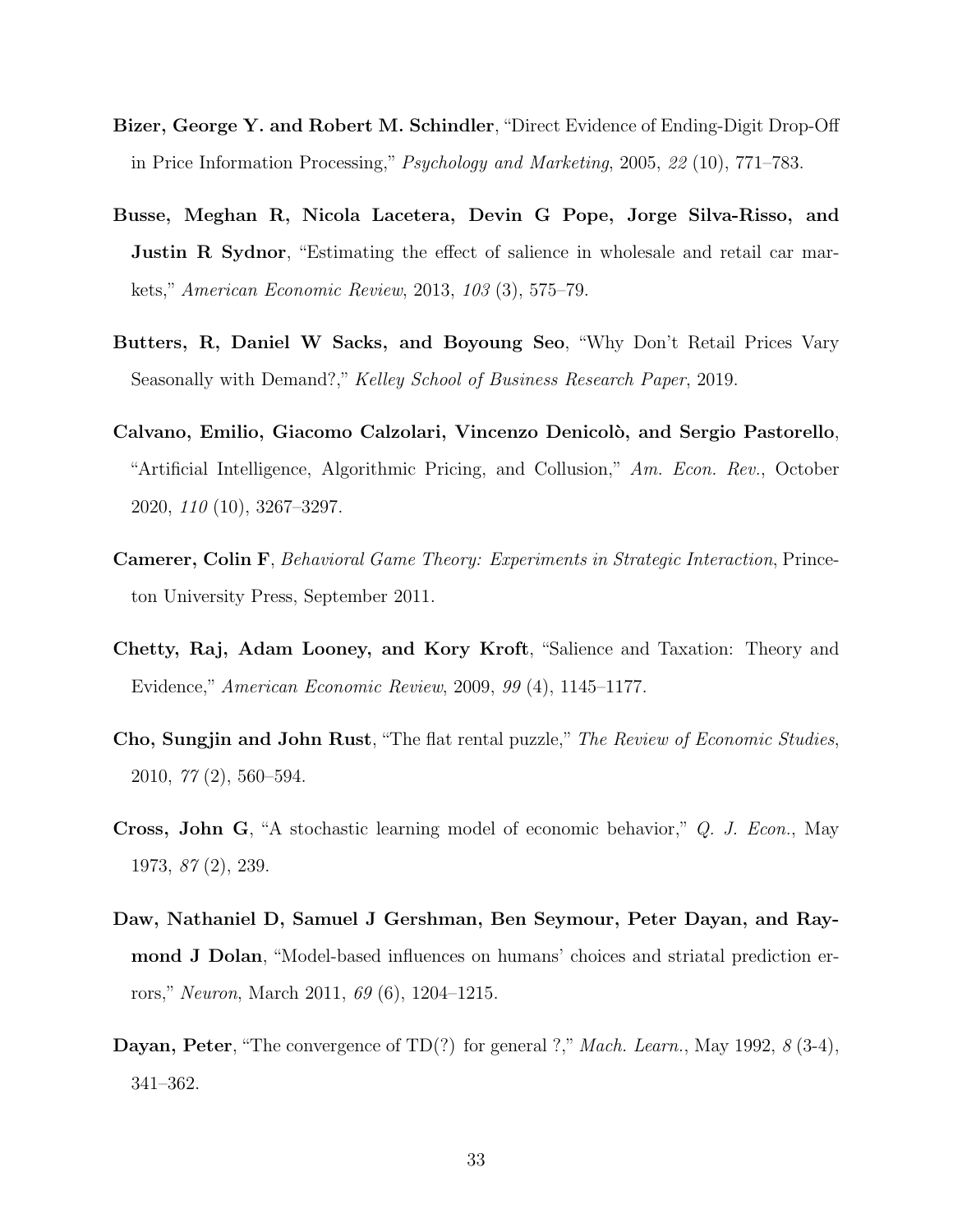- DellaVigna, Stefano and Matthew Gentzkow, "Uniform Pricing in US Retail Chains," The Quarterly Journal of Economics, 06 2019.
- Doraszelski, Ulrich, Gregory Lewis, and Ariel Pakes, "Just Starting Out: Learning and Equilibrium in a New Market," Am. Econ. Rev., 2018, 108 (3), 565–615.
- Dube, Arindrajit, Alan Manning, and Suresh Naidu, "Monopsony and Employer Misoptimization Account for Round Number Bunching in the Wage Distribution,"Unpublished manuscript, 2017.
- Dubé, Jean-Pierre and Sanjog Misra, "Personalized Pricing and Customer Welfare," August 2019.
- Einav, Liran, Ephraim Leibtag, and Aviv Nevo, "Recording discrepancies in Nielsen Homescan data: Are they present and do they matter?,"  $QME$ , 2010, 8 (2), 207–239.
- Ely, Jeffrey C, "Kludged," American Economic Journal: Microeconomics, 2011, 3 (3), 210–31.
- Enke, Benjamin and Thomas Graeber, "Cognitive Uncertainty," Technical Report, National Bureau of Economic Research 2019.
- Gedenk, Karen and Henrik Sattler, "The impact of price thresholds on profit contribution should retailers set 9-ending prices?," Journal of Retailing, 1999, 75 (1), 33–57.
- Ginzberg, Eli, "Customary prices," The American Economic Review, 1936, 26 (2), 296–296.
- Goldfarb, Avi and Mo Xiao, "Who thinks about the competition? Managerial ability and strategic entry in US local telephone markets," American Economic Review, 2011, 101 (7), 3130–61.
- and  $\Box$ , "Transitory shocks, limited attention, and a firm s decision to exit," 2019.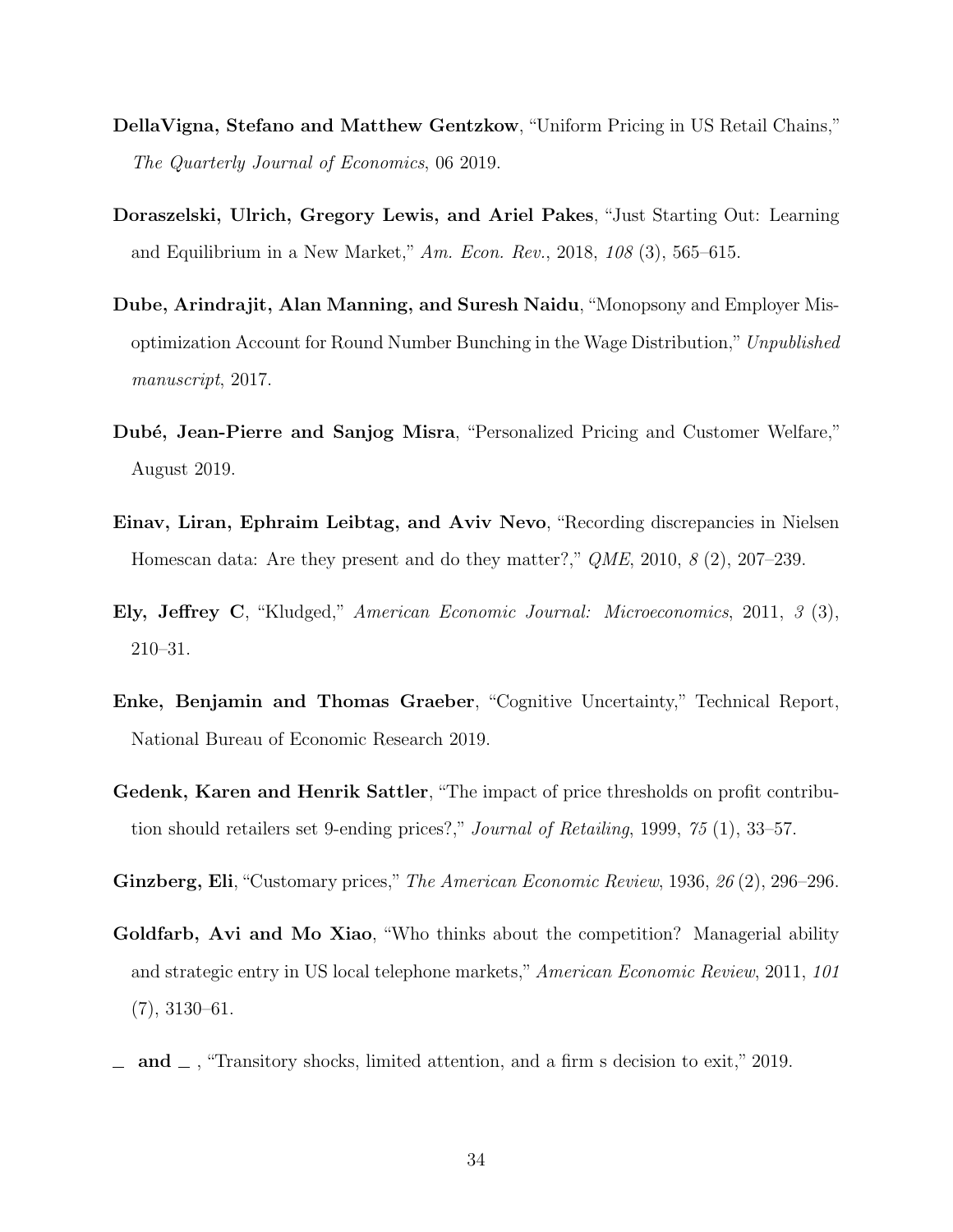- Hanna, Rema, Sendhil Mullainathan, and Joshua Schwartzstein, "Learning through noticing: Theory and evidence from a field experiment," The Quarterly Journal of Economics, 2014, 129 (3), 1311–1353.
- Hausman, Jerry A, "Valuation of new goods under perfect and imperfect competition," in "The economics of new goods," University of Chicago Press, 1996, pp. 207–248.
- Hausman, Jerry, Gregory Leonard, and J Douglas Zona, "Competitive analysis with differenciated products," Annales d'Economie et de Statistique, 1994, pp. 159–180.
- Heidhues, Paul and Botond Kőszegi, "Chapter 6 Behavioral Industrial Organization," in B. Douglas Bernheim, Stefano DellaVigna, and David Laibson, eds., Handbook of Behavioral Economics - Foundations and Applications 1, Vol. 1 of Handbook of Behavioral Economics: Applications and Foundations 1, North-Holland, 2018, pp.  $517 - 612$ .
- Hendel, Igal, Saul Lach, and Yossi Spiegel, "Consumers' activism: the cottage cheese boycott," The RAND Journal of Economics, 2017, 48 (4), 972–1003.
- **Hilger, Nathaniel**, "Heuristic Thinking in the Market for Online Subscriptions," *Available* at SSRN 3296698, 2018.
- Hitsch, Günter J, Ali Hortacsu, and Xiliang Lin, "Prices and promotions in us retail markets: Evidence from big data," Chicago Booth Research Paper, 2017, (17-18).
- Hortaçsu, Ali and Steven L Puller, "Understanding strategic bidding in multi-unit auctions: a case study of the Texas electricity spot market," Rand J. Econ., March 2008, 39 (1), 86–114.
- Hortaçsu, Ali, Fernando Luco, Steven L Puller, and Dongni Zhu, "Does strategic ability affect efficiency? Evidence from electricity markets," American Economic Review, 2019, 109 (12), 4302–42.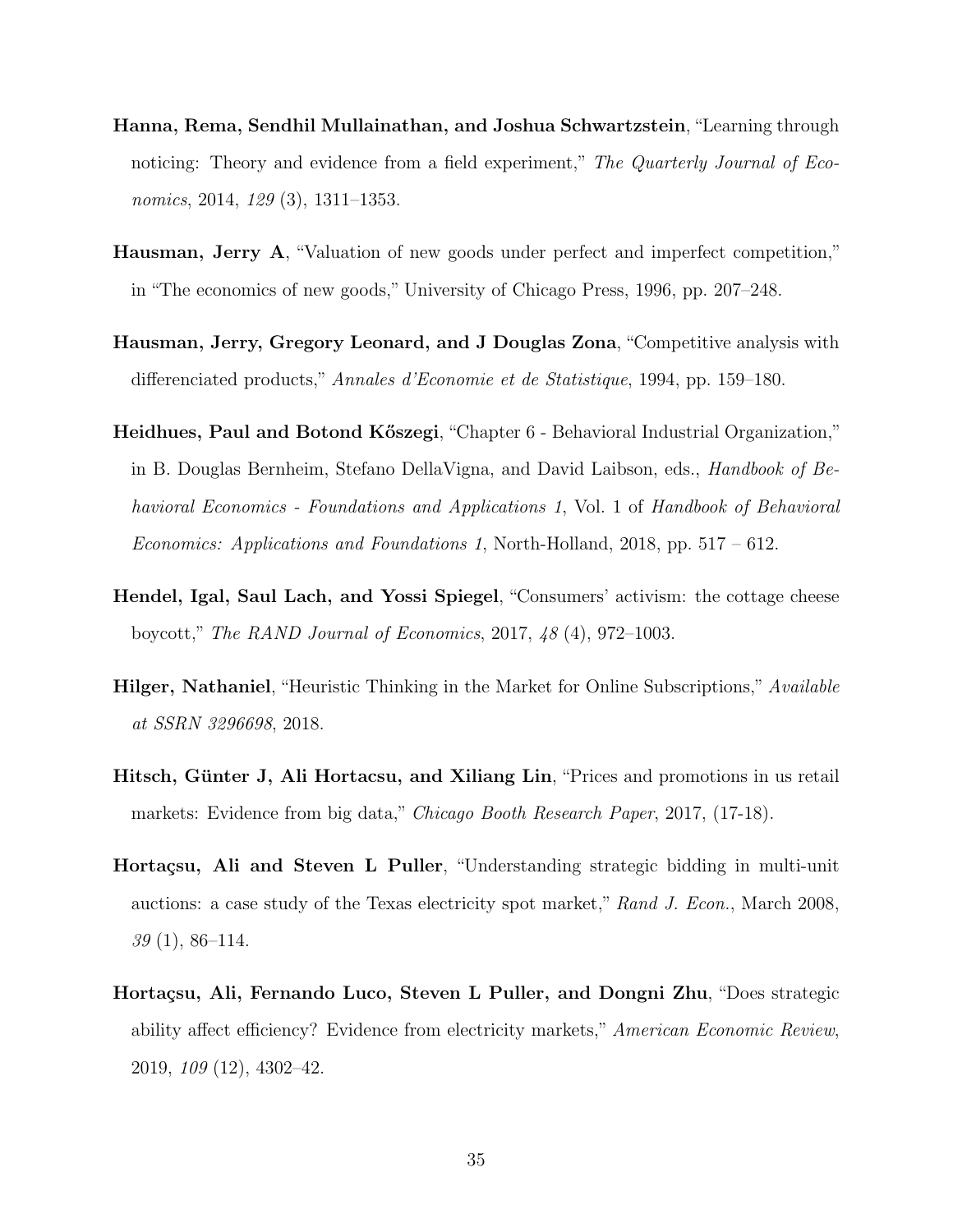- Hortacsu, Ali, Olivia Nata, Hayden Parsley, Timothy Schwieg, and Kevin Williams, "How do Pricing Algorithms Affect Allocative Efficiency? Evidence from a Large U.S. Airline," 2021.
- Huang, Yufeng, "Pricing Frictions and Platform Remedies: The Case of Airbnb," June 2021.
- $\Box$ , Paul B Ellickson, and Mitchell J Lovett, "Learning to set prices in the washington state liquor market," Available at SSRN 3267701, 2018.
- Kurdi, Benedek, Samuel J Gershman, and Mahzarin R Banaji, "Model-free and model-based learning processes in the updating of explicit and implicit evaluations," Proc. Natl. Acad. Sci. U. S. A., March 2019, 116 (13), 6035–6044.
- Lacetera, Nicola, Devin G. Pope, and Justin R. Sydnor, "Heuristic Thinking and Limited Attention in the Car Market," American Economic Review, 2012, 102 (5), 2206– 2236.
- List, John, Ian Muir, Devin Pope, and Gregory Sun, "Unveiling the Law of Demand Using a Large-Scale Natural Field Experiment," 2021.
- Muth, John F, "Rational Expectations and the Theory of Price Movements," Econometrica, 1961, 29 (3), 315–335.
- Nevo, Aviv, "Measuring market power in the ready-to-eat cereal industry," Econometrica, 2001, 69 (2), 307–342.
- Rao, J M and A Simonov, "Firms' reactions to public information on business practices: The case of search advertising," Quantitative Marketing and Economics, 2019.
- Rummery, Gavin A and Mahesan Niranjan, On-line Q-learning using connectionist systems, Vol. 37, Citeseer, 1994.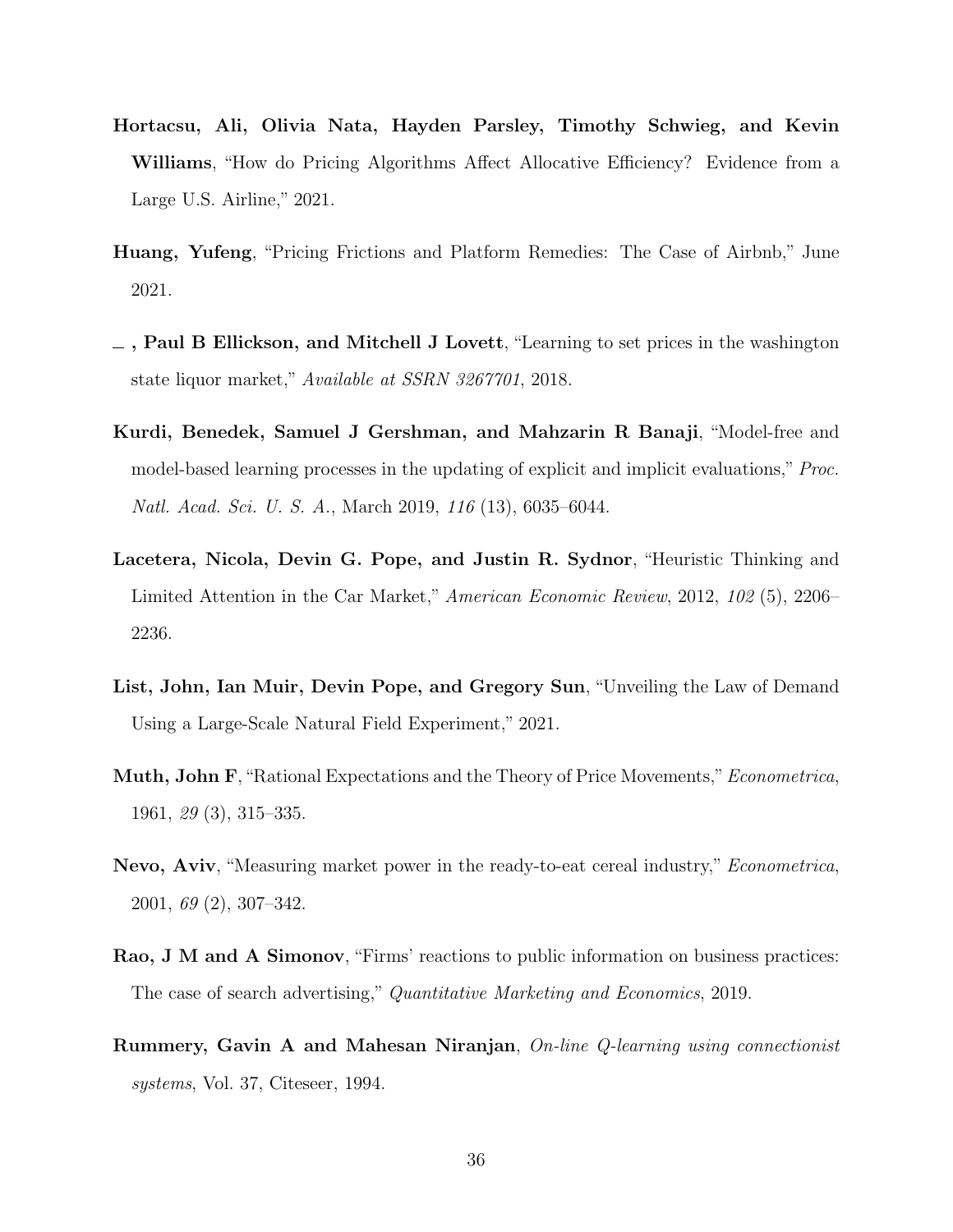- Shapiro, Bradley, Guenter J Hitsch, and Anna Tuchman, "Generalizable and robust TV advertising effects," forthcoming.
- Sokolova, Tatiana, Satheesh Seenivasan, and Manoj Thomas, "The Left-Digit Bias: When and Why Are Consumers Penny Wise and Pound Foolish?," J. Mark. Res., August 2020, 57 (4), 771–788.
- Spiegler, Ran, Bounded rationality and industrial organization, OUP USA, 2011.
- Stiving, Mark and Russell S. Winer, "An Empirical Analysis of Price Endings with Scanner Data," Journal of Consumer Research, 1997, 24 (1), 57–67.
- Strulov-Shlain, Avner, "More than a Penny's Worth: Left-Digit Bias and Firm Pricing," Chicago Booth Research Paper No. 19-22, 2019.
- Sutton, Richard S and Andrew G Barto, Reinforcement Learning, second edition: An Introduction, MIT Press, November 2018.
- Thomas, Manoj and Vicki Morwitz, "Penny Wise and Pound Foolish: The Left-Digit Effect in Price Cognition," Journal of Consumer Research, 2005, 32 (1), 54–64.
- Thorndike, Edward L, "Animal intelligence; experimental studies," 1911.
- Thrun, Sebastian and Anton Schwartz, "Issues in using function approximation for reinforcement learning," in "Proceedings of the Fourth Connectionist Models Summer School" books.google.com 1993, pp. 255–263.
- Watkins, Cjch and Peter Dayan, "Q-learning," Mach. Learn., 1992.
- Xie, Erhao, "Inference in games without Nash equilibrium: An application to restaurants' competition in opening hours," Technical Report 2018-60, Bank of Canada Staff Working Paper 2018.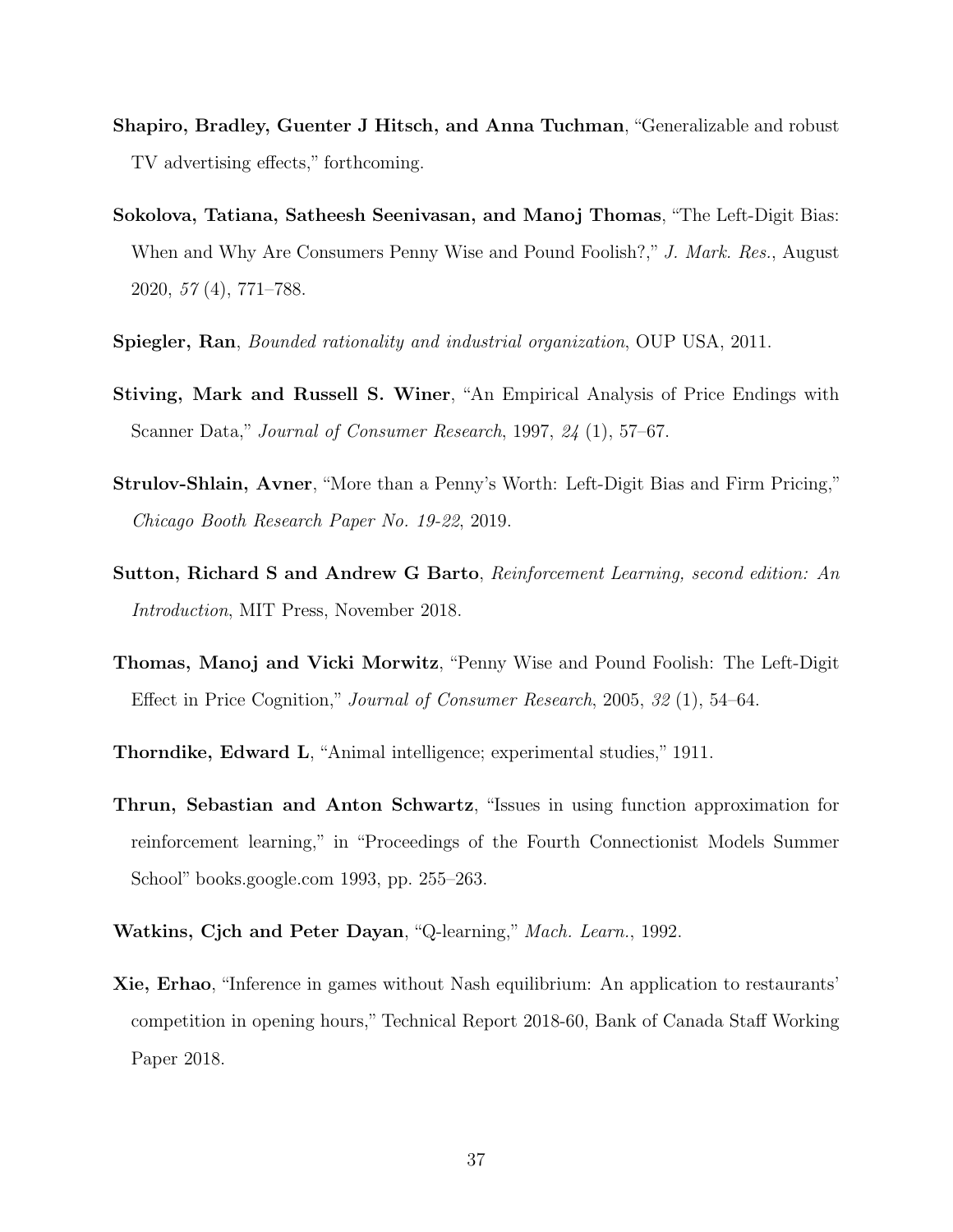# Appendix

# A Data appendix

Prices, and their dynamics, are the core focus of this paper. This section elaborates on how prices are represented in the data, and the data-cleaning procedures taken to create the final samples assuring that inferences can be drawn from the data.

#### A.1 ICC

ICC data are collected by surveyors going to a set of predetermined stores with a product list. Each product is equivalent to a UPC. The surveyors record the shelf price of the item, and the total basket price was posted on the ICC website. The micro-data was generously provided to me by the ICC. The product list may change from week to week, but a core set of products remained constant. Surveyors went to the stores every 2-4 weeks (every 4 weeks in January-September 2014 due to budget cuts, and every 2 weeks otherwise).

On January 2015 Israel passed the "food law" mandating full price transparency starting May 2015 (Ater and Rigbi (2019)). This has made the ICC work redundant, and led to them canceling data collection.

**Price imputation** The ICC data are not a balanced panel, since the product list is changing over time, stores enter and exit the sample, and the sampling rate is inconsistent. Therefore I clean the data to be more balanced. First, I restrict the sample to products that are sampled at all periods. Second, I restrict it to stores that are sampled at least  $T$  times within each policy-relevant period. Specifically, I chose 4, 3, and 5 times for the pre-announcement  $(3/13-10/13)$ , between announcement and enactment  $(10/13-12/13)$ , and post enactment periods (1/14-2/15) respectively for the Main ICC data; and 15 times at the post period for the Post-only analysis, and at the last period in the data (on February 2015). Third, I bal-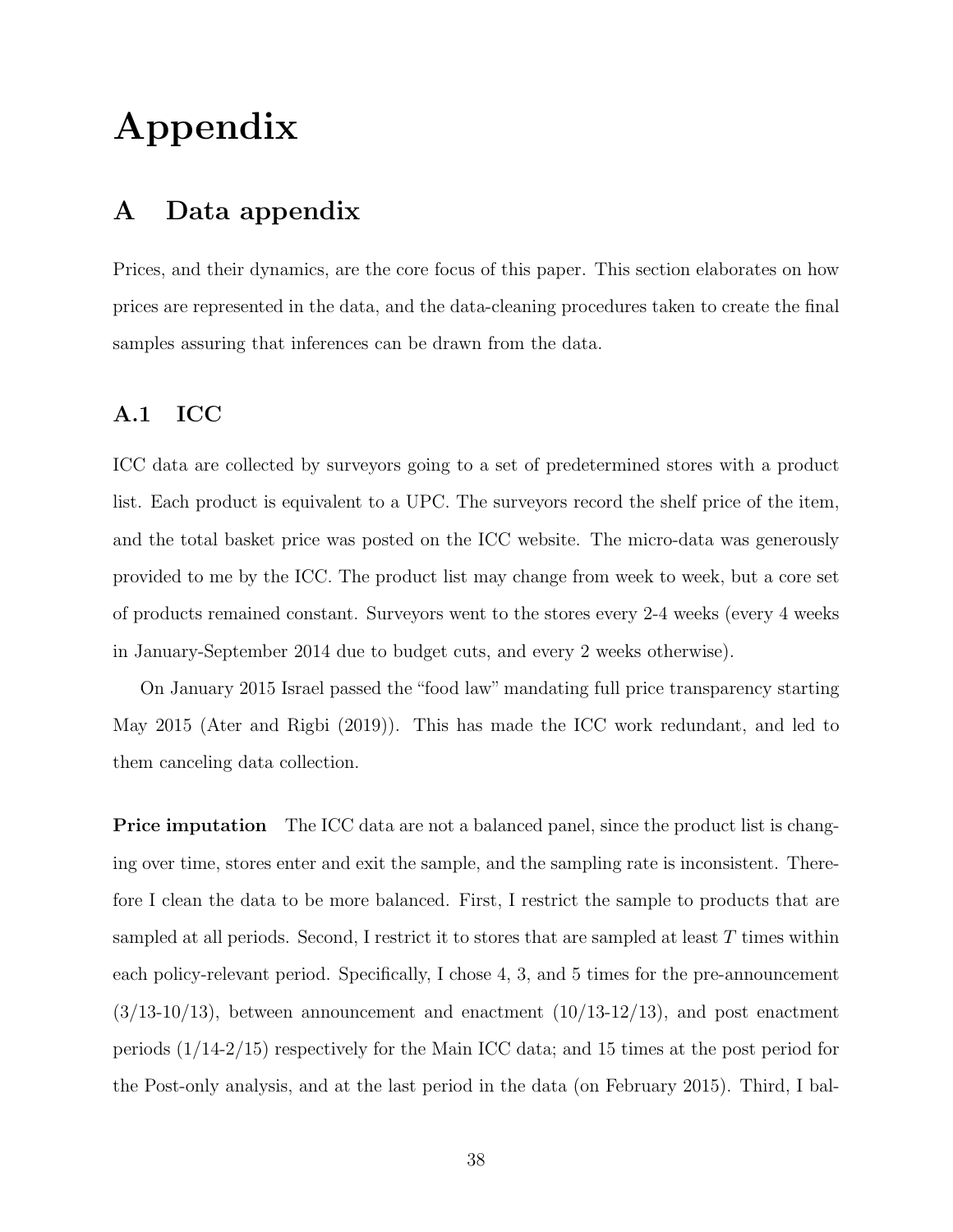ance the panel by completing missing price observations for a product in a store backwards (we also complete forward as a robustness test, but results did not change in a meaningful way). i.e., if a product's prices in 3 consecutive sampling periods are  $\{3.9, \textit{Missing}, 4.2\}$ , I complete them to be {3.9, 4.2, 4.2}. By completing prices backwards I set an upper limit on learning rates.

The data cleaning makes the patterns cleaner and is crucial for exploiting the panel nature of the data for analysis, but does not qualitatively alter the main results. For example, Figure A-1 is equivalent to Figure 2a but is based on the raw data without any sample selection or price imputation.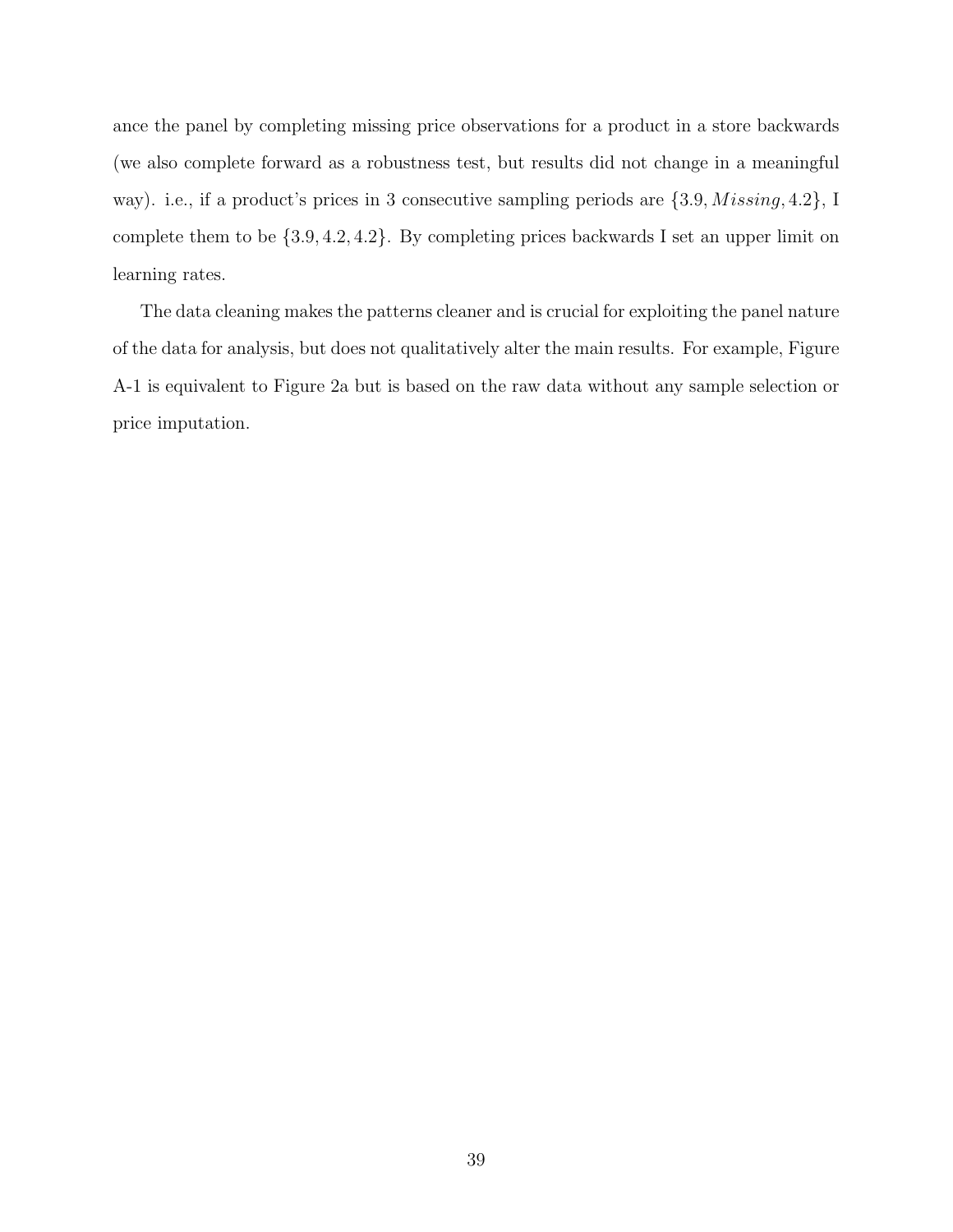

Figure A-1: Price ending patterns using the full ICC sample

An important trait is that prices are recorded for the first unit purchased. That is, if there is a promotion such as "2nd item for 50% off", this is not taken into account. As such, the prices mostly represent non-sale prices.

#### A.2 CBS

The second database is prices collected by Israel's Central Bureau of Statistics (CBS) in order to create the Consumer Price Index. The data are similar in nature to ICC, in the sense that surveyors collect displayed prices of a list of products from stores every month. Since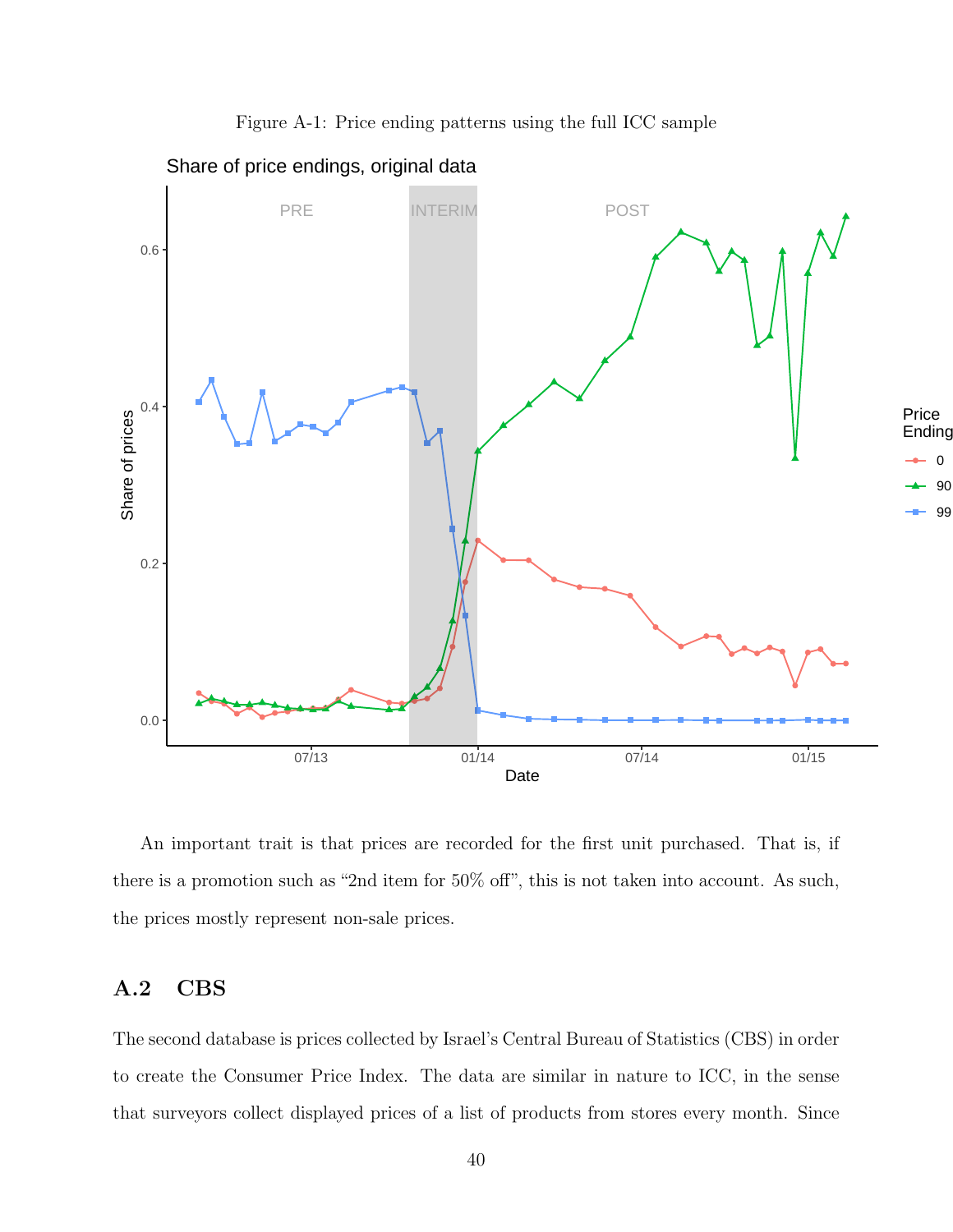the goal of the CBS is to create a reflection of the representative shopping list, the CBS collects an extensive share of data from non-supermarkets (e.g., markets, specialty shops and convenience stores); each product is sampled from a somewhat different set of stores; and products are a "product-type" rather than an UPC. For example, the product "cottage cheese" may be of different size, manufacturer, and fat content between stores and within stores over time, and collected mainly from supermarkets in big cities. However, the panel is balanced, sampled monthly from 2012 to the end of 2015, and the set of product-types is an order of magnitude larger than in the ICC data (with 171 product-types in the final sample). Summary statistics can also be seen in Table 1. To make the data more comparable to the ICC data I restrict it in the same way and consider supermarkets only.

Most of the pricing pattern analysis is done using the ICC data, since it allows for analyzing the heterogeneity between chains which is of main interest. The basic analysis is conducted for both the ICC and the CBS data, showing very similar results.

#### A.3 StoreNext

The StoreNext data is a scanner data recording store-product-period level data on revenue and number of units sold. It also include store and chain anonymous identifiers. Prices in the data are therefore the quantity weighted average of prices paid during the period, and equal revenue over units.

Data have some clear measurement errors in it. To understand the issues, consider the following (true) series of prices in the data, of a chocolate in the same store from four consecutive days in 2015. The price is the division of revenue by units sold in that day. On Sunday the price was 10.9025 (4 units sold), on Monday exactly 10.90 (1 unit sold), and on Tuesday it was 10.902308 (13 units sold). That is, the price on Sunday seems like an average of 3 units sold for 10.90 and 1 unit for 10.91 (and on Tuesday of 10 units for 10.90 and 3 for 10.91). A same-day price difference of 1 Agora is extremely unlikely and 10.91 was not even an admissible price in 2015. Of course, when the price is so close to 10.90 it is easy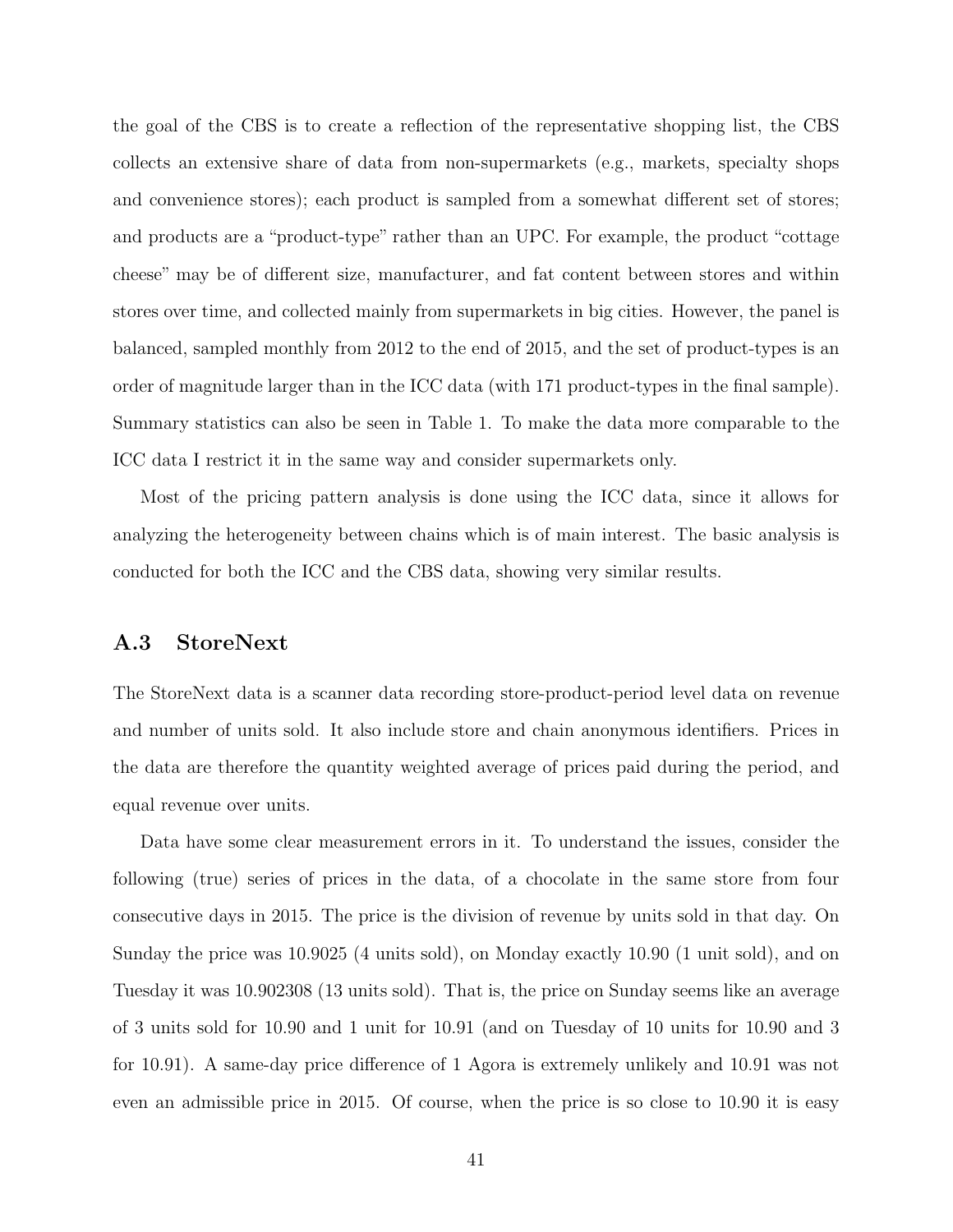to guess that 10.90 is the true price, but prices also fluctuate by a few Agorot from day to day, which still seems unlikely to be a true price update and make it harder to determine what the true price(s) might be. To get a sense of the magnitude of such noise in the data, consider that while weekly level data from a national US retailer exhibit 90% of prices that are "to-the-cent" (Strulov-Shlain (2019)), the daily Israeli data shows only 55% of those.

I however aggregate the data to the weekly level to merge it with another excerpt of 13 products<sup>23</sup>. To make the data comparable I am keeping records from 2013 to 2015.

Given the price measurement issues, I round prices to the nearest admissible price (at the 1-Agora level in 2013 and 10-Agorot level in  $2014-2015)^{24}$ . To be confident that the weekly price represents the true price that consumers paid, I keep observations where the price is indeed admissible absent rounding (34.6% of prices), or if it is also of a same-price spell of at least three weeks (35.8%), keeping a total of 47.26% of the popular product-store observations<sup>25</sup>. The descriptives are shown in column "StoreNext main" of Table 1. In the main sample, 72% of observations are of admissible prices and 84% are of same-price spells of at least 2 weeks

<sup>23</sup>I am thankful for Itai Ater for making the data available.

<sup>&</sup>lt;sup>24</sup>To create a balanced sample of product-stores, I keep product-stores pairs where there are any sales for at least 80% of the total weeks, and for 90% of the weeks of the pre-reform period of 2013. I then calculate for each price sequence of a product in a store the length of same-price spells, deeming the price to be the same if the differences between two consecutive weeks are at most 2-Agorot (unless the change is between 99- and 00-endings then I deem it different prices).

<sup>25</sup>For the same-price spells I code "the" price as the modal price of the spell.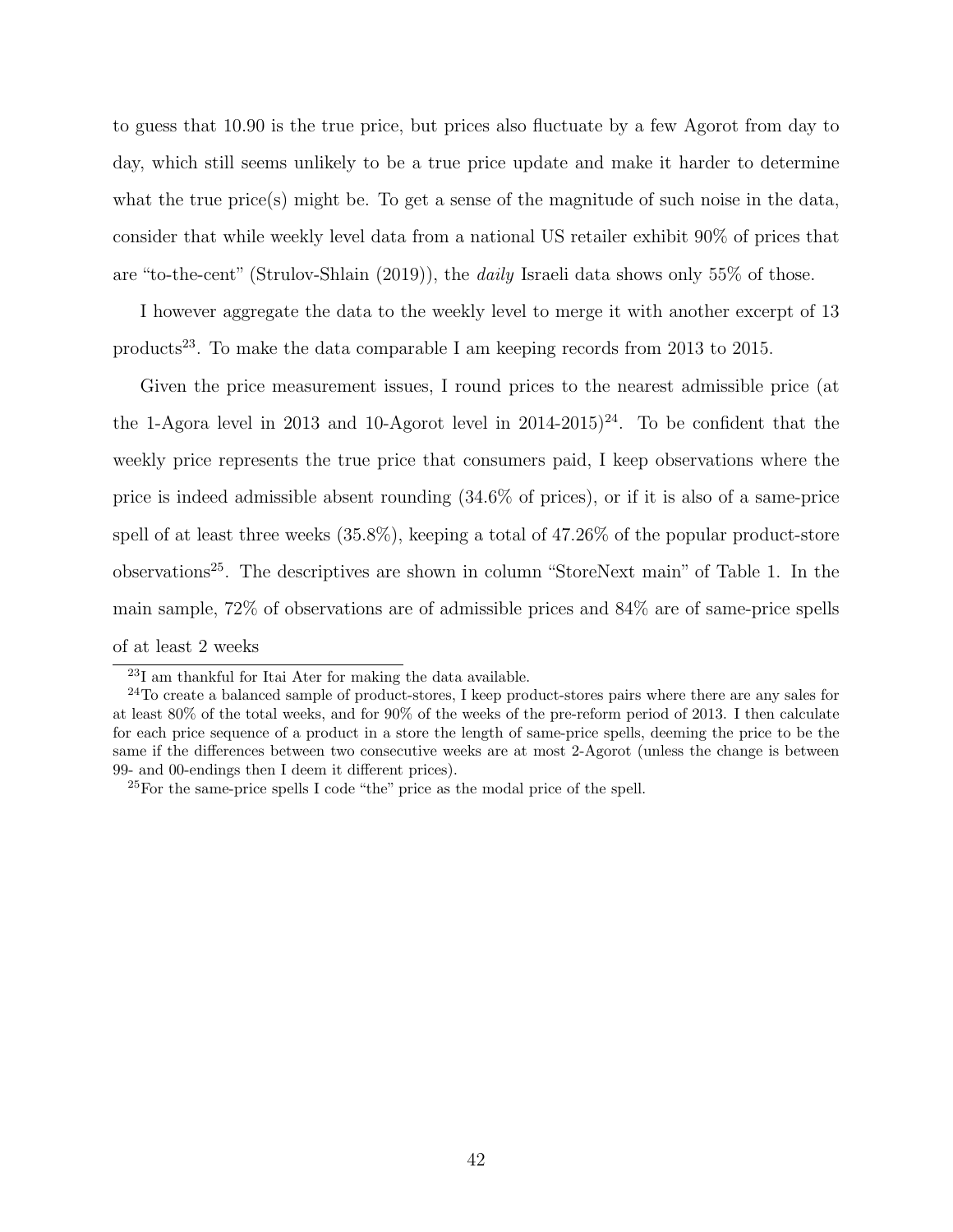# B Additional pricing patterns



#### B.1 Automaton Figure

Figure A-2: Automaton tracking price endings path

The figure illustrates a state-machine that assigns each observation into a "price-ending path" as a function of 4 possible price endings: 99, 90, 00, or other. For example, a price sequence of {4.99, 4.90, 5.00, 5.90} will have the corresponding states  $\{99, 90$  never 0, 0 after 90, 90 after switch.

#### B.2 Product heterogeneity

Figures 2 and 3 show price-endings shares aggregated across the different products, but we can learn more by thinking of heterogeneity. Consider the assumption that products with higher shares of 99-endings are associated with stronger left-digit bias, or at least with stronger perceived left-digit bias by the chain<sup>26</sup>. The correlation is stronger if different

<sup>&</sup>lt;sup>26</sup>What does it mean to have bias heterogeneity between products? One explanation is that different clientele purchase different products, another is that other characteristics of the products receive more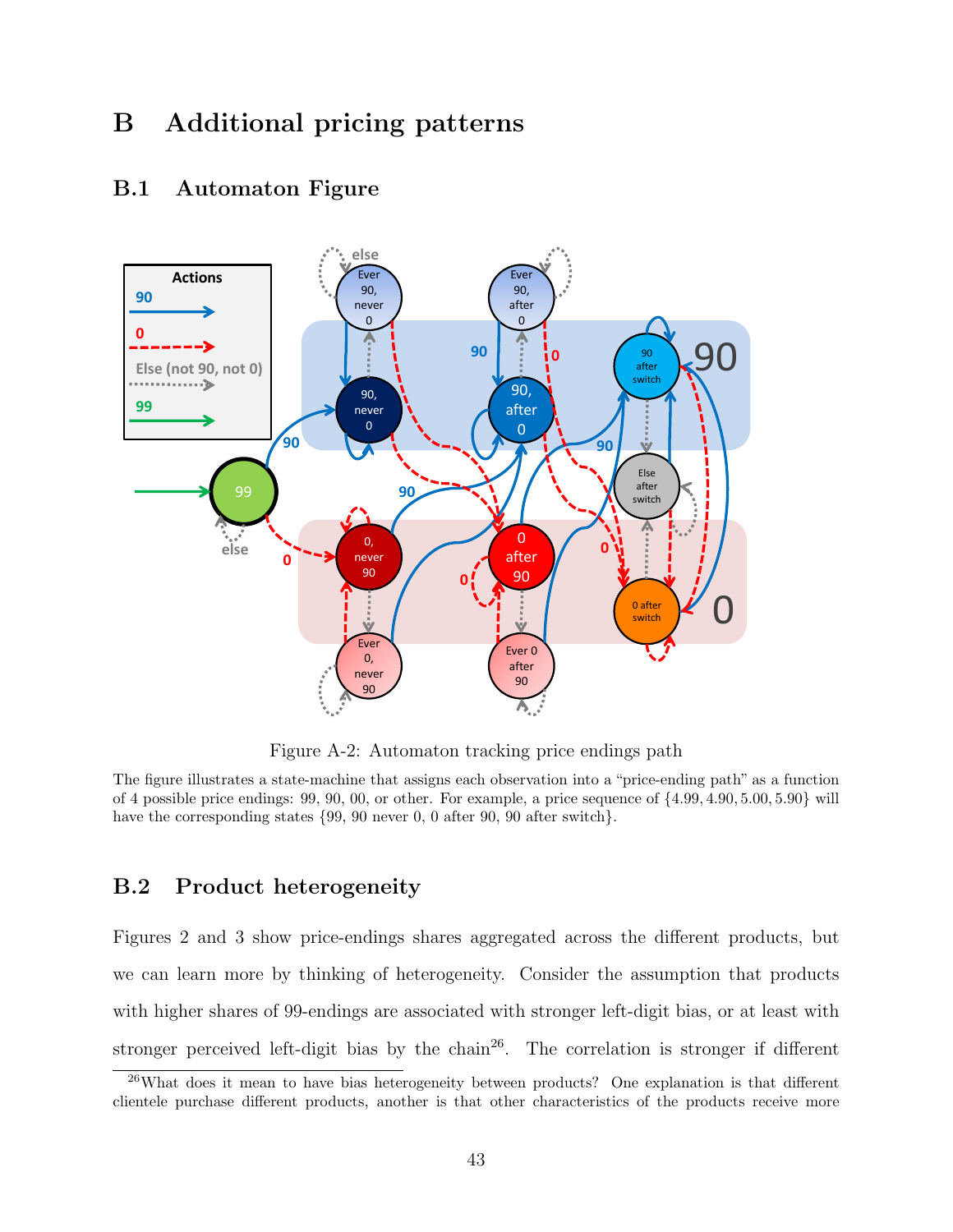products have similar cost distribution and elasticities. To the extent that more 99-endings reflect stronger perceived left-digit bias, these should be associated with fewer 00-ending prices. Meaning, due to the true or perceived left-digit bias, if firms understand the model we would expect items that had more 99-endings to have fewer 00-endings post reform. Do these predictions hold in the data?

Figure A-3 gives an idea on how firms responded. The panels show for each product the share of 00-ending prices at different periods against the share of 99-ending for these products in the pre-period. First, Figure A-3a shows that even for products with few 99 endings (presumably due to lower left-digit bias), there was almost no 00-ending pricing taking place before the reform. Second, a year after the reform, as shown in Figure A-3c, there were more 00-ending prices for some products, and mostly for items with lower prereform shares of 99-endings. Finally, Figure A-3b shows the patterns immediately after the reform. The figure shows that there were many more 00-ending prices, and here too, mostly for items with lower shares of 99-endings though the negative correlation is driven by one group of products, namely fresh produce<sup>27</sup>. That is, for all products except for fresh produce, there is a strong positive correlation, suggesting that stores rounded 99 to 00 rather than the other way around. In Appendix Figure A-4, we see similar patterns in the CBS data, though less pronounced, where each point is a product-type rather than a specific product.

#### B.3 Spatial competition

Another dimension to look at heterogeneity of responses is through spatial differences. Can competitive forces increase the speed of convergence?

I examine whether stores that have more nearby competitors lower the share of 00 faster than those with fewer competitors. For each store in our data, I count the number of

attention than the price (such as observable quality in fresh produce), or that items purchased in bulk or multiple units require price multiplication which puts extra weight on the left-most digits.

<sup>&</sup>lt;sup>27</sup>One group of products, of fresh produce, was very high on 99-endings pre-reform and translated immediately to 90-endings post-reform. The reason for these items different pricing might rely on that they are purchased by weight (the pricing norm in Israel is to price per kg), but that is only a conjecture.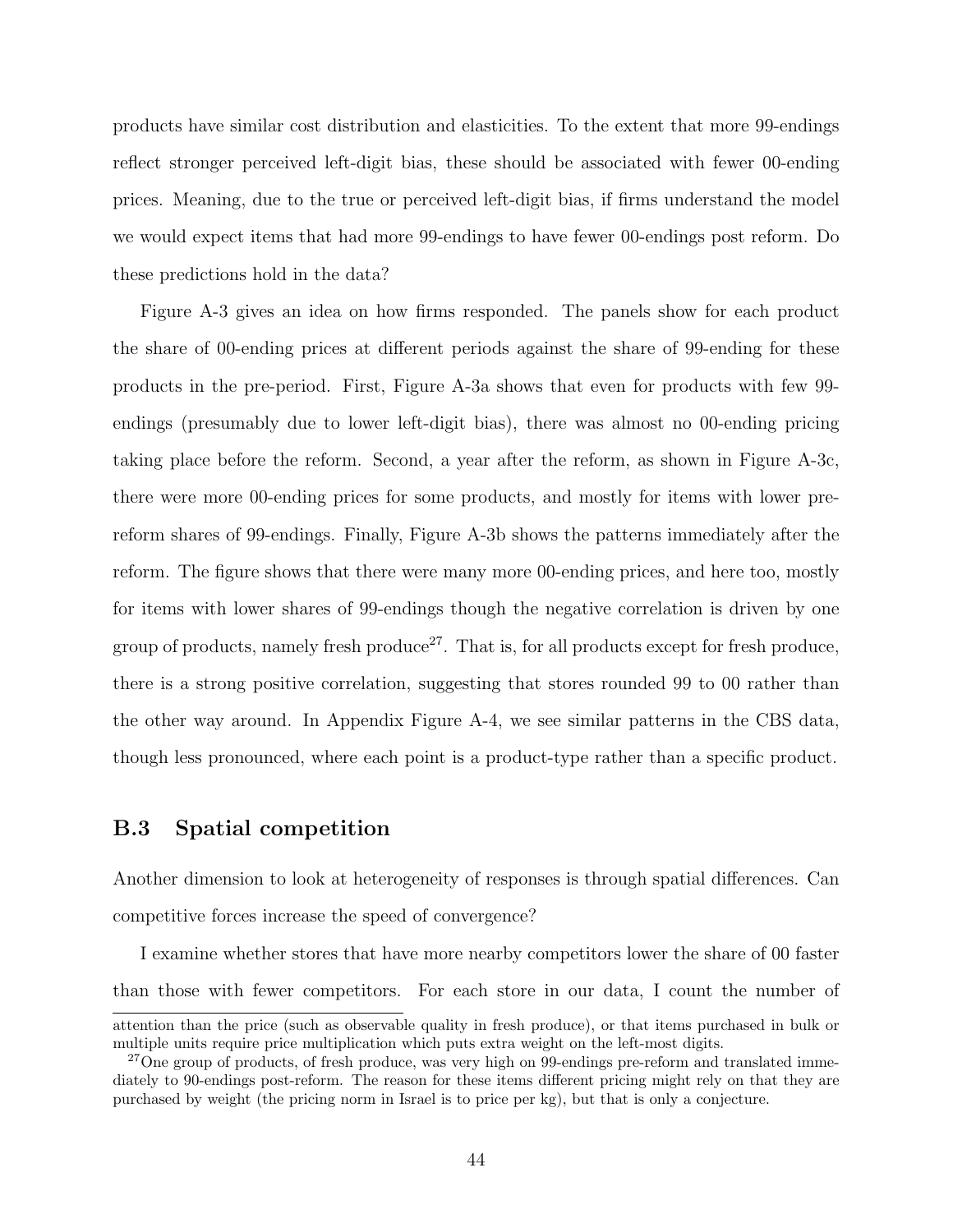competing stores within a radius. For example, above and below median within a 5 km radius<sup>28</sup>. I then compare the differences in shares between stores above and below the median of spatial competition. Figure A-5a shows that stores in a denser area have consistently a lower share of 00, at least initially. The dashed lines represent significant differences when controlling also for product-level shares, and clustering standard errors at the store level. The differences are significant mainly at the second half of 2014, implying that maybe differential learning is in place. However, different chains are located differently between more or less dense regions, and the between-chain heterogeneity can be the source of differences. Therefore, I do the same exercise only for the 25 stores of "Shufersal Deal" (Figure A-5b), where differences in shares of 00 above and below the median<sup>29</sup> are less pronounced but still similar qualitatively. Most of the gap is on January 2014, and it is somewhat persistent, suggesting if anything there is a negative effect on the speed of convergence.

## C Perceived left-digit bias algorithm

A step-by-step algorithm explains the mapping between parameters of optimal pricing and moments in the data. Let  $S_p$  be the price share of prices set at a price p resulting from one such price aggregation. I use minimum-distance estimation to match the empirical price densities,  $\{S_p\}$ , to the predicted price densities,  $\{\hat{S}_p\}$  (where p belongs to a grand price vector  $P$ ). For example, take  $P = \{2.29, 2.39, ..., 3.69\}$ . The algorithm works as follows: (1) Fit a logistic polynomial to the empirical price cumulative density function using prices that are not bunching at 99 or missing due to the bias, and call that *price* distribution  $\hat{F}_p$ . The parameters from that regression give the shape of price distribution. Then, for each pair of elasticity  $\epsilon$  and left-digit bias  $\theta$ : (2) take all relevant 99-ending prices,  $\{q_i\}$ , and calculate

<sup>&</sup>lt;sup>28</sup>Choice of other radii does not seem to matter. A choice of 5km keeps stores above and below median also within more densely populated areas, and is not a simple separation of urban versus sparse villages. I could not get too narrow due to measurement error in locations, which are based on store name and city, only sometimes with a precise address, and then extracted from Google Maps.

<sup>29</sup>The allocation to medians is still based on all chains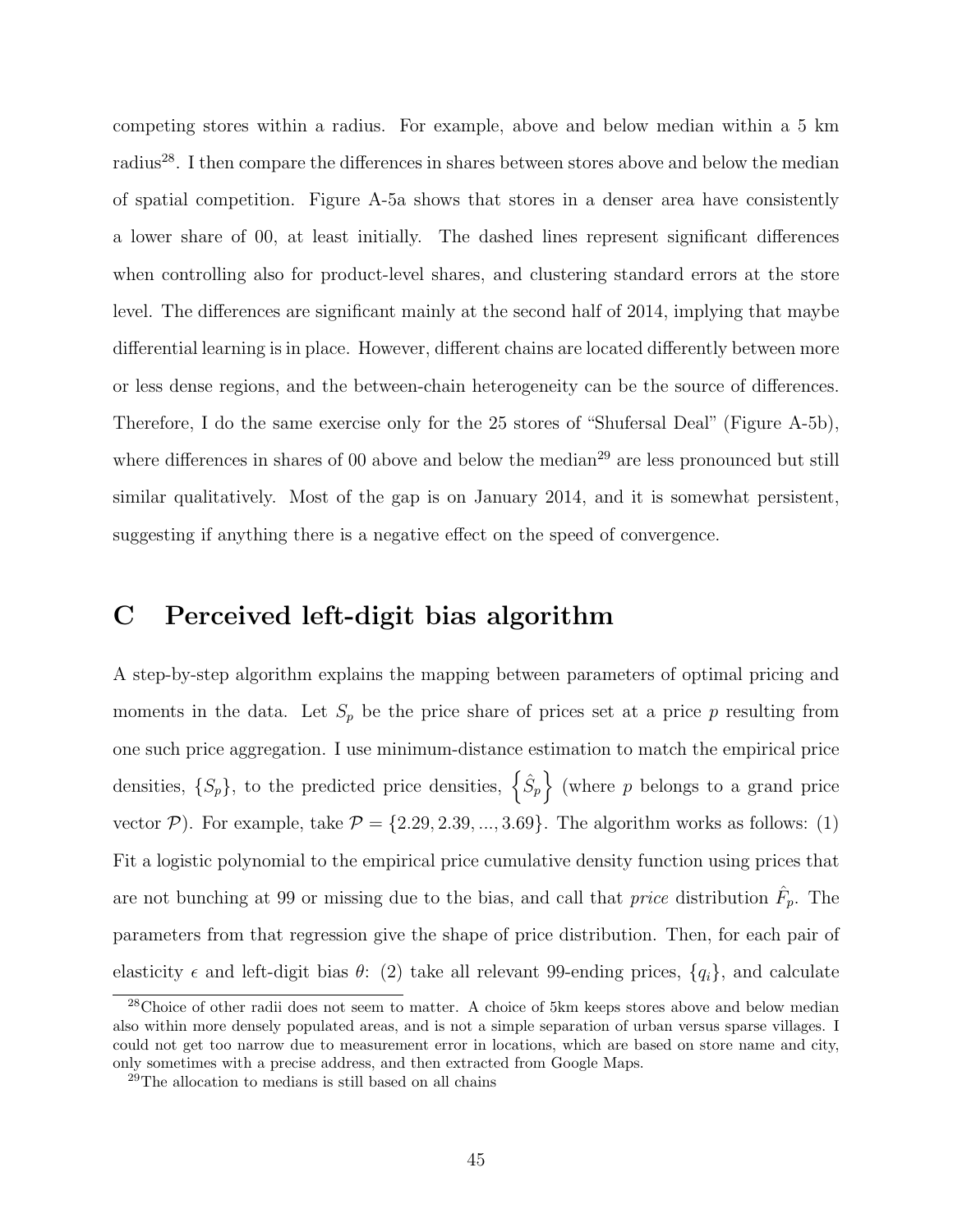the matching next-lowest prices  $\{P_{q_i}\}\$ using Equation 3 (for example, say  $\{q_i\} = \{1.99, 2.99\}$ and that  $\{P_{q_i}\} = \{2.51, 3.53\}$ . (3) Expand the vector of prices to include  $\{q_i\}, \{P_{q_i}\},$  and all 9-ending prices between each pair of  $P_{q_i}$  and  $q_{i+1}$ , giving a vector of prices  $\mathcal{P}'$  (e.g.,  $\mathcal{P}' = \{1.99, 2.51, 2.59, 2.69, ..., 2.99, 3.53, 3.59, 3.69\}$ . (4) Given  $\theta$  and  $\epsilon$ , calculate for each  $p_i \in \mathcal{P}'$  the cost  $c_{p_i}$  such that  $p_i$  is the profit-maximizing price. By construction, this is given by the first order condition as  $c_{p_i} = p_i \frac{1+\epsilon}{\epsilon} + \frac{\theta}{1-\epsilon}$  $1-\theta$  $\lfloor p_i \rfloor$  $\frac{\partial i}{\epsilon}$ . (5) For each price, the share of observations at that price is  $\hat{S}_{p_i} = \hat{F}_c (c_{p_i+1}) - \hat{F}_c (c_{p_i})$ , where  $\hat{F}_c$  is the *cost* distribution. I recover  $\hat{F}_c$  using the following identity coming from the model:

$$
\hat{F}_c(\underline{c}_p) = Pr(c \le \underline{c}_p) = Pr\left(p\frac{1+\epsilon}{\epsilon} + \frac{\theta}{1-\theta}\frac{p}{\epsilon}\right) \le \underline{c}_p\right)
$$
\n
$$
= Pr\left(p \le \underline{c}_p \frac{\epsilon}{1+\epsilon} - \frac{\theta}{1-\theta}\frac{p}{1+\epsilon}\right)
$$
\n
$$
= \hat{F}_p\left(\underline{c}_p \frac{\epsilon}{1+\epsilon} - \frac{\theta}{1-\theta}\frac{p}{1+\epsilon}\right)
$$

(6) Expand  $\mathcal{P}'$  to  $\mathcal{P}$  by adding the missing prices between  $q_i$  and  $P_{q_i}$  and assigning predicted zero shares to them.<sup>30</sup>

To estimate parameters, I minimize the sum of squared differences between predicted moments and actual moments.The above procedure generates the predicted price moments  $\hat{S}_{p_i}$  as a function of elasticity  $\epsilon$  and left-digit bias  $\theta$ . Since I am using the densities of some prices to fit the shape price distribution, I exclude these moments from the minimization problem.

 $30$ relabel non-9-ending next lowest prices as the lower 9-ending price, without changing the share. For example, 2.51 will be relabeled as 2.49 with a share  $\hat{S}_{2.49} = \hat{F}_c \left( \underline{c}_{2.59} \right) - \hat{F}_c \left( \underline{c}_{2.51} \right)$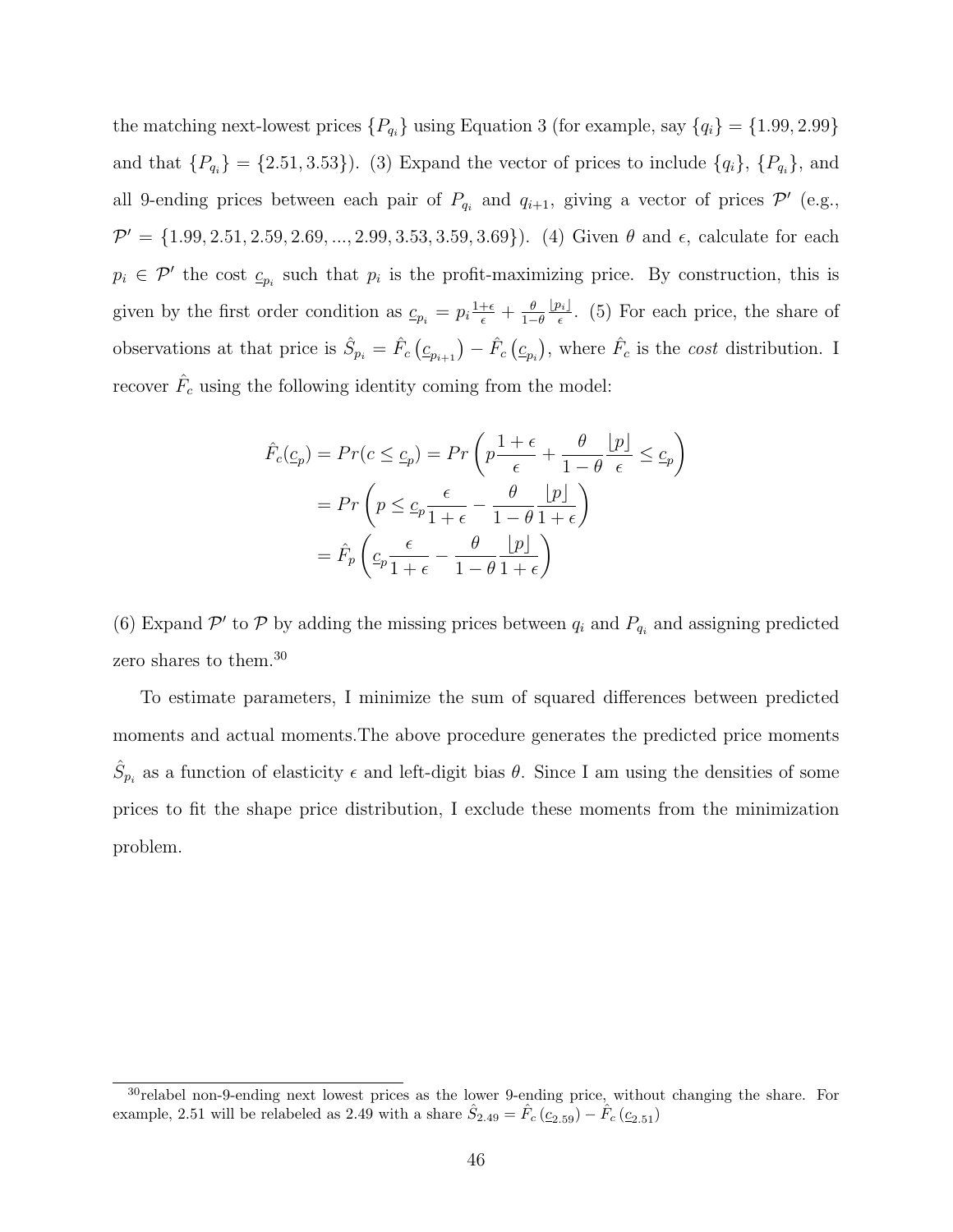

(a) Correlation between share of 99 pre and 00 pre (3-10/2013)



(b) Correlation between share of 99 pre and 00 immediately after policy change (1-2/2014)



(c) Correlation between share of 99 pre and 00 a year after policy change (1-2/2015)

Figure A-3: Correlation between pre-shares of 99 and post-shares of 90 and 0. Each dot is a product in the ICC data.

The figures show that shares of 00-ending prices at different periods against 99-ending prices at the pre-period, by product. The shares of 00-ending prices per product are calculated before the reform announcement, at the two months following the reform, and at early 2015 a year after the reform.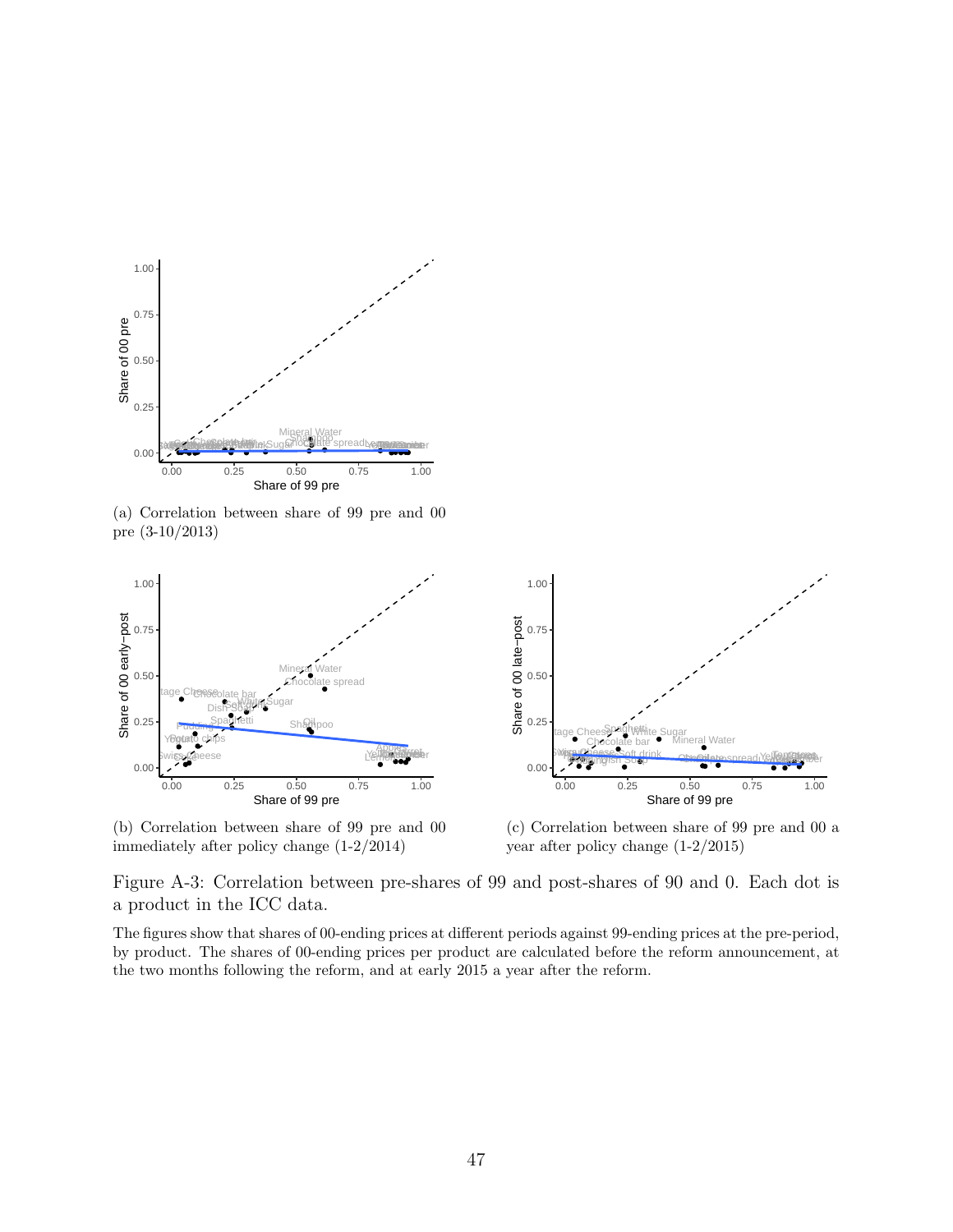

(a) Correlation between share of 99 pre and 00 pre (3-10/2013)



(b) Correlation between share of 99 pre and 00 immediately after policy change (1-2/2014)



(c) Correlation between share of 99 pre and 00 a year after policy change (1-2/2015)

Figure A-4: Correlation between pre-shares of 99 and post-shares of 90 and 0. Each dot is a product in the CBS data.

The figures show that shares of 00-ending prices at different periods against 99-ending prices at the preperiod, by product-type in the CBS data. The shares of 00-ending prices per product are calculated before the reform announcement, at the two months following the reform, and at early 2015 a year after the reform.